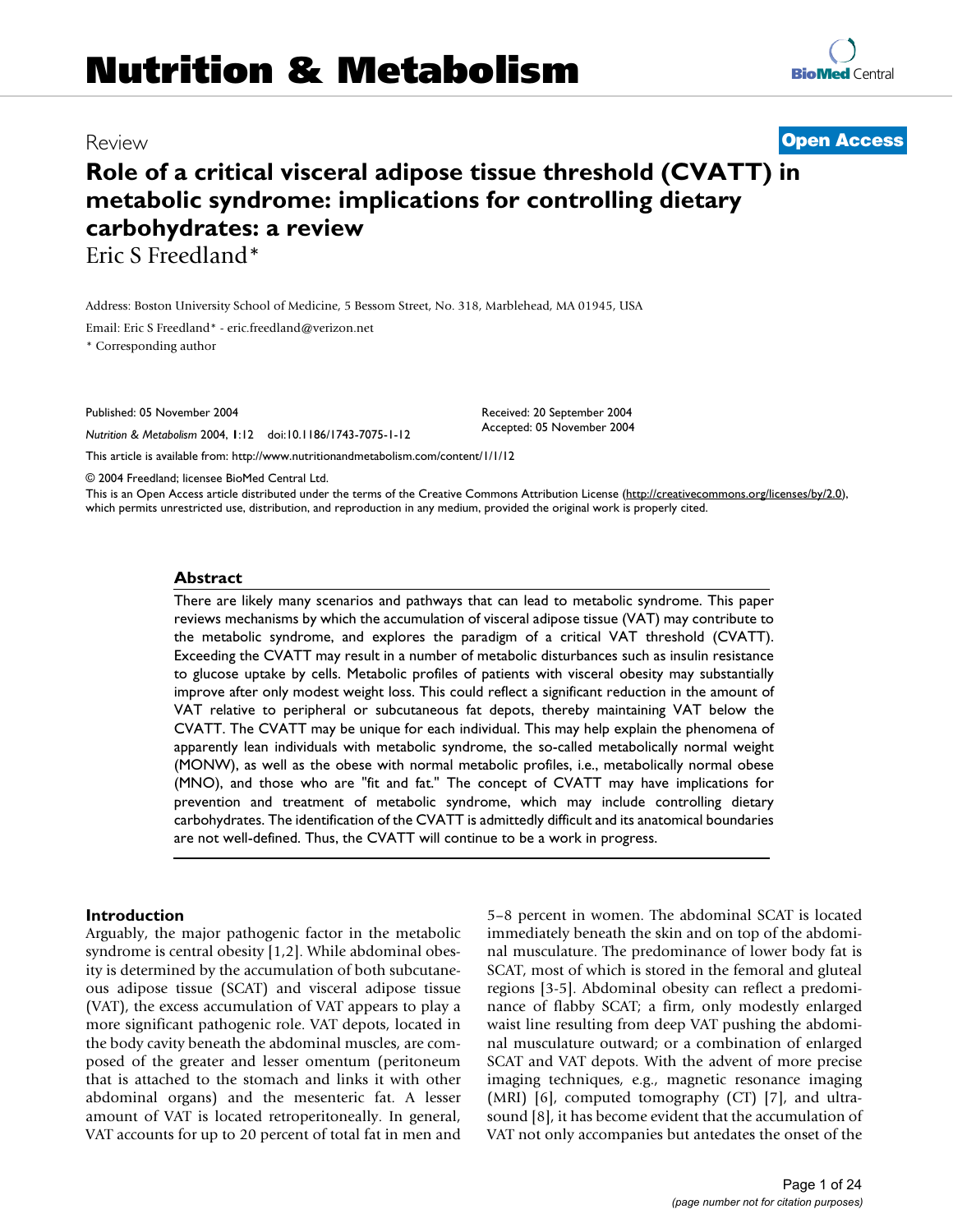components of the metabolic syndrome and related disorders, e.g., insulin resistance, hypertension [9], glucose intolerance [10], type 2 diabetes, and coronary heart disease [11].

To date, it has not yet been established that insulin resistance, i.e., resistance of cells to insulin's effects, is responsible for the onset of the multiple risk factors associated with insulin resistance syndrome and subsequent development of atherosclerosis and cardiac events [12]. In fact, National Cholesterol Education Program Adult Treatment Panel (ATP III) criteria for Metabolic Syndrome have been found to have a low sensitivity for predicting insulin resistance [13-15] and may be better thought of as predictors for cardiovascular risk [16]. In a recent study of a large number of apparently healthy men and women of varying age, VAT area was significantly associated with all of the metabolic syndrome criteria as defined by the NCEP ATP III. This was independent of insulin sensitivity and SCAT area. Insulin sensitivity was found to be independently associated with the criteria for HDL cholesterol, triglycerides (TGs), and fasting plasma glucose (FPG). SCAT area was independently correlated with only waist circumference after adjusting for VAT area and insulin sensitivity [11]. In addition, the study results showed that clinical assessments of increased waist size and TG levels are strongly associated with decreased insulin sensitivity and increased VAT in individuals with fasting FPG <6.4 mmol/ L [11].

The term "metabolic syndrome" is now preferable to "insulin resistance syndrome," and has a prevalence of 25 percent in U.S. individuals age >20, rising to >40 percent by age 60 [17]. The importance of central obesity is wellrecognized in the definitions of metabolic syndrome [18] per the American College of Endocrinology, [19,[20\]](#page-17-0) National Cholesterol Education Program Adult Treatment Panel (ATP III), [21] European Group for the Study of Insulin Resistance, [22] and World Health Organization (WHO) [23]. However, even apparently lean individuals with normal BMIs can have a significant accumulation of VAT with increased risk factors for cardiovascular disease and diabetes (metabolically obese normal weight; MONW) [24-26]. Meanwhile, obese individuals with large BMIs but relatively little VAT can present with normal metabolic profiles and a paucity of risk factors for metabolic syndrome, cardiovascular disease, and diabetes, i.e., the metabolically normal obese; MNO) [5,27].

#### *Ectopic Fat Storage Syndrome*

The *ectopic fat storage syndrome* hypothesis suggests that as adipocytes hypertrophy and reach their capacity for storing more fat, then additional fat from excess dietary lipids or calories is deferred to non-adipose tissues intracellularly, e.g. liver, skeletal muscle, heart, and the beta cells of the pancreas where they can exert toxic effects and dysfunction [7]. This "lipotoxicity" may also be exacerbated by impaired oxidation of fat within tissues [7,28-30]. Furthermore, adipose tissue is a major endocrine organ that secretes numerous polypeptide hormones and cytokines that are proinflammatory and proatherogenic. These play a major role in affecting insulin action in skeletal muscle and creating a low-grade state of inflammation and endothelial dysfunction [31]. Compared to SCAT, VAT has been correlated more with endothelial dysfunction [32,33].

### *CVATT – A Working Hypothesis*

It must be emphasized that the current proposal is a working hypothesis. Figure [1](#page-2-0) describes a critical VAT threshold (CVATT) which is unique for a given individual and represents a range for the accumulation of a critical mass of VAT (CVATT) that when achieved, leads to the development of metabolic syndrome. Note that insulin sensitivity is important for weight gain [34] and accumulation of VAT, and investigators have proposed that insulin resistance may actually, to a certain extent, be beneficial by protecting cells with already impaired fatty acid oxidation. Once the CVATT is reached, insulin resistance (IR) occurs, which may be protective initially [29,35-37]. In addition to protecting against further weight and fat gain [34,38- 41], insulin resistance prevents glucose and more fat from entering the cell and becoming preferentially oxidized. Hence, insulin resistance also allows intracellular fat already present within the cell to become oxidized rather than cause further damage through "lipotoxicity [29,30,40,42,43]."

#### *Implications of VAT loss*

It is encouraging that only a modest loss of 5–10 percent of body weight in obese patients is associated with preferential mobilization of VAT compared to SCAT, leading to simultaneous improvement in all metabolic markers of CHD risk. Such modest weight loss can prevent and reverse type 2 diabetes [44-48], and sustained weight loss in obese women results in a reduction in elevated inflammatory cytokine levels and an amelioration of endothelial dysfunction [49,50]. Surgical removal of VAT may reduce insulin resistance and plasma insulin levels [51,52], while liposuction of SCAT does not confer metabolic benefits [53]. Weight loss usually leads to VAT reduction as well as reduction of depots of fat in non-adipose organs, thereby improving insulin sensitivity [48]. However, once individuals improve insulin sensitivity by losing weight and crossing beneath their CVATT [48], they may now be more susceptible to weight gain and struggle to maintain this new state.

With total weight loss, those with greater amounts of VAT initially lose more VAT, and VAT is more sensitive to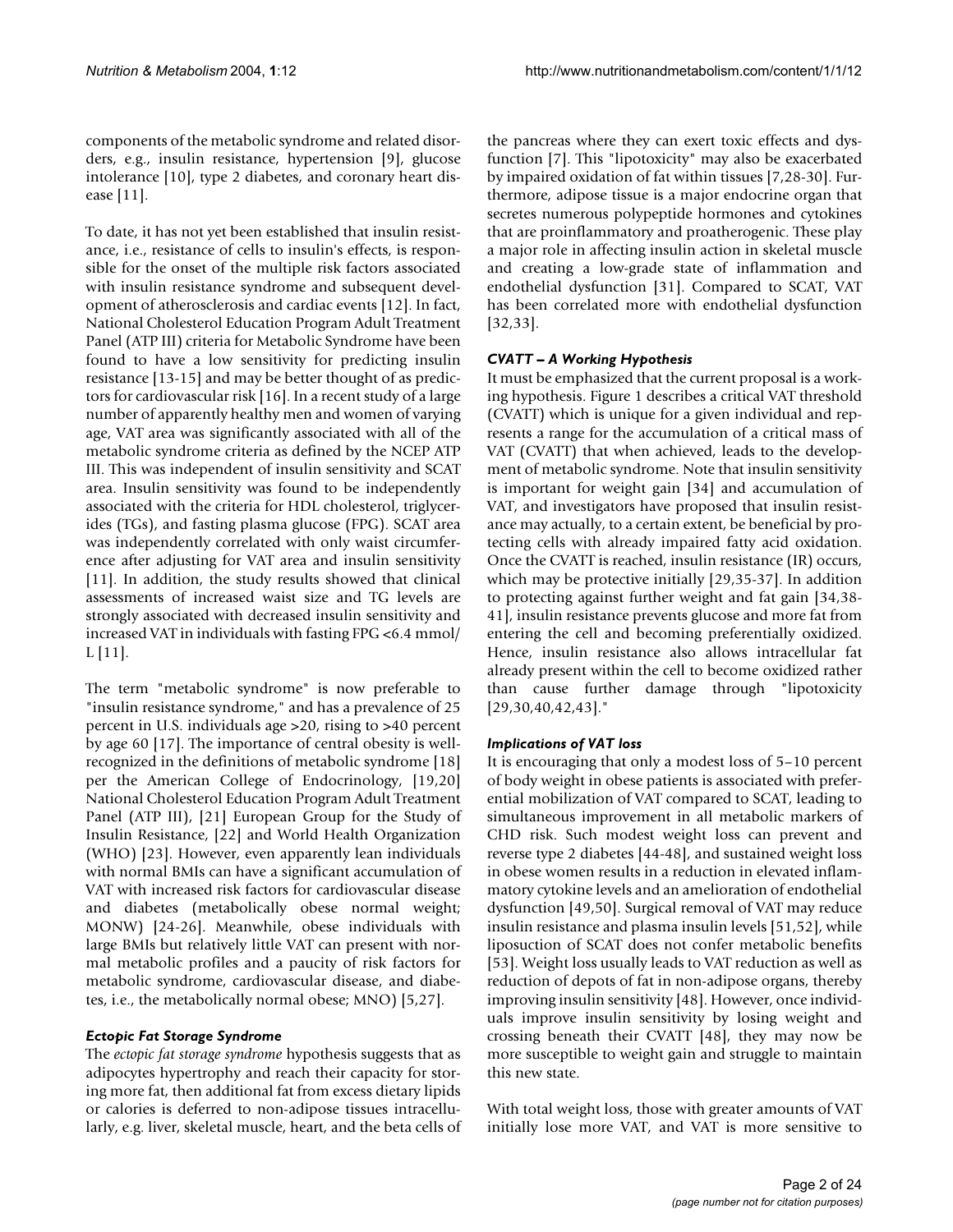<span id="page-2-0"></span>

#### Figure 1

**Critical Visceral Adipose Tissue Threshold (CVATT).** According to the hypothesis, there is an individual range for accumulating a critical amount of visceral adipose tissue (VAT). Insulin sensitivity is important for weight gain and accumulation of VAT. Once the critical VAT threshold (CVATT) is reached, insulin resistance occurs, which may be protective initially and impair further weight and fat gain. Continuation of VAT accumulation can lead to metabolic syndrome. However, only a modest weight loss (5–10 percent) with accompanying VAT loss can reverse the process.

weight reduction because the VAT adipocyte is more metabolically active and sensitive to lipolysis [5,54]. After the initial weight loss, further dietary restriction may lead to an overall reduction in body fat, rather than specific loss from a particular site. The metabolic improvements observed with only modest reductions in total weight underscore the importance of VAT in insulin resistance and metabolic abnormalities [48,55]. Once the individual has lost a significant amount of VAT and is now below his CVATT, improvement in insulin sensitivity does not bear a linear relationship to the magnitude of weight loss [48].

The identification of the CVATT is admittedly difficult and its anatomical boundaries are not well-defined. Thus, the CVATT will continue to be a work in progress. While there are numerous studies linking VAT quantity to insulin resistance and metabolic syndrome, this does not necessarily prove that VAT is the cause. However, there are a number of plausible mechanisms linking VAT to the metabolic syndrome.

#### *Adipose tissue as an endocrine organ*

#### *Adipokines*

Once thought to be an inert energy storage depot, adipose tissue is now known to be a critical endocrine organ. The term "adipocytokines" or "adipokines" has been used to describe the numerous adipocyte secretory products which include: adiponectin, adipsin, estrogen, angiotensin II, angiotensinogen, leptin, plasminogen activator I (PAI-1), agouti protein, resistin [56], acylation stimulating protein (ASP), bone morphogenic protein (BMP), prostaglandins, IGF-1, and various IGF binding proteins, tumor necrosis factor alpha (TNFα), interleukins (ILs), transforming growth factor (TGF)-B [57], and fibroblasts,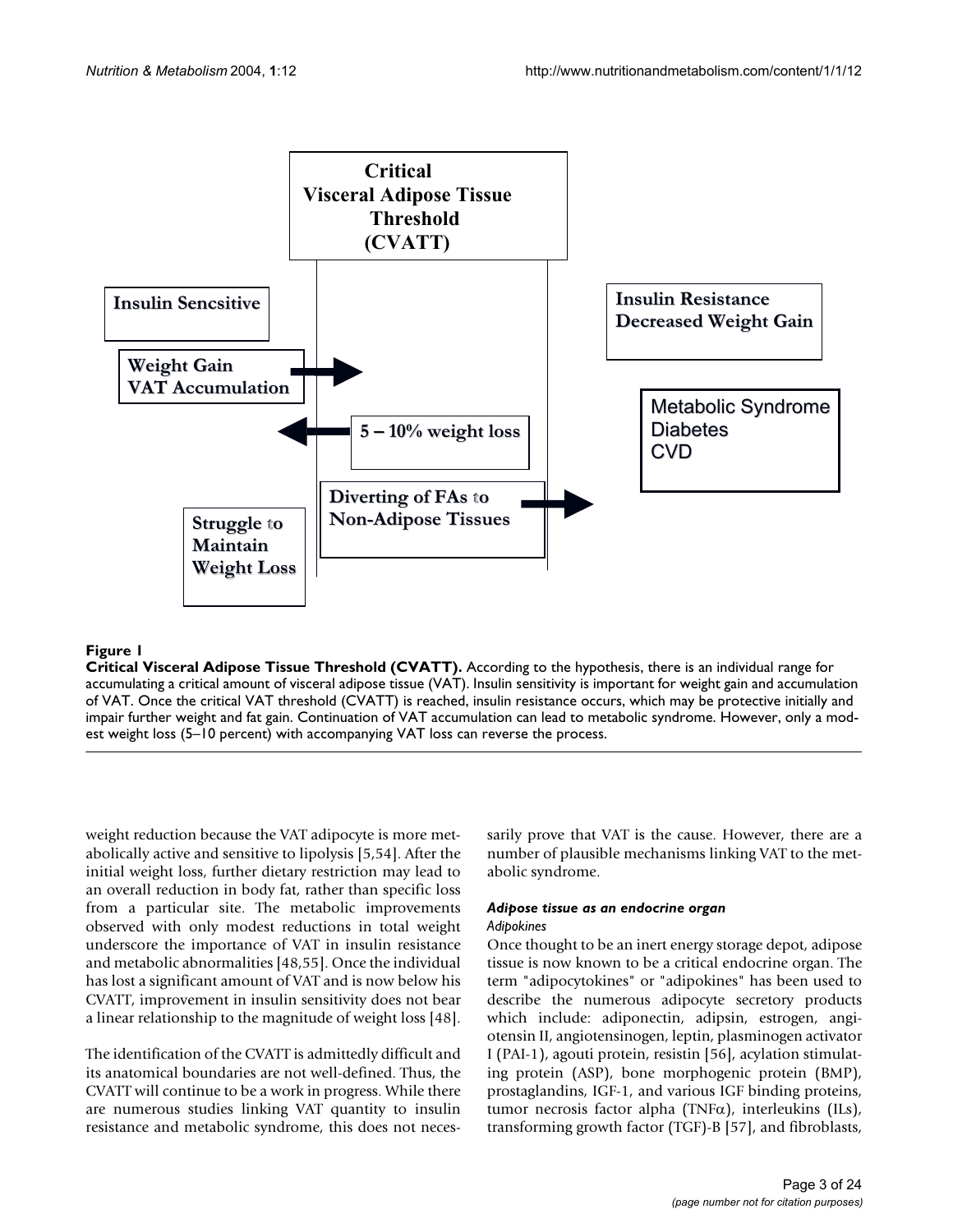as well as FFAs themselves. Adipokines such as IL-6 and PAI-1 are more highly secreted by VAT than abdominal SCAT [58,59], while leptin is more highly secreted by SCAT [60]. Adipokines from VAT can be delivered via the portal system directly to the liver where they can affect hepatic, and ultimately systemic, inflammation. In an ex vivo study, VAT released greater amount of IL-6 and PAI-1 compared with abdominal SCAT [58,61].

Adiponectin has many beneficial vascular and metabolic effects, e.g., it serves as an anti-inflammatory molecule for vascular walls as well as adipose tissue, inhibits vascular smooth muscle proliferation, protects endothelium from macrophage adhesion and macrophage-induced injury [62], may increase fatty acid oxidation in peripheral tissues [63], protects against ectopic fat storage and has been linked with insulin sensitivity [64,65].

Ironically, although produced by adipose tissue, adiponectin levels are lowered with greater degrees of obesity and with overfeeding. Decreased concentrations of adiponectin are associated with type 2 diabetes, hypertension, elevated glucose levels, insulin and TGs, and cardiovascular disease (CVD). It has been suggested that adiponectin is under feedback inhibition in obesity and reduced in patients with metabolic syndrome [66]. Adiponectin mRNA and protein levels have been found to be reduced in omental VAT compared with SCAT [67], and VAT may also produce an as-yet-identified factor that destabilizes adiponectin mRNA [66,68]. The strong inverse correlation between serum adiponectin levels and VAT mass may in part explain the link between VAT and metabolic syndrome [66]. Over 90 percent of the adipokines released by adipose tissue, except for adiponectin and leptin, could be attributed to non-fat cells, e.g., macrophages, retained in the adipose tissue matrix [61].

#### *Implications of fat mass expansion*

Fat mass can expand in one of two ways: individual adipocytes can increase in volume or they can increase in number as more are derived from preadipocytes. As adipocytes grow larger, they become dysfunctional. The total number of adipocytes is increased with increasing fat mass, but it is the increased number and percentage of large adipocytes, compared to the smaller ones, that may partially account for the inability of adipose tissue to function properly [69]. While the smaller adipose cells tend to be more insulin sensitive, large adipocytes become insulin resistant and contribute more to the metabolic problems associated with obesity [69].

Preadipocytes from the SCAT depots have a greater differentiation capacity than those from the VAT depots [70,71]. The differentiation of preadipocytes into lipidstoring adipocytes is regulated in part by the nuclear hormone receptor, peroxisome proliferators activated receptor (PPAR). Activation of this receptor by natural ligands, such as prostaglandin metabolites, or synthetic ligands, such as thiazolidinediones (TZDs), leads to stimulation of the differentiation pathway [71]. This increases the number of smaller adipocytes in SCAT with a high avidity for FA and TG uptake. These increased adipose stores made up of new, smaller, more insulin sensitive adipocytes act as a sink or powerful 'buffers,' avidly absorbing circulating fatty acids and triglycerides in the postprandial period. This prevents their diversion to nonadipose tissues, thereby protecting against ectopic fat syndrome and metabolic syndrome. It has been proposed that an inability to differentiate new adipocytes to accommodate and store excess energy, underlies the development of type 2 diabetes [72,73].

### *A thiazolidinedione (TZD) paradox*

TZDs can increase the number of new fat cells, and because obesity is a major cause of insulin resistance, this represents an apparent paradox. Ex-vivo studies of human preadipocytes from SCAT and VAT depots have demonstrated that TZD-stimulated differentiation is much greater in SCAT than VAT preadipocytes [71]. Since TZDs selectively promote adipogenesis in SCAT and not VAT, this would encourage the redistribution of body fat away from "harmful" VAT sites and toward "safer" SCAT ones [74-76]. Thus, in this way, TZDs could allow for pushing the patient to below his CVATT. Paradoxically, the TZDs can lead to weight gain while improving insulin sensitivity as the new SCAT adipocytes continue to trap FA and as fat storage continues, eventually the new adipocytes will enlarge, become less insulin sensitive, and ultimately contribute to insulin resistance [77]. TZDs may also exert antiinflammatory effects on adipocytes by reducing the production of serum amyloid A (SAA) and preventing the TNFα-mediated expression of adiponectin production [69].

#### *Adipose macrophages*

Macrophages increase their accumulation within fat depots in direct proportion to increases in adipose tissue and adipocyte size. The increased macrophage activity observed in the adipose tissue of the obese may reflect a combination of conversion of local preadipocytes to macrophages and activation and recruitment of resident macrophages and circulating monocytes. This seems to occur after the onset of adiposity but prior to insulin resistance, and supports the notion that pathophysiological consequences of obesity involve macrophages and inflammation that contribute to insulin resistance and metabolic syndrome [78,79]. Evidence suggests that macrophages and adipocytes not only express overlapping sets of genes and serve similar functions, but also commingle in the same part of the body – the fat tissue [80].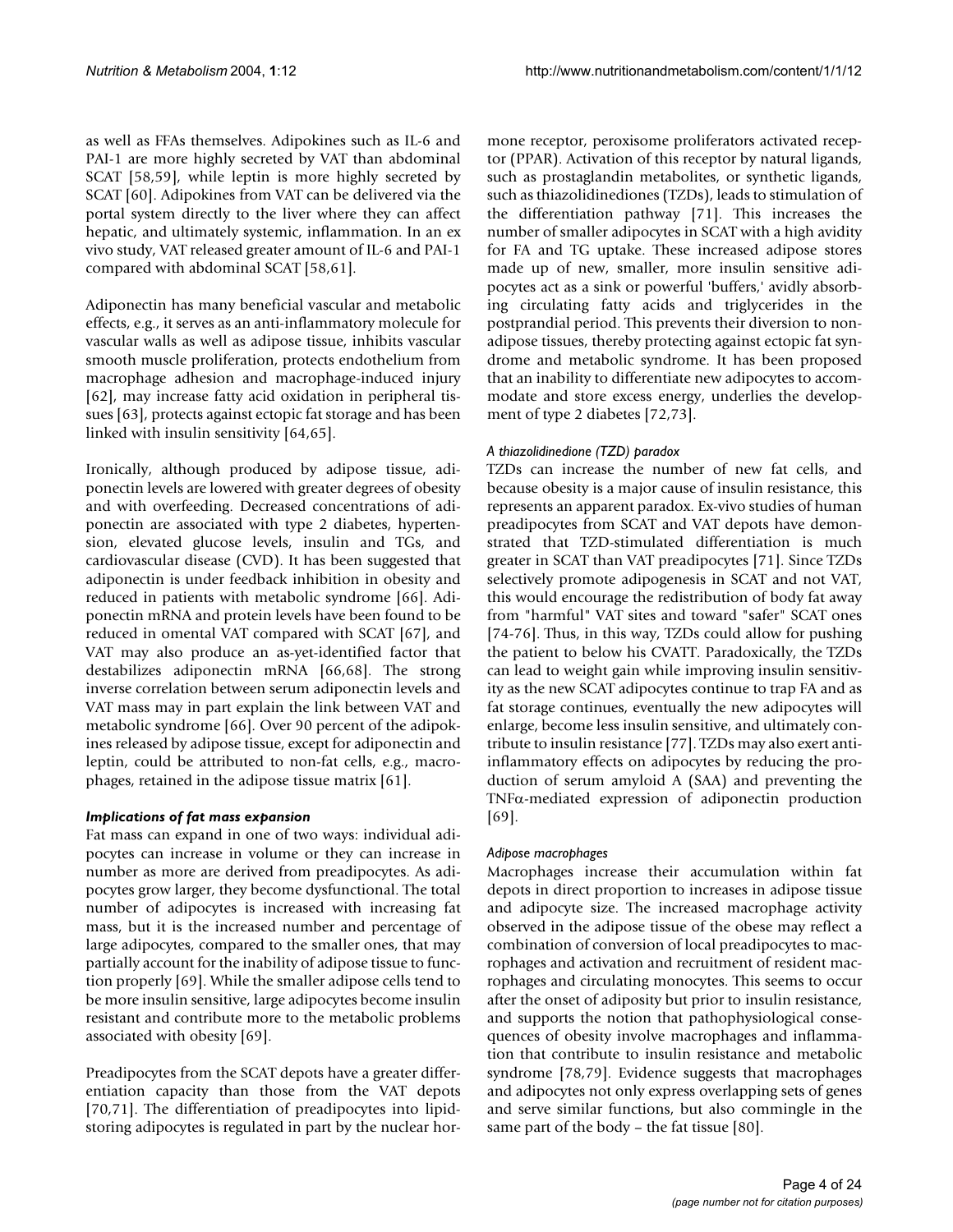# **VAT vs SCAT**

- **Major predictor of IR /Metabolic Syndrome Syndrome**
- **Less responsive to insulin's adipogenic adipogeniceffects effects**
- **More lipolytic lipolytic**
- **Portal Drainage Portal Drainage**
- **May enhance truncal SCAT lipolysis lipolysis**
- **Produces more IL-6, PAI-1**
- $\blacksquare$  More glucocorticoid receptors
- **High density of androgen receptors High density of androgen receptors**

- **Preadipocytes Preadipocytes have greater have greater differentiation capacity differentiation capacity**
- **May replenish VAT**
- **Estrogen promotes Estrogen promotes**
- **Produces Leptin Produces Leptin**
- **? Role in IR ? Role in IR**
- **May be protective May be protective**

**Figure 2** 

VAT versus SCAT

*VAT Versus SCAT (See figure 2) VAT*

There are numerous inherent differences between VAT and SCAT. VAT is a major predictor for insulin resistance [81] and metabolic syndrome [11]. Compared to SCAT, VAT adipocytes have a higher rate of lipolysis, which is more readily stimulated by catecholamines and less readily suppressed by insulin [82]. VAT also produces more IL-6 and plasminogen activator inhibitor-1 (PAI-1) [81]. The "Portal Theory" suggests that insulin resistance and many of its related features could arise from VAT delivering free fatty acids (FFAs) at a high rate to the liver via the portal vein into which VAT directly drains [83,84]. This, in turn, would increase hepatic glucose production, reduce hepatic insulin clearance, and ultimately lead to insulin resistance, hyperinsulinemia, hyperglycemia as well as non-alcoholic fatty liver disease (NAFLD). FFA flux could also lead to enhanced production of triglycerides (TGs) and apolipoprotein B-rich lipoproteins, which are features of the insulin resistance syndrome [55,85]. Delivery of VAT derived pro-inflammatory cytokines may contribute to hepatic pathology such as non-alcoholic steatohepatitis (NASH). VAT also releases a large amount of glycerol which enters the liver where it can be converted to glucose, thereby contributing to hyperglycemia [86]. It is likely that the relationship observed between VAT and metabolic complications may not exclusively result from FFA flux from VAT into the portal vein and the portal theory does not adequately hold up as the sole explanation of the role of VAT in metabolic syndrome [7].

#### *VAT has twice the glucose uptake rate as SCAT*

Recently, omental VAT cells have been shown to have an approximately two-fold higher rate of insulin-stimulated glucose uptake compared with SCAT adipocytes, and this could be explained by a higher GLUT-4 expression [87]. Perhaps in situations with a high intake of dietary glycemic load, a higher rate of glucose uptake and subsequently lipogenesis might be one mechanism by which TGs are stored preferentially in the VAT depot. VAT is highly lipolytic and resistant to insulin's lipogenic effects yet apparently can remain insulin sensitive to glucose uptake. This efficiency in glucose uptake may reflect VAT's ability to accumulate and maintain its activity. Enhanced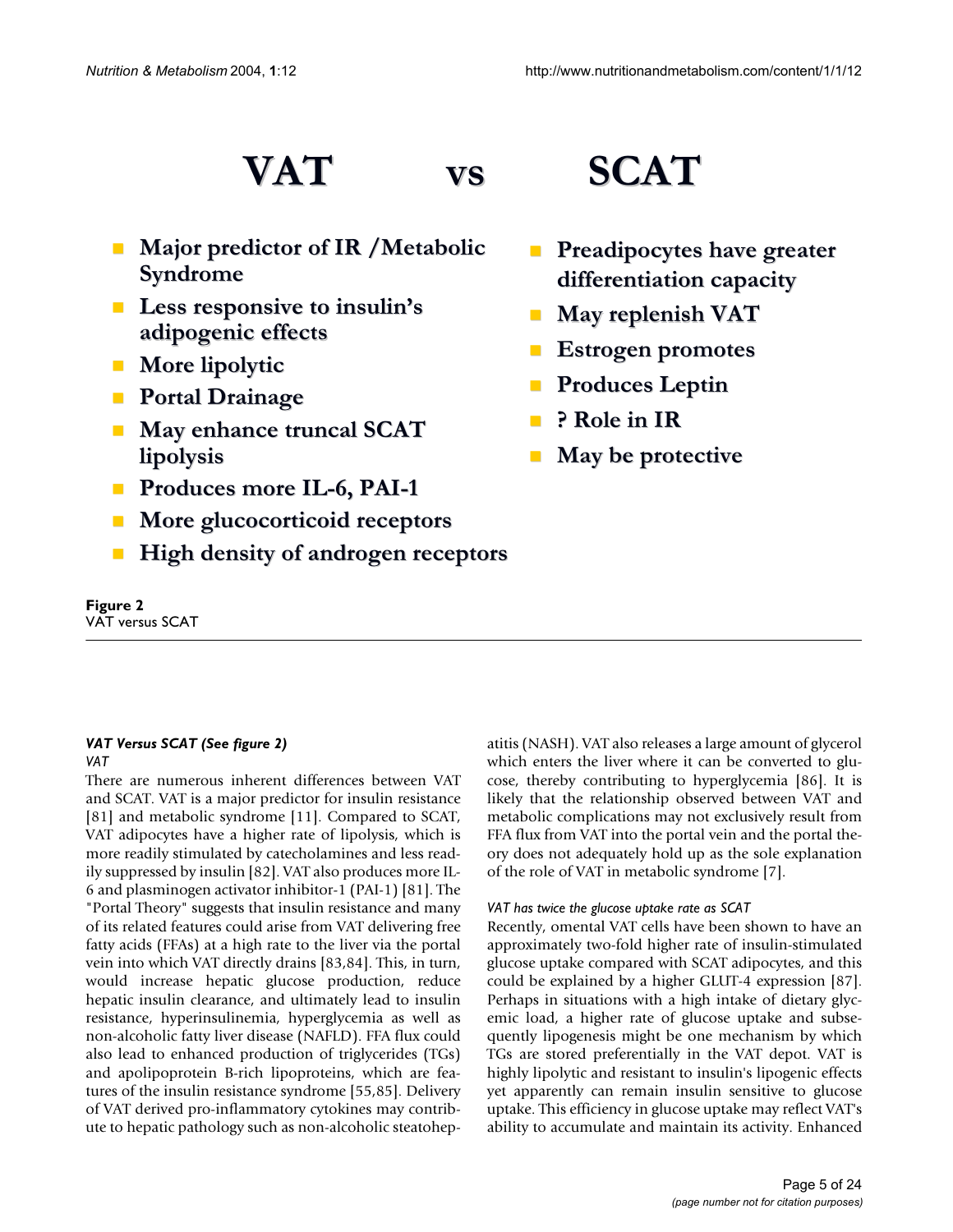glucose utilization in VAT would be accompanied by less lipid oxidation, which would indirectly promote TG storage [87].

#### *Testosterone*

VAT has a high density of androgen receptors and testosterone which can amplify its own effect by up-regulation of androgen receptors, inhibiting the expression of lipoprotein lipase (LPL) and FA uptake [5,88]. In men, VAT is strongly negatively correlated with plasma total and free testosterone and sex-hormone binding globulin (SHBG) concentrations. Thus, in young men whose plasma total testosterone and free testosterone are high, the amount of VAT is low. As men age, exceed their 20s, and reach middle age, their total and free testosterone decline, more fat is deposited in VAT stores, they often develop the "pot belly," and their risk for CHD increases [5,89]. The effects of testosterone on insulin resistance and metabolic syndrome risk factors are opposite in men and women [5,88,90,91]. Testosterone production often declines in women as they age, but VAT obesity in women is associated with elevated levels of total testosterone, free testosterone., and SHBG [92]. Hyperandrogenicity can also occur in polycystic ovary syndrome, where hyperinsulinemia can stimulate ovarian androgen production and suppress serum SHBG [88,93]. While weight loss in both sexes has been consistently shown to reverse the abnormalities in testosterone levels [94-97], a number of placebo controlled studies have consistently demonstrated that administering testosterone to obese men resulted in a significant reduction in VAT. This occurred without significantly altering amounts of total body fat or lean body mass [89,98-100]. However, the use of testosterone for VAT obesity is left open to debate [90].

#### *11-*β*-Hydroxydehydrogenase1 (11-*β *HSD1)*

Patients with type 2 diabetes and metabolic syndrome often appear Cushingoid, yet they invariably do not have elevated plasma cortisol [101]. Compared to SCAT, VAT has more glucocorticoid receptors [88]. The enzyme 11-β hydroxysteroid dehydrogenase type 1 (11-β HSD1) converts inactive cortisone to the active compound cortisol, and, if overexpressed, may cause increases in local cortisol concentrations [101]. Local production of active cortisol from inactive cortisone driven by 11-β-HSD-1 activity is very high in VAT and barely detectable in SCAT. Therefore it is likely that the VAT depot actively contributes to the production of high local concentrations of cortisol, which might not be reflected by plasma levels. These, in turn, might contribute to an increase in VAT accumulation [102]. 11-βHSD1 inhibition holds promise as a therapeutic target for VAT-associated metabolic syndrome [103,104].

#### *VAT and impaired skeletal muscle oxidation*

The amount of fat deposited within skeletal muscle (intramyocellular lipid – IMCL) and the ability of muscle to oxidize fat are important determinants of weight gain,[105] weight regain following weight loss [106], and the development of insulin resistance syndrome [107]. IMCL and the VAT depot might not be independent from each other. Furthermore, the relationship between IMCL and insulin sensitivity is independent of percent total body fat and SCAT but not of VAT [108]. In individuals with type 2 diabetes, among the depots of regional and overall adiposity, VAT was the depot of adipose tissue that was most strongly related to skeletal muscle insulin resistance [109].

Colberg et al studied the fasting patterns of skeletal muscle fatty acid uptake and oxidation in healthy, lean and obese premenopausal women who had a cross-sectional VAT area over a range from 18 to 180 cm2 and BMIs from 19 to 39 kg/m<sup>2</sup> [110]. The researchers found that insulin sensitivity as well as postabsorptive rates of FFA utilization or oxidation by muscle were diminished in relation to VAT. Women with increased VAT did not have lower plasma FFA levels or lower rates for appearance of FFA, yet they had an impaired or reduced uptake of plasma FFA by the skeletal muscle in the leg [111]. Together, this supports a role for VAT, IMCL lipid deposition, and perhaps impaired oxidation of nonadipose tissue lipid in insulin resistance and metabolic syndrome.

#### *VAT may influence central SCAT*

Mauriege et al found that adrenoreceptor sensitivity was increased in SCAT cells of individuals who have a higher VAT accumulation compared to those with a low VAT deposition [112]. SCAT adipocytes from women with visceral obesity exhibit higher lipolysis rates in vitro than those obtained from women with little VAT [113]. Mauriege et al also demonstrated that among men with high levels of VAT, SCAT adipocytes are more sensitive to β-adrenergic lipolysis which may further exacerbate an impaired insulin action, a potentially important factor in the etiology of metabolic syndrome associated with visceral obesity [112]. Moreover, an increased truncal SCAT mass and an increased amount of VAT mass can independently predict insulin resistance [114]. Together, these findings support that VAT may enhance central SCAT lipolysis and accelerate release of peripheral FFAs.

The PPARs are important transcription factors that play an important role in the induction of adipose-specific genes, the proliferation and differentiation of adipocytes, and the development of mature adipose tissue. A number of transcription factors are involved, including PPARγs. Giusti et al suggest that in VAT, the expression of PPARγ2 is controlled by local transcription factors (RXRα,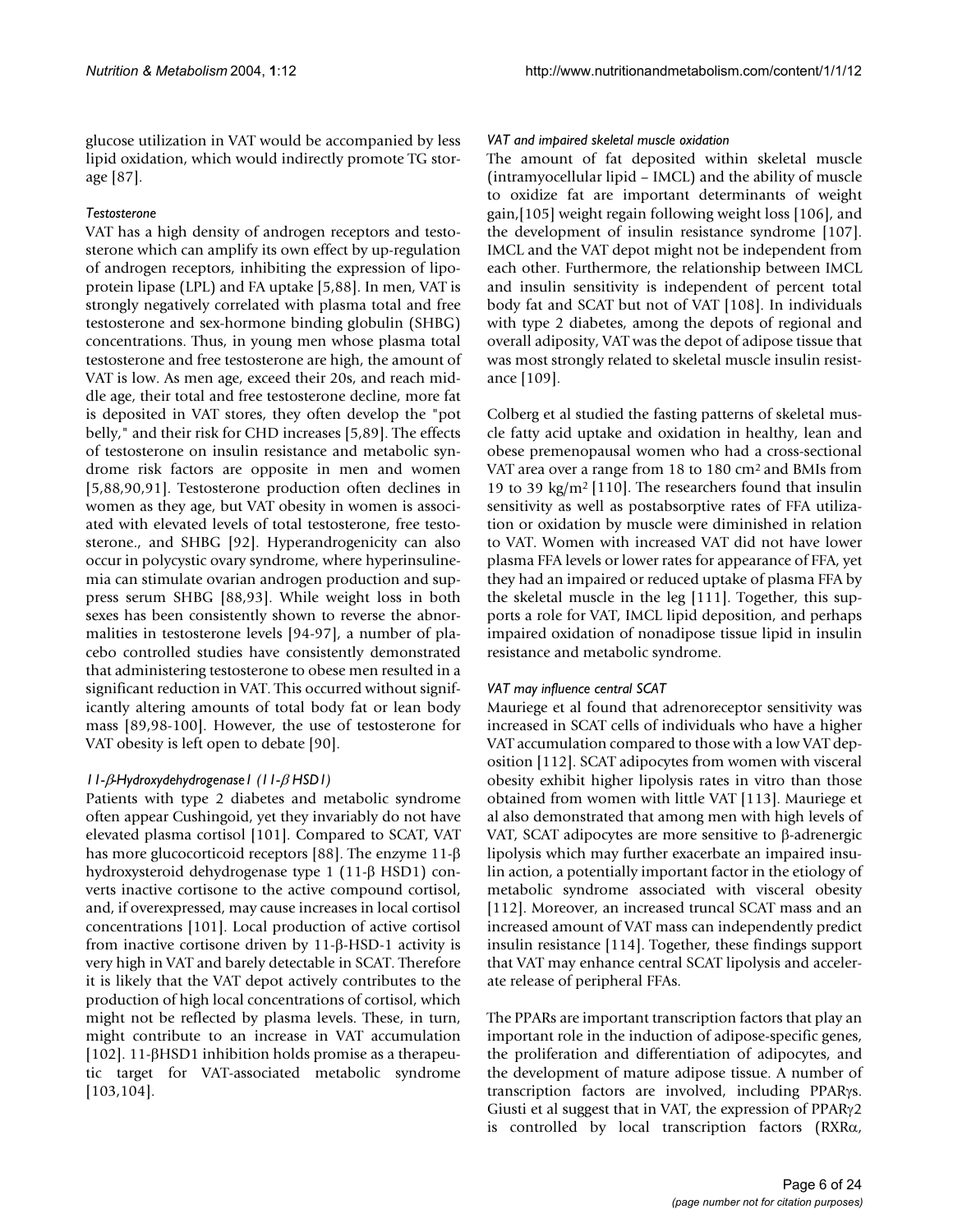αSREBP1, and SREBP1c) promoting fat storage in adipocytes. Given that the fat storage capacity is limited in VAT, RXRα induces the expression of PPARγ2 in SCAT to increase its overall capacity [115]. These data also suggest that the signal to promote fat storage may occur in VAT and that other metabolic and hormonal factors are involved in the control and modulation of adipogenesis in visceral fat [115].

Perhaps the above can be explained as follows. SCAT cells may act as a buffer or sink for circulating FAs and TGs but once they reach their capacity they lose their protective benefits. Initially, VAT may influence SCAT to expand and act as a buffer. However, once the critical VAT threshold (CVATT) is achieved and metabolic syndrome has begun to develop, then VAT may influence central SCAT to become more VAT-like, i.e., more lipolytic and less sensitive to insulin's adipogenic or lipid storing effects.

#### *SCAT*

#### *Greater preadipocyte differentiation and protection*

As discussed earlier, preadipocytes from SCAT depots have a greater capacity than VAT to differentiate into numerous, small, insulin-sensitive, adipocytes [70,71]. These lipid-storing cells act as a buffer or sink for circulating FAs and TGs, thereby preventing their deposition in non-adipose tissues, e.g., skeletal muscle, pancreas, and liver, where they could contribute to lipotoxicity, apoptosis, and insulin resistance [73,116].

### *Does SCAT replenish VAT?*

In defending the role of VAT accumulation in individuals with metabolic syndrome, we must postulate a high rate of lipid turnover, with high rates of lipolysis at certain times matched by high rates of lipid deposition at other times. Otherwise, as Frayn points out, the hyperlipolytic VAT would ultimately disappear [117]. He also suggests that if SCAT were to become insulin resistant, and therefore resistant to fat storage, then fat might tend to be deposited in VAT depots. Another possibility is that the usually larger SCAT depot has a greater potential to contribute to insulin resistance through release of FFA into the systemic circulation. However, this would not adequately explain the subset of individuals who demonstrate metabolic profiles consistent with insulin resistance but are in fact lean, healthy-appearing with normal BMIs, excess VAT, little SCAT, and are referred to as "metabolically obese, normal weight (MONW) [26]. As described above, perhaps once VAT expands and SCAT depots reach their capacity for storing FAs, then do SCAT adipocytes become insulin resistant, release FFAs, and contribute to systemic insulin resistance and metabolic syndrome.

While some studies cast doubt on the portal theory and its implications for VAT's direct delivery of FFA to the liver

[118,119], they leave open other mechanisms via which VAT could induce insulin resistance and other metabolic disturbances, e.g., by producing proinflammatory cytokines which could be directly delivered to the liver where they can potentially affect hepatic metabolism [117]. These will be discussed below.

#### *Peripheral fat mass may protect against atherosclerosis and metabolic syndrome*

If trunk fat is taken into account, accumulation of fat in the hips and legs is an independent predictor of lower cardiovascular and diabetes-related mortality, and it seems to protect against impaired glucose metabolism, especially in women [120-124]. In a study of 1,356 women ages 60– 85, those with excessive peripheral fat had less atherosclerosis (determined by aortic calcification scores), and the quartile with both the highest amount of central fat and peripheral fat seemed to be partially protected by the high percentage of peripheral fat mass as reflected in a number of measured risk factors [121]. These findings corroborate similar findings by the same group who followed 316 postmenopausal women for 7.7 years and monitored progression of aortic calcifications [120]. In yet another study, Tanko et al demonstrated that peripheral fat mass (SCAT) in generally obese, post-menopausal women is associated with increased adiponectin and higher insulin sensitivity [125]. Together, these support protective roles for peripheral fat. In addition to fat trapping, these might include possible influences on adipokines, e.g., they might contribute to an increase in adiponectin, which could improve FA oxidation [126]. One must interpret these results with caution because the measuring technique of dual-energy X-ray absorptiometry (DXA) does not allow separate quantification of intermuscular and subcutaneous fat in the arms and legs as well as SCAT in the trunk [121]. While VAT is a major predictor of insulin sensitivity in overweight and lean individuals [114,127], others have found abdominal SCAT to contribute to insulin resistance independently of VAT [128,129].

### *An example of metabolically innocent obesity*

When there is an inability to store fat, due to lipodystrophy, the adipocytes' storage capacity is exceeded and lipids accumulate and cause lipotoxicity in liver, muscle, and other organ tissues [7]. A counterpart of lipodystrophy may be illustrated by patients with multiple symmetric lipomatosis (MSL), a condition characterized by regional excess of subcutaneous adipose tissue. These patients have higher adiponectin levels, a high degree of insulin sensitivity and glucose tolerance, very low lipid levels in liver and muscle cells, and markedly little VAT [130]. In this case, SCAT may be protective and beneficial. This may be analogous to thiazolidinedione action, which also promotes SCAT deposition while improving insulin sensitivity and glucose tolerance [74,75].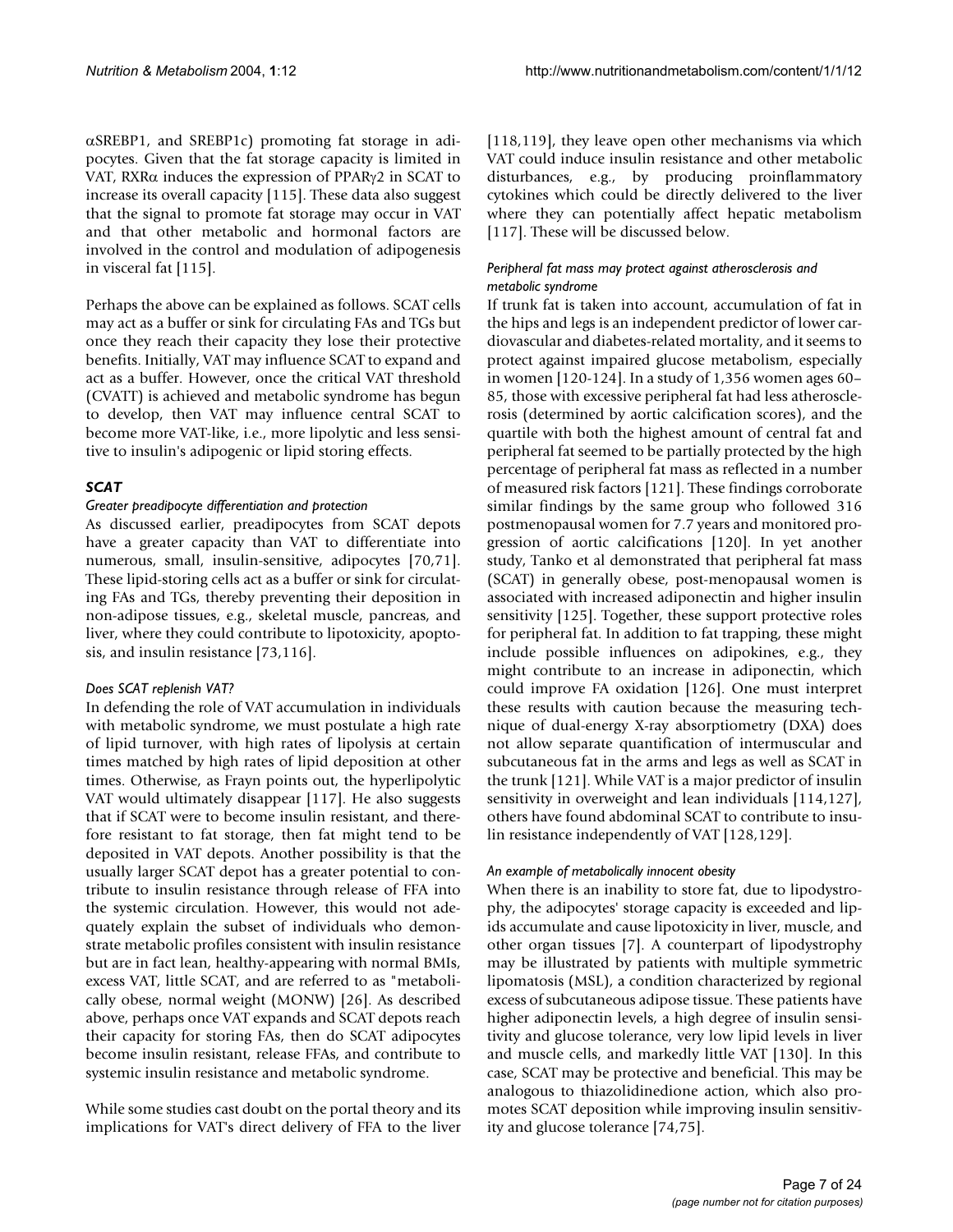#### *Estrogen*

Estrogen promotes the accumulation of peripheral gluteofemoral SCAT, which may be protective [131]. The abundant presence of peripheral fat mass in generally obese women is associated with increased plasma adiponectin, and the loss of estrogen with menopause is associated with an increase in central fat [132]. This accounts for the progression in many overweight women after menopause from a predominantly pear-shape or "gynoid" habitus to the apple or "android" shape. Contrary to popular belief, menopause does not seem to independently cause a gain in total body weight; the increases in BMI that often accompany menopause are usually consistent with normal aging [133]. However, even without weight gain, body fat distribution changes; postmenopausal obese women tend to accumulate abdominal fat along with deterioration of risk factors, even if total body weight and BMI do not change during menopause transition.

After menopause, when ovarian function declines, adipocytes become the primary source of endogenous estrogens [134], and compared to "gynoid" or pear-shaped women, those with central obesity (apple- or "android-" shaped) have lower plasma SHBG and higher estradiol [125,135]. This suggests regional differences in the enzymatic conversion of steroid hormones in VAT versus SCAT [125,136-138]. In ovarian hormone-deficient women, SCAT adipocyte size, lipoprotein lipase (LPL) activity, and basal lipolysis were not found to be significantly greater compared to regularly cycling premenopausal women. However, in the ovarian hormone-deficient women, omental (VAT) adipocyte size was significantly higher, and the omental/SCAT LPL activity ratio and VAT lipolysis were also significantly higher [139]. For a given amount of total body fat, men have been found to have about twice the amount of VAT than what is found in premenopausal women but this may change after menopause when VAT storage becomes predominant [140,141].

Along with an increase in VAT, a decline in estrogen is also associated with reduced lean body mass as well as other features of the metabolic syndrome including: dyslipidemia with elevation in Lp(a), triglycerides, and an increase in small, dense, LDL particles. Estrogen deficiency also may influence cardiac risk by its effects on the insulin action, the arterial wall, and fibrinolysis. Park et al showed that postmenopausal women lost less VAT compared with the premenopausal women during a weight reduction program (10.5 percent vs. 25.7 percent respectively) [142]. The reasons behind this are presently unclear.

As mentioned above, in menopause, adipocytes are primary sources of endogenous estrogens in women [125,134], and estrogens are known inhibitors of IL-6

secretion [143]. It is worth noting that the relationship between BMI and serum IL-6 was observed only in postmenopausal women, and this relationship was lost among those women receiving hormone replacement [144]. Adipose tissue-derived estrogens in postmenopausal women would not be sufficient to reduce IL-6 in a similar way as endogenous estrogens do in premenopausal women [145]. Perhaps in premenopausal women, endogenous estrogen from the ovaries helps keep VAT volume relatively low and is thereby protective. Estrogen by itself seems to protect postmenopausal women receiving replacement therapy from VAT accumulation, and in women with type 2 diabetes, estrogen replacement may protect against the risk of cardiac events [146,147].

Compared to men of similar age, premenopausal women appear to be significantly protected from CHD. However, by age 70 the incidence of CHD is equal in men and women, suggesting that estrogen deficiency causes a rapid acceleration in CHD risk [133]. Yet, in elderly, postmenopausal women, Tanko et al showed that those women with higher amounts of central versus peripheral obesity had significantly higher levels of estradiol and lower adiponectin. This suggests that prolonged and increased exposure of SCAT cells to estradiol may eliminate the protective effect of SCAT by affecting SCAT's ability to release adiponectin thereby promoting the atherogenic effects of IL-6 [125]. Perhaps future research will help clarify whether central obesity has any implication for increased susceptibility to the adverse cardiovascular effects of hormone replacement therapy (HRT) in diabetic patients early after initiation of therapy [125].

Obesity, particularly visceral obesity, as well as insulin resistance and hyperinsulinemia are associated with breast cancer [148]. Insulin may increase estrogen action by increasing bioavailable estrogen due to a decrease in sex hormone-binding globulin, by influencing estrogen receptors, and by increasing aromatization of androgen to estrogen at the tissue level, a phenomenon which has been demonstrated in breast tissue. Estrogen upregulates the IGF-1 receptor and IGFBP-1 and -2 and may directly activate the IGF-1 receptor, thereby increasing insulin signaling [149].

Around 1900, most women died soon after menopause. The average lifespan of persons in the United States has since lengthened by greater than 30 years [150], which means that women, and men, too, are now spending 30 or more years with hormonal and physiological states that society and medicine has not had to deal with previously. These, combined with significant dietary and lifestyle changes since 1900, must be considered as critical contributing factors to the world's current epidemic of metabolic syndrome.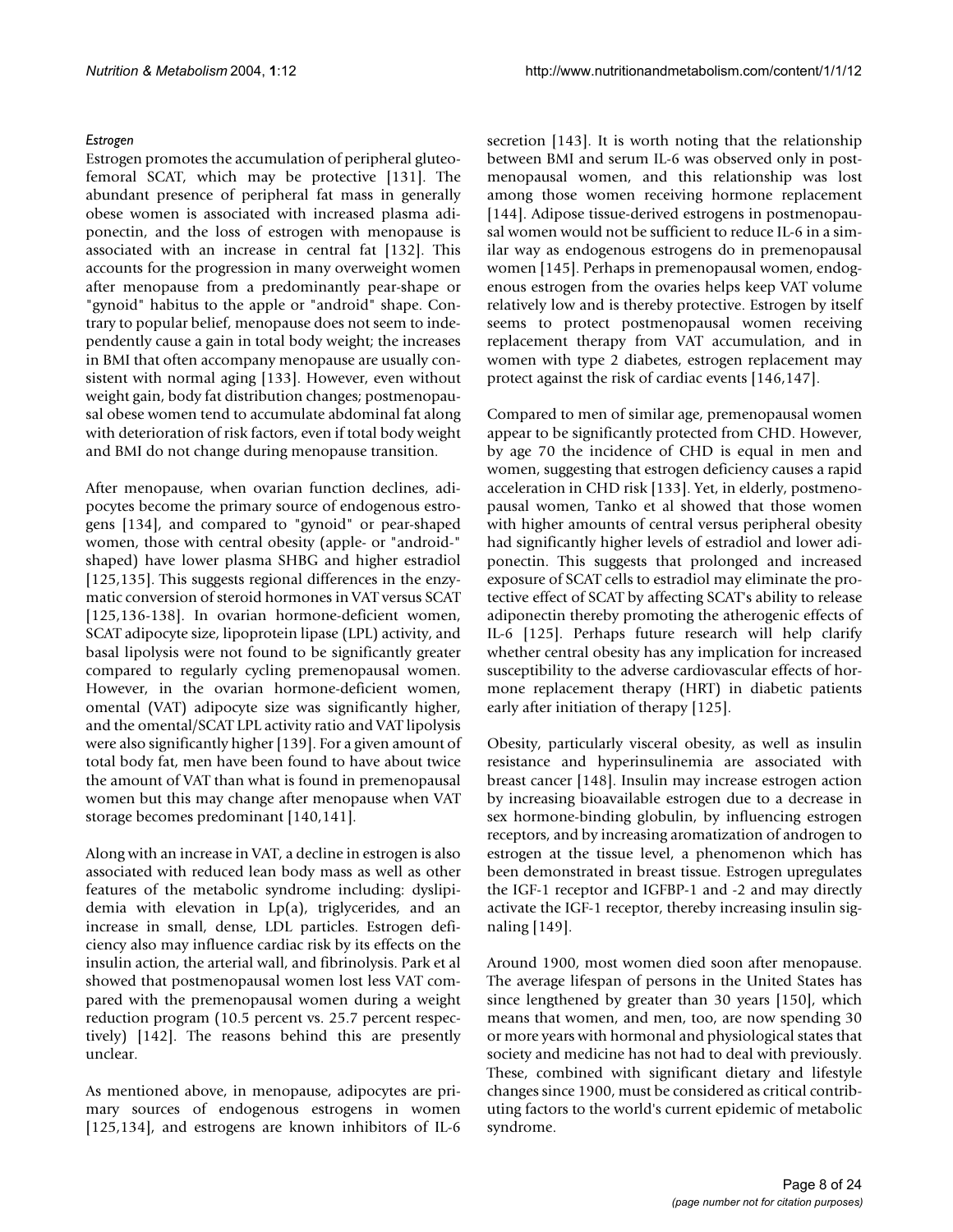#### *Lipotoxicity Model*

*Overnutrition, lipotoxicity, leptin, and the metabolic syndrome*

When one consumes too many calories, especially in the form of excessive carbohydrates, the liver converts excess glucose to fatty acids. First, glucose that is not oxidized or stored as glycogen is metabolized to acetyl CoA, which then enters the lipogenic pathway. Acetyl CoA is catalyzed to form malonyl CoA, which in turn inhibits carnitine palmitoyl transferase 1 (CPT-1, the enzyme responsible for fatty acid transport into the mitochondria) [42]. The net effect is that malonyl CoA (from excess carbohydrates, glucose, and insulin) reduces the oxidation of FAs [151]. This results in increased accumulation of intracellular fat in the form of long chain fatty acids and their derivatives, e.g., TGs and ceramide [28,29]. Cellular TG accumulation is not initially toxic and may actually be protective by diverting excess FAs from pathways that lead to cytotoxicity [152]. While glucose is being preferentially utilized, the FAs are metabolized by pathways other than their preferred β oxidation, leading to toxic products, e.g., ceramide, which may cause apoptosis and lipotoxicity [28,30,153]. The subsequent development of the cell's resistance to insulin-mediated glucose uptake, which prevents further influx of glucose, may be viewed as being protective in that it limits the amount of intracellular glucose to be preferentially metabolized over the β oxidation of intracellular FAs [29,37,154]. The cell can be insulin resistant with respect to glucose uptake and metabolism but remain sensitive to insulin's lipogenic effects and the de novo synthesis of fat. Overconsumption of calories, especially in the form of carbohydrates, also stimulates hyperinsulinemia that can then upregulate SREBP-1c and increase de novo lipogenesis [43].

#### *Leptin protects against lipotoxicity Leptin*

The first adipocyte-specific hormone to be characterized, leptin is produced predominantly by SCAT adipocytes compared to VAT. Females produce leptin at about twice the rate in males [155], and leptin secretion increases with enlarged adipocyte cell size. Circulating leptin rises by 40 percent after acute overfeeding and more than three-fold after chronic overfeeding, whereas fasting is associated with decreased leptin levels [156].

#### *Dietary carbohydrates may influence leptin action*

The increase in leptin concentration after meals is not simply a result of a caloric load, but is in response to a signal that is not present following a fat load without carbohydrate [157]. Leptin circulates in a free form and is also bound to a soluble leptin receptor – sOBR, which is positively associated with energy intake from carbohydrates and negatively associated with energy intake from dietary fat [158].

Excess caloric consumption and fat deposition results in newly synthesized FAs that are transported as VLDLs and stored as TG in adipocytes. Initially, these expanding adipocytes secrete leptin in proportion to their growing fat accumulation. Leptin also crosses the blood brain barrier, stimulates its receptor in the hypothalamus, and causes the release of neuropeptide-Y (NP-Y), which reduces feeding behavior [85]. This, in turn, suppresses appetite and stimulates thyroid function. Leptin affects peripheral tissues, and is a determinant of insulin sensitivity. The ensuing hyperleptinemia increases fat oxidation in skeletal muscle [159-161], and also keeps de novo lipogenesis in check by lowering the involved transcription factor, i.e., SREBP-1c mRNA (sterol regulatory element binding protein 1c mRNA) [43]. It promotes cholesterol ester synthesis in macrophages in a hyperglycemic environment, an important process in the formation of foam cells in atherosclerosis which may suggest a protective role of relative leptin resistance [162]. Leptin also possibly increases sympathetic nervous system (SNS) activity with subsequent decreased FFA oxidation and thermogenesis [163]. All of these effects of leptin tend to limit further weight gain.

#### *Leptin resistance*

As the process progresses, inefficient leptin action can lead to the opposite of leptin's protective effects, e.g., hyperphagia, decreased fat oxidation, increased tissue TG levels, insulin resistance, and overweight. Subsequently, plasma leptin levels rise. The majority of obese individuals with high leptin levels show a leptin insensitivity or "resistance [164]," which occurs at the leptin receptor level. In animal models, leptin-resistance and leptin-deficiency increases, and upregulates the hepatic expression of SREBP-1c mRNA, which may stimulate an increase in fat production via de novo lipogenesis. Together, all of these features suggest a state of "leptin resistance" which may ultimately lead to obesity and metabolic syndrome [29,165].

It is quite possible that hyperleptinemia in diet-induced obesity serves to protect nonadipose tissues (e.g. muscles, liver, pancreatic β cells, and myocardium) from the toxic effects resulting from the spillover of full adipose stores and subsequent ectopic deposition of FFAs. In defense of this paradigm, Unger points out that normally rats can tolerate a 60 percent fat diet because 96 percent of the surplus fat is stored in an enlarging adipose tissue mass, in which leptin gene expression increases proportionally [166]. However, when leptin is congenitally absent or inactive, or ineffective due to resistance, even on a normal or low-fat diet, excess dietary fat is deposited in nonadipose tissues. This causes dysfunction (lipotoxicity), and possible cell death (lipoaptosis) [29].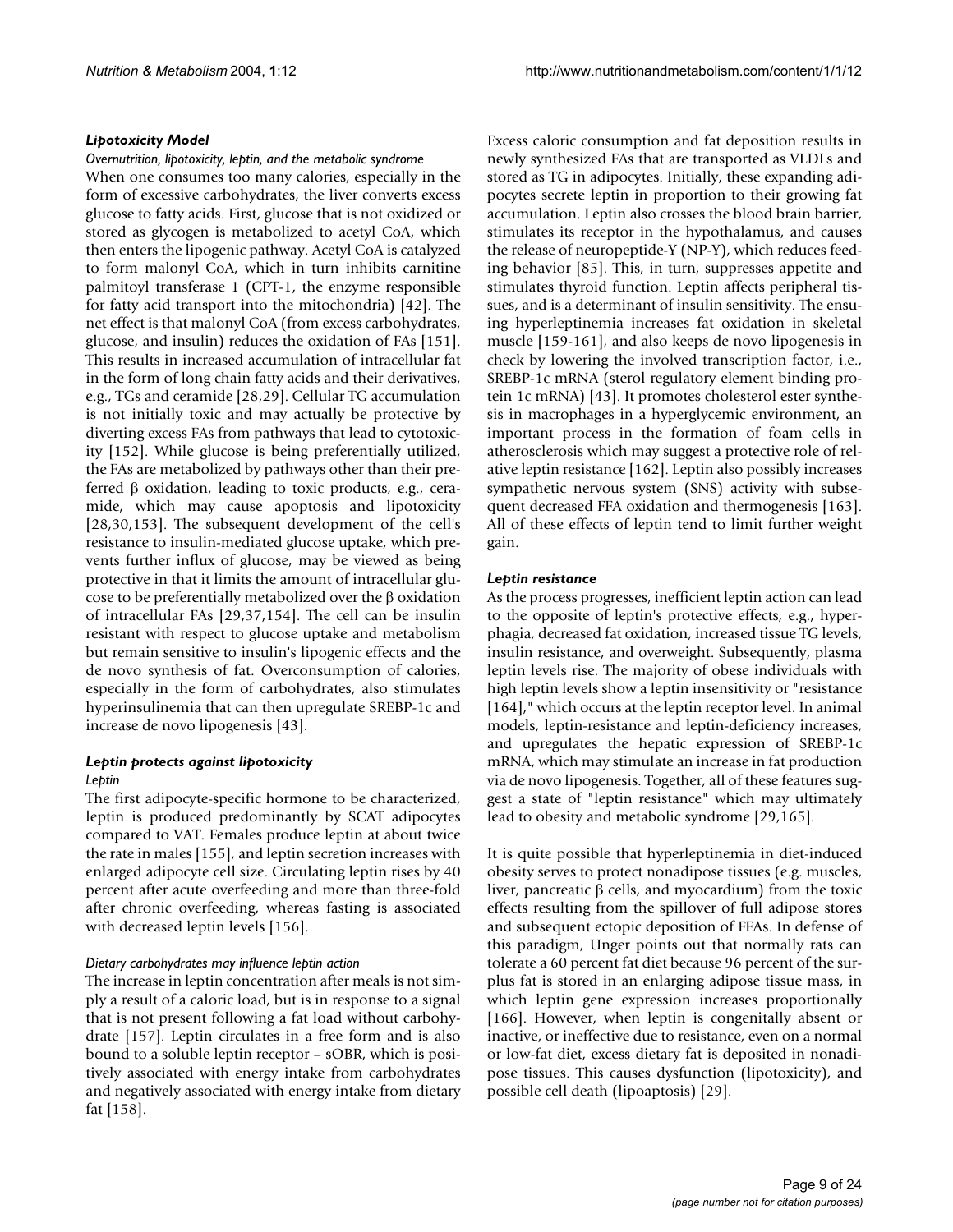Acquired leptin resistance occurs in aging, obesity, Cushing's syndrome, and acquired lipodystrophy, a condition associated with protease inhibitor therapy of AIDS. Preliminary evidence suggests that patients with these conditions have increased ectopic fat, i.e., lipid deposition in non-adipose tissues [29].

#### *Role of triglycerides in leptin resistance*

The relation between cerebrospinal fluid and serum levels of leptin in obese humans suggests that defective blood brain barrier (BBB) transport accounts for a great deal of leptin resistance in the CNS. Banks et al showed in mice that serum TGs directly inhibit the transport of leptin across the BBB and so could be a major cause of leptin resistance across the central nervous system (CNS). Thus they suggest that serum TGs are likely a major cause of the leptin resistance seen in both obesity and starvation [167]. This hypothesis explains why lowering TGs may be therapeutically useful in enhancing the effects of leptin.

#### *Implications for VAT in relative hypoleptinemia and metabolic syndrome*

Compared to VAT, SCAT is the predominant source of leptin [60], yet patients with VAT obesity may tend to have higher leptin levels than normal, lean individuals but lower than those with predominantly SCAT or subcutaneous obesity [29]. This suggests that the hyperleptinemia of predominantly VAT obesity is not high enough to overcome a leptin resistance due to the accumulation of ectopic fat in nonadipose tissues, which leads to lipotoxicity and ultimately the metabolic syndrome [29].

#### *Lipodystrophies – A paradigm for the roles of fat depots and insufficient leptin action in metabolic syndrome*

A number of clinical states exhibit evidence of leptin insufficiency, either leptin deficiency or resistance, and they all have in common the metabolic syndrome. These include rare genetic diseases known as lipodystrophies, which are characterized by a redistribution of fat. Ironically, in the more severe cases, e.g., congenital generalized lipoatrophy, near-complete fat loss is associated with severe insulin resistance, fatty liver, and classic features of the metabolic syndrome. There is hyperleptinemia along with hyperphagia and a predominance of intra-muscular fat [168]. Dunnigan-type familial partial lipodystrophy is a rare autosomal dominant condition characterized by markedly reduced plasma leptin levels along with gradual loss of SCAT from the extremities, trunk, and gluteal region, commencing at the time of puberty, as well as hyperinsulinemia, glucose intolerance, dyslipidemia (high TGs with low HDL), and diabetes [169,170]. These individuals do maintain central obesity and VAT [169], which supports a relatively protective role for SCAT and implicates VAT as being more pathogenic.

The aforementioned potential role of TGs in leptin resistance may have implications for patients with lipodystrophy and lipoatrophy who have little or no fat mass, and as a result, have very little or no leptin. They also have severe hypertriglyceridemia that is reversed by treatment with leptin [168,171]. The elevated plasma level of TGs in these patients is likely inducing leptin resistance that is preventing the leptin from inducing TGs to be used as an energy source. Thus the TGs in these patients are not oxidized, and they are unable to settle into fat stores that would normally act as a TG sink and prevent their diversion to nonadipose tissues where they contribute to lipotoxicity and insulin resistance.

#### *Fat depots can protect against lipotoxicity Fat provides leptin and adiponectin*

Transplantation of adipose tissue grafts in animal models of congenital lipoatrophy reverses the signs of the metabolic syndrome in a dose-dependent fashion [172]. Furthermore, leptin treatment in humans and animals with lipodystrophies also reverses fatty liver and insulin resistance. However, transplantation of ob/ob adipose tissue (which does not produce leptin) in lipodystrophic rats does not reverse diabetes [173] nor is it beneficial to inject leptin in obese humans with leptin resistance [18]. These support the notion that insufficient leptin action may be a cause of metabolic syndrome, and that adequate leptin derived from SCAT is protective.

Like leptin, adiponectin secretion increases early on in obesity and plays a role in reducing the expression of lipogenic enzymes and increases FA oxidation in peripheral tissues thus limiting ectopic fat accumulation [174]. The fact that adiponectin is secreted initially by fat but levels are reduced as fat depots increase, may help resolve the paradox of both lipodystrophy and obesity both being insulin-resistant states [73].

#### *Critical Visceral Adipose Tissue Threshold (CVATT) – Individual Variation*

The CVATT has tremendous individual variation; thus a relatively "thin" individual (with a normal BMI) and an excess of VAT for him, may be metabolically obese, normal weight (MONW) [26]. Meanwhile, another individual with a large "pot belly" may have a great capacity to store fat as SCAT with relatively little VAT or he may have a high threshold for VAT. This may explain the finding that while some individuals weighing even up to 200 kg do not show any signs of type 2 diabetes or dyslipidemia, while in others, diabetes or dyslipidemia either develop or deteriorate with an increase in body weight of only one kg [175] – perhaps just enough to exceed the CVATT.

A number of studies have looked at a possible CVATT [176-182]. Using CT scans to measure VAT volume,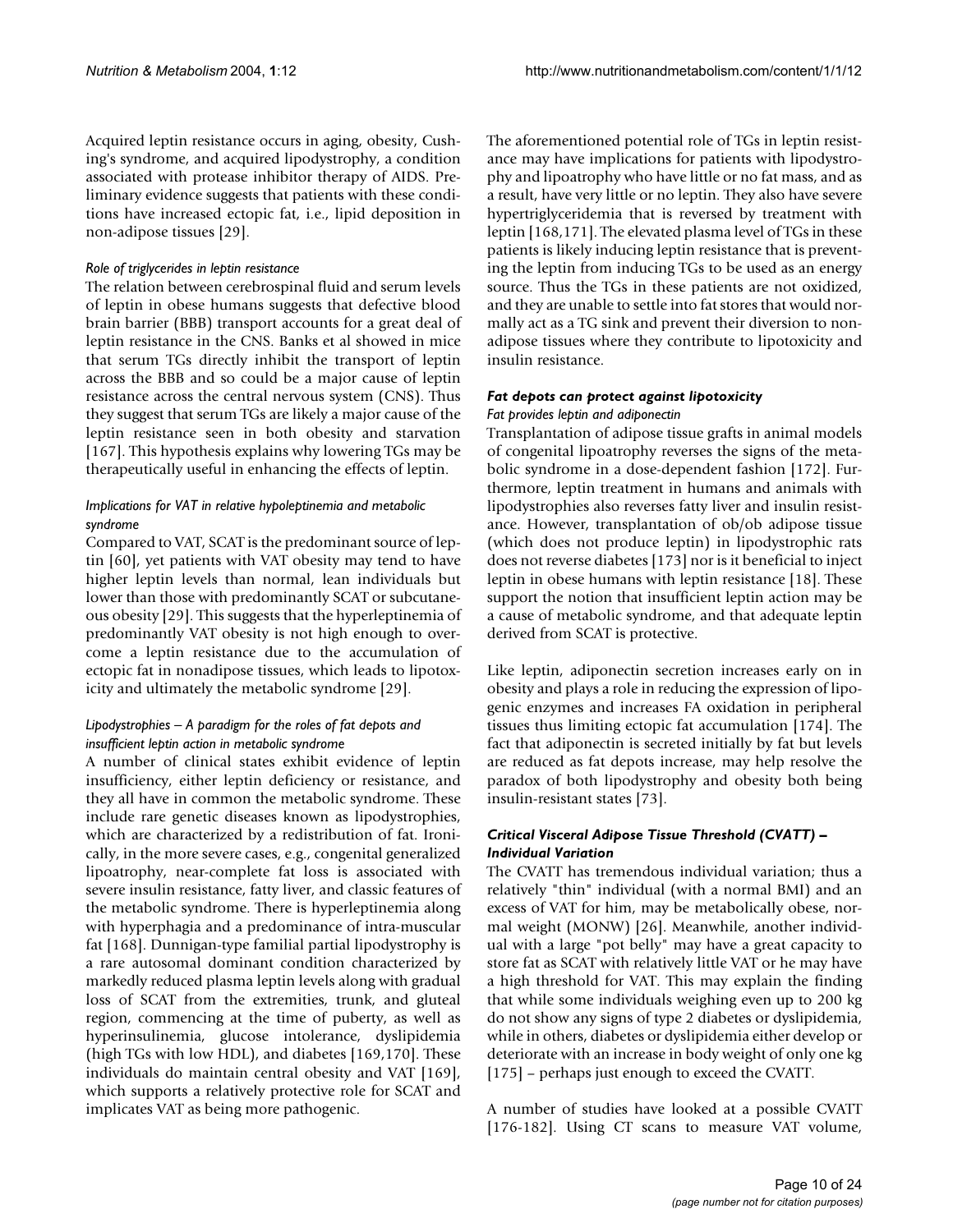Williams et al found that a value of above 110 cm2 was associated with an increased risk of CHD in pre-and postmenopausal women [177]. Similarly, Despres and Lamarche observed a VAT cutoff of 100 cm2 was associated with increased CHD risk in young adult men and premenopausal women (mostly of French Canadian descent) [179], and a cutoff range of 100–110 cm2 has also been observed by others [176,181]. Other studies have suggested thresholds of > 130 cm2 for metabolic deterioration [183,184]. De Nino et al found that insulin resistance did not appear until women were older than 60 years and had accumulated levels of VAT that approximated the levels seen in men, suggesting a possible threshold effect of VAT on insulin resistance [185]. As discussed below with MONW, genetic and ethnic factors play a role. For example, in nonobese and obese Japanese males and females, fat areas at the umbilicus as determined by CT had threshold values for metabolic syndrome with only  $> 100$  cm<sup>2</sup> for men and  $> 90$  cm<sup>2</sup> for women [186].

Brochu et al were unable to demonstrate that obese postmenopausal women who reduced their weight and attained a level of VAT below 110 cm2 would show greater improvement in their metabolic profile compared to those who also lost weight but remained above the 110 cm2 VAT threshold [178]. However, there were only 25 total subjects and the women had relatively normal metabolic profiles at baseline. Perhaps due to the relatively small number of subjects, only five lost less than 20 percent of their baseline VAT value. Thus it is unclear whether even smaller losses of VAT than those observed improved metabolic outcomes. The researchers did find larger losses of VAT and a greater improvement in insulin sensitivity in those who attained a VAT level < 110 cm2 [178]. It should also be noted that in postmenopausal women, peripheral SCAT may be protective, even in the face of large amounts of VAT, and this needs to be accounted for [120,121,125]. While studying obese Japanese women, Tanaka et al recently validated the 100 cm2 CVATT but their longitudinal data from both pre- and posttreatment suggest that these women should reduce their VAT area to  $<60$  cm<sup>2</sup> through weight reduction to improve CHD risk factors [181].

### *Metabolically obese normal weight (MONW)*

VAT accumulation contributes to metabolic risk factors in nonobese individuals [187,188]. Ruderman et al have shown that normal weight individuals may also have insulin resistance and the disorders of the metabolic syndrome [26]. They designated such individuals as "metabolically obese normal weight – MONW [189,190]." MONW subjects (BMI < 25 kg/m2) have been characterized by an excess of VAT area  $(>100 \text{ cm}^2)$  by abdominal CT), insulin resistance, and hyperinsulinemia [24-26]. As pointed out earlier, the development of insulin resistance

may limit further weight gain [34,38-41,191]. A rapid and early development of insulin resistance prior to significant weight gain would explain that a significant number of the normal-weight population have insulin resistance [26]. The prevalence of MONW could be as high as 13 – 18 percent [26,192,193].

### *MONW and low birthweight*

Both low birthweight (LBW) [194] and lowest weight at one year of age have been linked to, VAT accumulation[195] insulin resistance and cardiovascular risk factors in middle-aged and elderly individuals, many of whom could be classified as MONW with metabolic syndrome. By middle age, many LBW subjects have BMIs less than 24–26 kg/m2 and would be classified as MONW. While some data suggest that LBW babies have central adiposity in middle age, definitive measurements of VAT in these individuals are still lacking [26].

### *Ethnicity and MONW*

One should consider ethnic differences when attempting to identify MONW subjects. Lean appearing individuals, especially in certain ethnic groups such as the Japanese, may have significant amounts of VAT that surpass their CVATT but appear with what, for the general population, would be considered a normal BMI and waist circumference [196]. For example, nonobese Japanese (BMI<25) with increased VAT areas (100-110 cm<sup>2</sup>) fulfill the criteria for MONW [25,181]. In another study, relatively lean Japanese patients with newly diagnosed type 2 diabetes had increased VAT. Through diet and without medication for three months, the amount of VAT in these patients became comparable to that in normal-weight control subjects. Therefore, a three-month dietary treatment regimen with small to moderate weight loss was very effective in decreasing excess VAT in this population [197]. This illustrates the importance of early recognition of an individual's approaching or exceeding his CVATT. Park et al were among the first to demonstrate that healthy, non-obese Asian American women may have higher amounts of VAT, and that normative values or standards for VAT derived from Caucasians may not be applicable to Asians [196]. On the other side of the spectrum, a 10-year prospective study studied increased BMI in Micronesian Nauruans (an ethnic group from the central Pacific Ocean with rapidly increase in prevalence of obesity) and Melanesian- and Indian-Fijians. Overall, there was little evidence to suggest that obesity was a risk factor for total or cardiovascular mortality in these populations [198].

### *Metabolically normal obese (MNO)*

McGarry found that one of his most obese patients in a series (BMI 32.8 kg/m2) was one of the most insulin-sensitive but had one of the lowest values for intramyocellular lipid (IMCL). Conversely, another subject, with a BMI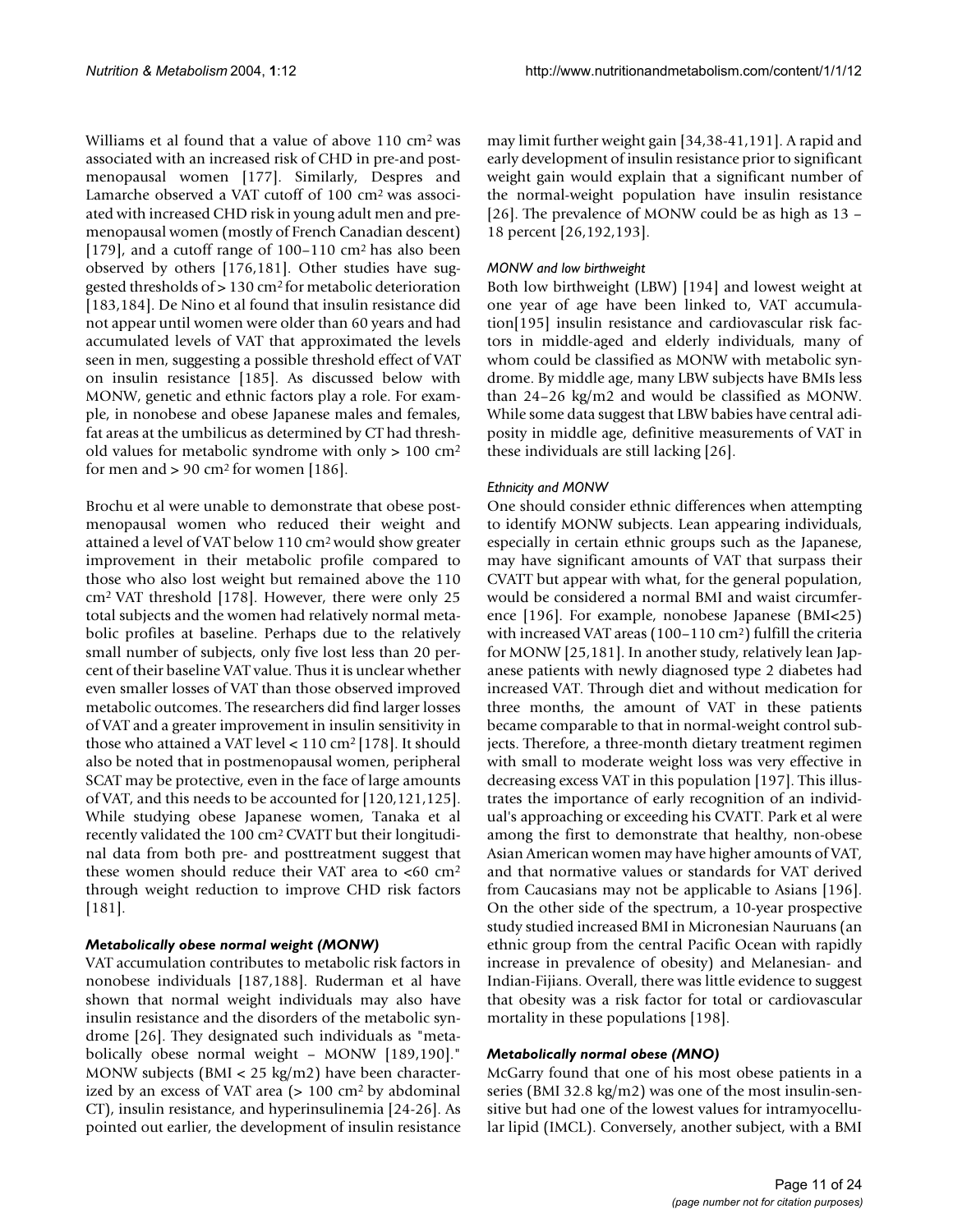of only 18.9 kg/m2, proved to be highly insulin-resistant but had a large amount of IMCL. This supports that insulin sensitivity appears to correlate more with where the fat is located rather than the total amount in the body [42]. This has implications for the phenomena of the metabolically obese normal weight (MONW) and the metabolically normal obese (MNO) individuals.

Like some of the Micronesian Nauruans and Indian-Fijians above, there are individuals who are obese and who nevertheless are metabolically normal – "metabolically normal obese; MNO." Unlike their MONW counterparts, MNO individuals have very little VAT accumulation. They often share an onset of obesity early in childhood, normal VAT, lower TGs, and increased HDL. The actively competitive Japanese wrestlers maintain their gross obesity by consuming a 5,000 to 6,000 calorie diet. They are MNO, and their VAT is normal in amount, i.e., they have excessive amounts of SCAT [91]. On retirement, when they discontinue their rigorous training regimen, they markedly develop increased insulin resistance and metabolic syndrome. It is likely that that their VAT increases concomitantly [26,27] and exceeds their CVATT. Data from the European Group for the Study of Insulin Resistance (1146 hyperinslinemic/euglycemic clamp studies from 20 clinical centers in Europe) showed that in "simple" obesity, insulin resistance is not as prevalent as previously thought [199]. MNO could account for as much as 20 percent of the obese population [193]. In another study using HOMA to determine insulin resistance, Bonora et al showed that 11 percent of the entire group of overweight individuals fit the criteria of MNO [200]. Brochu et al extensively studied 43 sedentary, obese, postmenopausal women and found that 17 were MNO, while 26 had reduced insulin sensitivity (estimated by clamp) [201]. The two groups were similar in total body fat mass, SCAT amount, as well as waist circumference, and total daily energy expenditure. However, lean body mass was significantly greater in the metabolically abnormal subjects. Unlike SCAT, VAT measured by CT was inversely related to the insulin sensitivity and to a classification of MNO. In fact, despite similar levels of total body fatness, MNO individuals showed 49 percent less VAT as measured by CT. However, the level of VAT was still significant. Furthermore, using doubly labeled water and indirect calorimetry, Brochu et al were unable to demonstrate a meaningful difference between resting metabolic rate and daily physical energy expenditure between MNO and obese individuals at risk [201].

#### *MNO and childhood obesity*

Several investigators have found that there has been a positive association between insulin sensitivity and duration of obesity, i.e., those who are obese since childhood are more likely to remain insulin sensitive. In one study 48

percent of the MNO women presented with a history of an earlier age-related onset of obesity (between 13 and 19 years of age) and less VAT compared with 29 percent of the metabolically abnormal obese [201].

Insulin sensitivity seems to be dependent upon adipose cell size; as adipocytes within tissue grow larger, they become more insulin resistant [202]. Normal-sized, more insulin-sensitive adipocytes have been associated with early onset of obesity [203]. Perhaps today we are beginning to see that with the marked increase in overfeeding and extent of obesity at younger ages, hypertrophy of fat cells may occur earlier and hence metabolic syndrome is now occurring with greater frequency in children.

### *Puberty and VAT*

During puberty, a certain degree of insulin resistance is normal, and children who are more insulin resistant have decreased SCAT fat gain [204]. Early in the development of juvenile obesity, increased VAT, hyperinsulinemia, and insulin resistance are closely linked [205]. Adrenal androgens are elevated in obese children and have been associated with early pubertal development in these children[206,207] Sex differences in VAT begin to emerge during puberty, with boys having more VAT than girls. Some studies suggest that the rate of VAT accumulation can be slowed in children by using exercise interventions [208,209].

### *Fit and fat*

VAT is strongly associated with fitness even within individuals of the same weight. This is illustrated by the earlier mentioned example of the active Sumo wrestler in his prime who has relatively little VAT [91]. Regular exercise can selectively reduce VAT with minimal change in weight [210-212]. This could especially add to the frustration level of the middle-aged or post-menopausal woman who regularly exercises moderately without inducing measurable reduction in body weight or fatness. She may still benefit from reducing her VAT or attenuating the gain of VAT "normally" experienced by sedentary women as they age. It should be emphasized that the lower VAT level associated with increased fitness is modest but nonetheless clinically important. Reduced morbidity is likely explained by factors in addition to a reduced VAT, and VAT likely explains morbidity independent of fitness [213]. Sumo wrestlers tend to have most of their central adiposity stored subcutaneously (as SCAT), and, perhaps a shift toward more VAT accompanies their contracting metabolic syndrome upon their retirement – with premature death to follow [26,91]. This may also explain the body of work showing that overweight or "fat" individuals who are fit (according to cardiorespiratory testing on a treadmill) are at less risk for a cardiac event or developing type 2 diabetes than a "leaner" individual who is unfit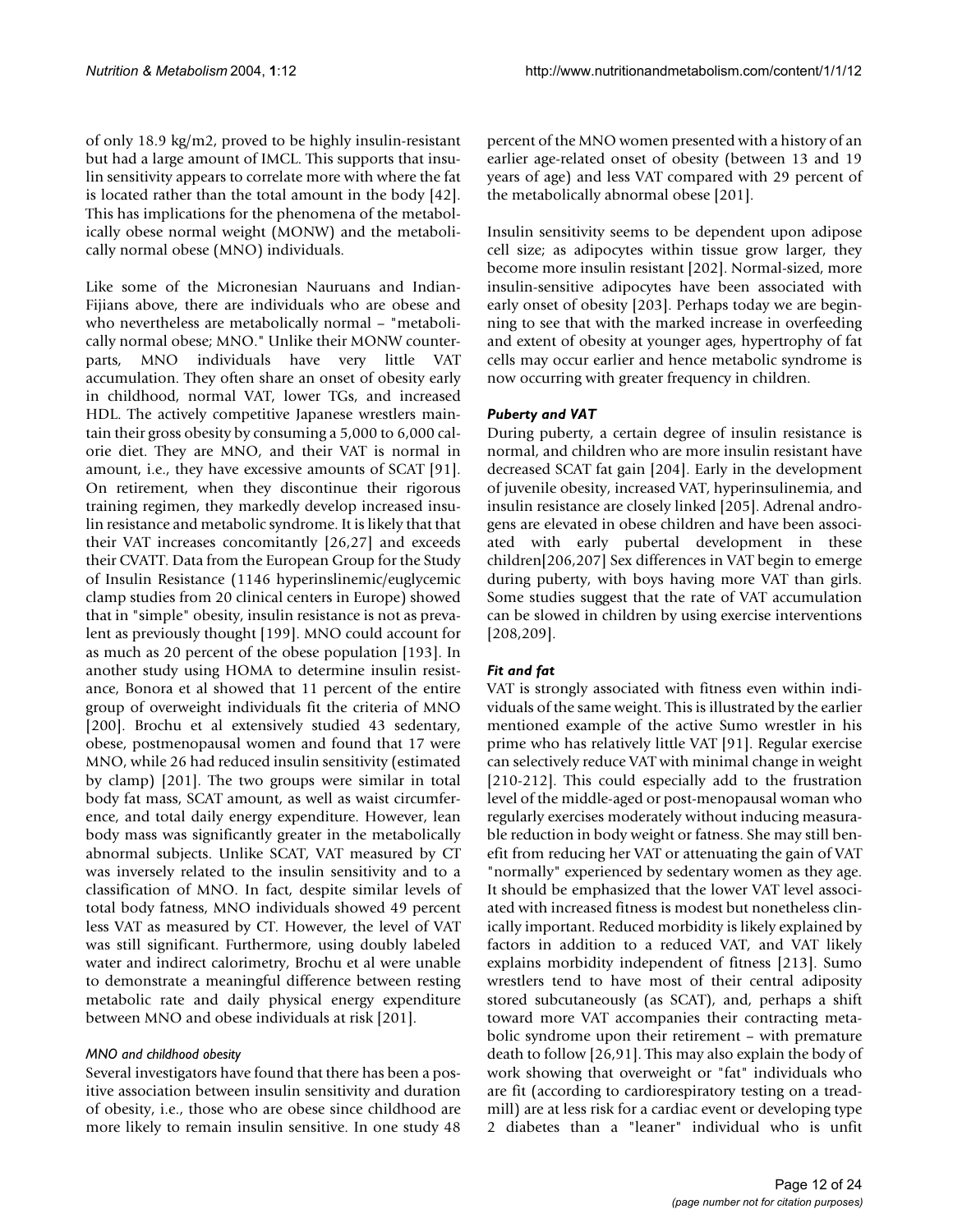[214,215]. Thus, the former could be considered "fit and fat." High levels of cardiorespiratory fitness (CRF) reduce CRP and the rate of cardiovascular morbidity and mortality, independent of obesity [216]. CRF is also associated with lower abdominal fat independent of BMI, and for a given BMI or waist circumference (WC), individuals with moderate CRF had lower levels of total fat mass and abdominal SCAT and VAT than individuals with low CRF for a given BMI or WC value [213,217]. Low CRF is an independent risk factor for mortality in healthy-appearing and diseased populations, and is associated with elevated CRP and reduced fasting glucose control in women with type 2 diabetes [218]. It is likely that compared to the fit and fat, the unfit and lean-appearing individual may have greater amounts of "hidden" VAT.

#### *Effects of exercise*

In obese patients, increasing physical activity can enhance fat oxidation, reduce IMCL and improve insulin sensitivity [219]. Exercise training may reduce waist size, independent of changes in BMI, and exercise without weight loss is effective in reducing VAT and preventing further increases in obesity [213,220].

Ross et al showed that either modality, caloric restriction alone or daily exercise without calorie restriction, is an effective strategy for reducing obesity in moderately obese men.

Their findings also suggest that exercise without weight loss is a useful method for reducing VAT and preventing further increases in obesity [220]. Irwin et al studied 168 overweight, postmenopausal, previously sedentary women in a randomly controlled trial of exercise versus no exercise. While the body weight lost at 12 months among the exercisers was modest, the amount of intraabdominal fat lost was considerable  $(8.5 \text{ g/cm}^2)$  and was dose-dependent. The women who exercised for approximately 200 min/wk lost 4.2 percent of total body fat and 6.9 percent of VAT without reducing their energy intake [212]. Exercise may counteract the abnormal metabolic profiles associated with abdominal obesity by reducing VAT along with other independent mechanisms. It promotes adaptive responses including those causing muscles to increase their use of lipid stores rather than relying primarily on carbohydrate reserves. Even a single bout of exercise can reduce triglyceride levels, increase HDL levels, reduce resting blood pressure, increase glucose tolerance, and reduce insulin resistance [221].

While evidence supports that CRF may be associated with a lower VAT, this is certainly not proven. However, study results suggest that individuals with moderate to high CRF levels have lower WC than men with low CRF independent of BMI [213,222]. Data support that the substantial

reductions in health risk often associated with modest weight loss (<10 percent) may be mediated in part by a preferential reduction in VAT [48,216,217,220,223]. This is reinforced by the finding that reductions in VAT alone were related to improvements in glucose tolerance and insulin sensitivity [220,224]. Therefore, it would seem reasonable to infer that the combination of high CRF and low abdominal fat, especially VAT, would be associated with reductions in metabolic risk compared with those with the same BMI, but low CRF and high VAT [213]. Adding resistance training to aerobic exercise may add to an improvement in insulin sensitivity related to a loss of VAT and an increase in muscle density [225,226].

#### *Surgical Interventions Shed Light on Pathophysiology*

Surgical removal of VAT in animals and humans dramatically improves insulin resistance and diabetes. In a Swedish, single-center, randomized and controlled pilot trial of 50 severely obese adults, Thorne et al compared 25 patients who underwent adjustable gastric banding (AGB) alone with AGB plus surgical removal of the total greater omentum. At two-year follow-up there were no statistical differences between groups with regard to weight loss, changes in WHR or sagittal diameter. However, the improvements in oral glucose tolerance insulin sensitivity and fasting plasma glucose and insulin were 2–3 times greater in omentectomized as compared to control subjects, which was statistically independent of the loss in BMI [52]. More recently, this has led to a study of another experimental procedure performed by surgeons at Boston's Beth Israel Deaconess Medical Center working in conjunction with Joslin Diabetes Center. Using a twohour laparoscopic procedure that involves extracting strips of only the omentum through tiny incisions, this will be the first study to examine the possible health benefits of removing only the omentum [227].

Recently Klein et al. demonstrated that liposuction conferred no benefits with regard to metabolic profile [53]. Furthermore, Weber et al showed that after 3 months, animals that had lipectomy of > 50 percent of SCAT had more intra-abdominal VAT as percentage of total body fat, higher insulinemic index, a strong trend toward increased liver fat content, and markedly elevated serum TGs compared with animals that had undergone a sham operation and received either a high- or low-fat diet [228]. Together with the findings above, these support a pathologic role for VAT and a possible protective role for SCAT. Removing SCAT might actually increase risk as one removes a buffer or sink for peripheral TGs [228].

#### *Environmental Considerations*

*Organochlorines, adipose tissue, and energy balance* Since our genes have not changed significantly in the past 10,000 years, the rise in obesity can be attributed to the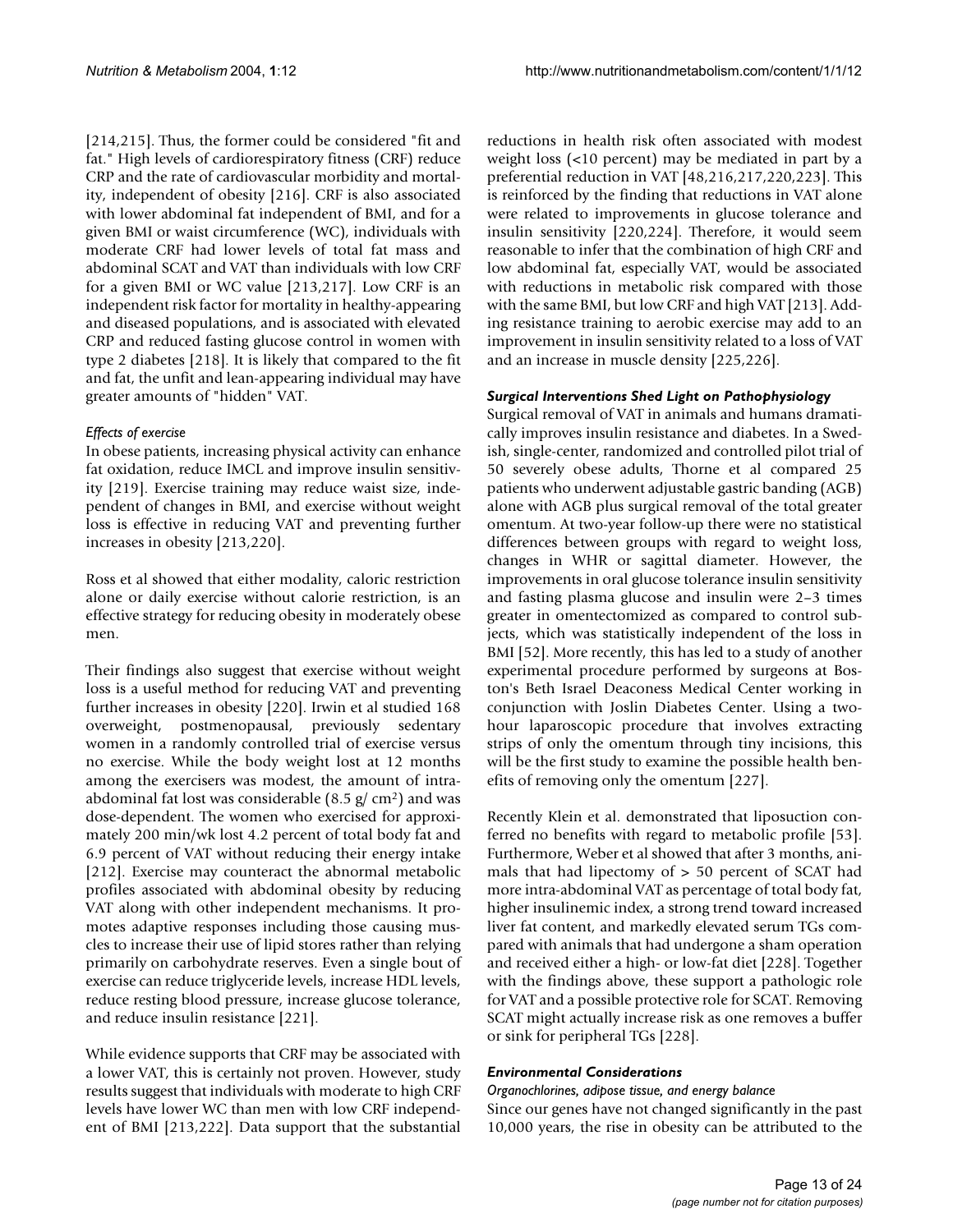environment, including what we are exposed to in the way of food as well as the level of physical activity. While the main focus has been on diet and activity, what may be overlooked is the tremendous increase in exposure to synthetic organic and inorganic chemicals, which can damage many of the mechanisms involved in weight control. Most of us have been exposed to organochlorines found in pesticides, dyes, solvents, etc., and we contain residues in our adipose tissue, where they are preferentially stored. Thus, the obese tend to have increased organochlorine concentrations compared to lean individuals [229]. During body weight loss, a decrease in fat mass results in lipid mobilization, and organochlorine concentrations increase both in plasma and remaining adipose tissue. Even after adjustment for weight loss, the related increase in organochlorine concentration has been correlated with decreases in triidothyronine (T3) concentration and resting metabolic rate [230]. This is also associated with a reduction in activity of the skeletal muscle oxidative enzymes that normally are involved in fat oxidation [231]. The net effect could prevent further weight gain and might even encourage weight regain beyond the initial baseline [232], which could contribute to VAT.

#### *Implications of Controlling Dietary Carbohydrates Reduced fat oxidation and carbohydrates*

Frisancho points out that an important contributing factor for obesity in modern as well as developing nations is a reduced fat oxidation and increased metabolism of carbohydrate. This has been brought about by a shift toward the body's preference toward oxidizing carbohydrate rather than fat – resulting in an increased deposition of body fat. In developing nations, obesity can co-exist with developmental undernutrition, which can result in obesity with short stature [233].

A solution to reducing the ectopic fat, as well as VAT, burden would be to enhance its oxidation in nonadipose tissues, e.g., liver, pancreas, and skeletal muscle. This will push the system toward below the CVATT and improve insulin sensitivity. In their review, Westman et al cite many studies that have consistently shown that low-carbohydrate/high-fat diets consumed for more than seven days induce powerful metabolic adaptations to enhance fat oxidation [37]. Such diets will reduce muscle glycogen content and carbohydrate oxidation, even in well-trained athletes who already demonstrate increased oxidation [37,154]. The authors' paradigm suggests that, under these conditions, insulin resistance could improve by reducing glucose appearance and cellular influx, resulting in a preferential fat oxidation and protection against lipotoxicity. In an elegant study, Bisschop et al support this by showing that high-fat, low-carbohydrate diets do not affect the action of insulin on total glucose disposal but decrease basal endogenous glucose production and

improve insulin-stimulated nonoxidative glucose disposal [234]. Sharman et al demonstrated short term improvements of a ketogenic diet on lipids in normal weight men. These benefits occurred without total weight loss but there was evidence of a change in body composition toward more lean body mass [235]. One would also expect a reduction in VAT as he moves to the left or below his CVATT (See figure [1\)](#page-2-0). Weight loss does not appear to be necessary to reduce mortality rates in overweight or obese men who increase their aerobic fitness or level of physical activity [224]. Similarly, in overweight, postmenopausal women, exercise may lead to improved metabolic profiles and VAT loss without total weight loss [212].

#### *Dietary carbohydrate and VAT*

Optimizing macronutrients and food preparation can have beneficial effects in those with visceral obesity. A number of recent reviews support the metabolic benefits of controlling glycemic index (GI) [236] and glycemic load (GL) [237]. In a 12-month pilot study of teens, compared to a conventional diet, a lower GI diet led to greater total weight and fat loss without regain from months 6– 12. While insulin resistance as measured by HOMA increased in the conventional group (possibly in part attributable to puberty), the lower GI group showed no change [238]. Recently, Silvestre et al showed that compared to an energy-restricted low-fat diet, a short-term, very low-carbohydrate diet was associated with greater weight and fat loss with an apparent preferential loss of central fat [239].

VAT cells have a two-fold higher glucose uptake rate compared with SCAT cells [87]. It may follow that reducing glucose exposure by reducing glycemic load may reduce the supply of glucose to the VAT depot and possibly impair its accumulation. Glucose raises insulin concentration, which can stimulate 11-β-HSD1, increase active cortisol in VAT, and enhance VAT accumulation [102]. Feeding rats a high-GI starch diet over five weeks resulted in higher VAT and larger adipocyte volume than did feeding low-GI starch ad libitum. Replacing this with a low-GI starch diet increased insulin -stimulated glucose oxidation, decreased glucose incorporation into total lipids and decreased VAT adipocyte diameter [240,241]. Together, these add to the evidence supporting the benefits of lowering GI to reduce and maintain lower volumes of VAT. Feeding rats a high sucrose diet increases both VAT and muscle insulin resistance [242]. Keno et al. demonstrated in rats that a high sucrose diet compared to a lab chow diet led to a significantly greater fat cell volume in VAT depots [243]. Although fat cell number did not change, the ratio of VAT weight to SCAT weight was also significantly increased in the rats fed a high sucrose diet, providing further evidence for controlling the dietary GI and GL.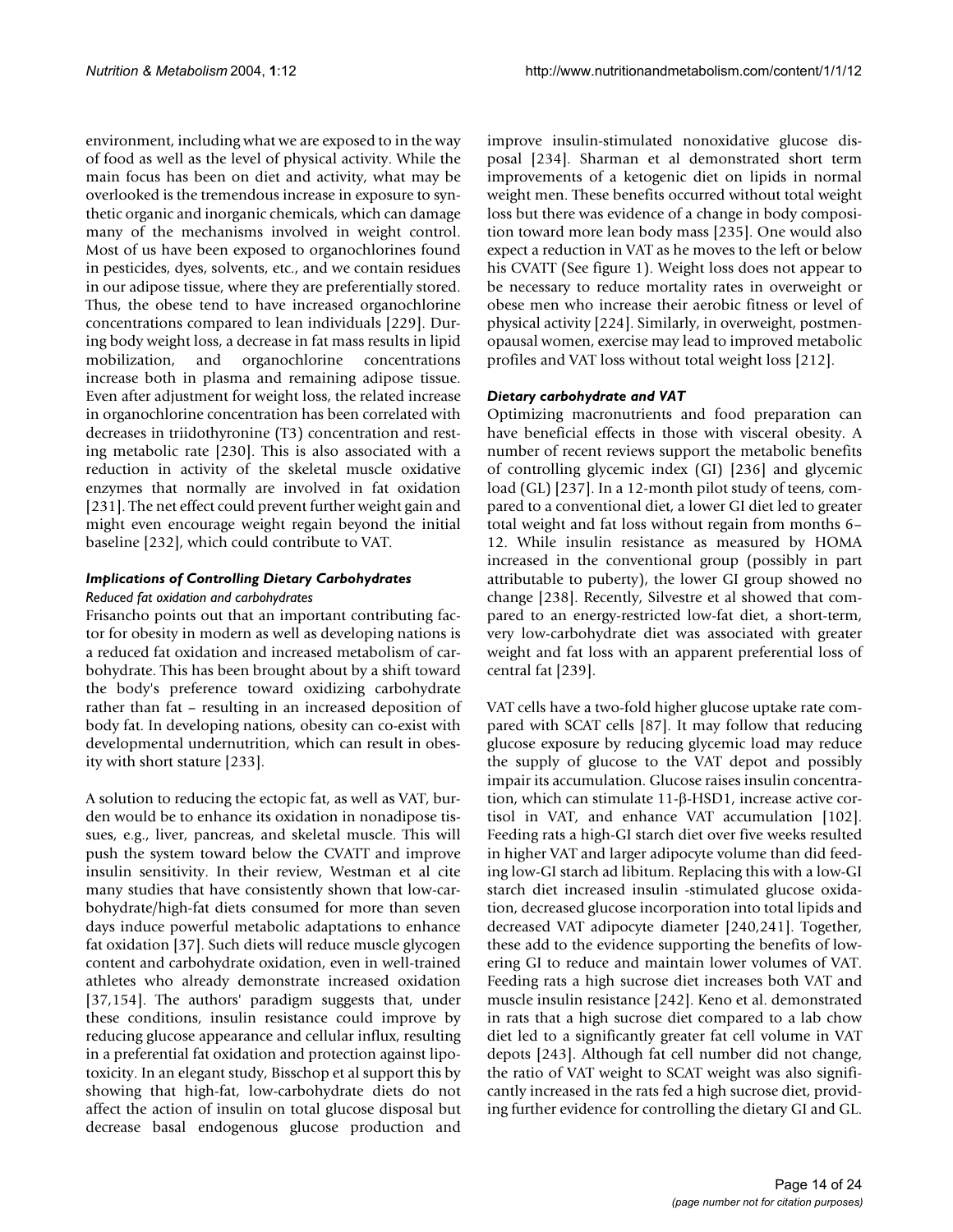A number of studies have demonstrated an association between glycemic load (GL) and levels of CRP [244,245], which is a powerful predictor for diabetes and CHD, and is positively associated with both insulin resistance and the prevalence of the metabolic syndrome [246]. O'Brien et al showed that compared to a high carbohydrate diet, a low carbohydrate diet reduced SAA and CRP, both markers of inflammation and risk factors for metabolic syndrome [247]. Relative to fat (cream) and protein (casein), a glucose challenge elicits the greatest production of radical oxygen species (ROS) by polymorphonuclear and mononuclear white cells [248,249]. Chronic carbohydrate ingestion with a high GL diet can lead to hyperinsulinemia, as well as hypertrophy, functional dysregulation, and overresponsiveness of the pancreatic β cell and hepatic production of newly synthesized fatty acids via de novo lipogenesis [43]. A Johns Hopkins study examined intra-operative liver biopsies obtained from 74 consecutive morbidly obese patients undergoing bariatric surgery. Compared with patients with the lowest carbohydrate intake [246], a high-carbohydrate diet was associated with an odds ratio of 7.0 for liver inflammation. A high fat diet appeared to be protective, with those in the highest fat intake group having an OR of 0.17 [250]. This is consistent with the findings of others who found that dietary fat explained only two percent of the variance in general adiposity and dietary fat appears to play only a minor role in determining general adiposity and is not related to VAT when measured in cross-sectional studies [251]. Apparently, GL may be more significant in this regard.

Compared to SCAT, VAT (both adipose and non-adipose cells within VAT) is associated more with PAI-1 – a powerful risk factor for CHD [58,252]. In patients with type 2 diabetes, a simple and modest lowering of the GI compared to an otherwise similar diet led to dramatic changes: a normalized PAI-1 activity (-54 percent,  $P < 0.001$ ) as well as lowering of both blood glucose and plasma insulin concentrations by 30 percent, and a 29 percent decrease in LDL-C [253]. All subjects began with a BMI < 27, and there was only a slight but similar weight loss in both groups over the 24 days. The results support the potential benefit of lowering dietary GI in patients with metabolic syndrome, especially those with VAT and elevated PAI-1. This is also supported by the observation of hyperglycemia induces PAI-1 gene expression in adipose tissue of rats [254].

Esposito et al demonstrated in both diabetics and nondiabetics that after consuming a high carbohydrate highfiber meal, IL-18 (a potent pro-inflammatory cytokine) concentrations increased [49]. Adiponectin concentrations decreased after the high-carbohydrate, low-fiber meal in diabetic patients. The fiber content of complex

carbohydrates seemed to affect circulating IL-18 and adiponectin concentrations in response to the same carbohydrate load. The pizza that was made with whole flour and was rich in fiber was associated with reduce serum IL-18 concentrations and unchanged serum adiponectin concentrations. Meanwhile, the pizza prepared with refined flour and was low in fiber raised circulating IL-18 concentrations. Serum glucose and TG concentrations were not significantly different between the two types of pizza. The study did not completely resolve the mechanism by which the fiber content of meals influences IL-18 and adiponectin. However, it appears that while the GL of each pizza was the same, the GI of the whole wheat pizza would be much less and may be more beneficial.

Recently, dietary TGs have been demonstrated to contribute to CNS leptin resistance by impairing the transport of leptin across the blood brain barrier where it would usually stimulate the release of neuropeptide-Y and reduce feeding behavior [167]. Reducing dietary carbohydrates lowers serum TGs, which theoretically should protect against this form of leptin resistance [167].

#### *Dietary influences on leptin action*

Leptin may enhance fatty acid oxidation and protects against fat deposition and lipotoxicity. As mentioned earlier, normally, rats can tolerate a 60 percent fat diet because 96 percent of the surplus fat is stored in an enlarging adipose tissue mass, in which leptin gene expression increases proportionally [166]. However, when leptin is congenitally absent or inactive, or ineffective due to resistance, even on a normal or low-fat diet, unutilized dietary fat is deposited in nonadipose tissues, causing dysfunction (lipotoxicity), and possible cell death (lipoaptosis) [29].

Acute overfeeding can cause circulating leptin levels to rise by 40 percent and more than three-fold after chronic overfeeding, whereas fasting is associated with a decreased leptin levels. This may suggest that overfeeding leads to leptin resistance. Dietary carbohydrates may influence leptin action. Some investigators have suggested that the increase in plasma leptin concentration observed after meals is not simply a result of an energy load but is in response to a signal that is not present following a fat load without carbohydrate [157]. SCAT-derived leptin (which circulates in a free form and is bound to a soluble leptin receptor – sOB-R) plays a key role in regulating energy homeostasis and metabolism, sOB-R is positively associated with energy intake from carbohydrates and negatively associated with energy intake from dietary fat [158]. While this suggests that dietary fat and carbohydrates regulate free leptin levels, the implications of this are not yet completely clear.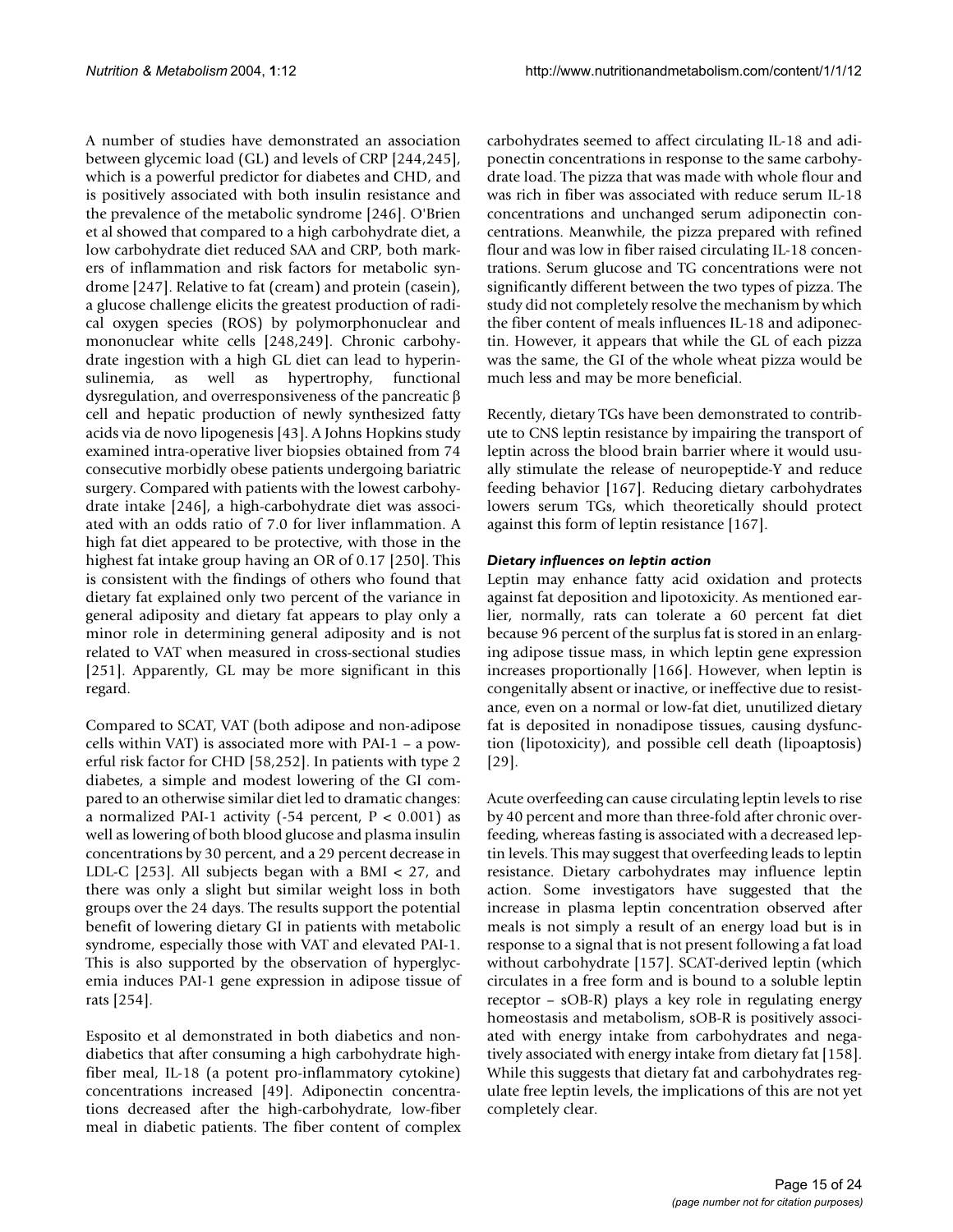#### *Stress*

There is an association with lifestyle, worry, cortisol levels, and abdominal girth. Those who were found to have the highest levels of chronic stress had the highest levels of cortisol and VAT [255-257]. This is supported by evidence that a number of medications, including prednisone, may cause an excess of cortisol and insulin resistance. Taken orally, cortisol raises blood pressure, and it has been shown to impair brachial artery blood flow in response to an acetylcholine challenge, i.e., an indicator of endothelial dysfunction [88,255,257-262]. Even brief episodes of mental stress, such as those encountered in daily life, may cause transient endothelial dysfunction even in young, healthy individuals ([263,264]. In turn, subsequent cytokine release may increase anxiety and have negative effects on emotional and memory functions [265]. Psychological stress has also been demonstrated to acutely reduce clearance of triglycerides [266], which could contribute to CNS leptin resistance [167].

There are many other ways in which psychological stress might increase the likelihood of developing metabolic syndrome and type 2 diabetes, for example, chronic psychological stress may also be related to central activation of the HPA (hypothalamo-pituitary-adrenal) axis and the sympathetic nervous system (SNS) [267]. Psychological stress also induces IL-6, TNFα, and other cytokine secretions from macrophages [267-271]. Repeated stress with the repeated induction of corticosteroids can damage the hippocampus, which is involved in the downregulation of corticosteroid production by corticosteroid feedback. Impairment of this feedback mechanism can lead to persisting elevated circulating cortisol levels [267], which might play a role in inducing VAT accumulation.



**Eric S. Freedland, MD ©2004**

#### abolic syndrome an **Figure 3** This diagram provides an overview of ho d related disorders w behavioral and environmental factors can lead to VAT obesity and, ultimately, met-

This diagram provides an overview of how behavioral and environmental factors can lead to VAT obesity and, ultimately, metabolic syndrome and related disorders.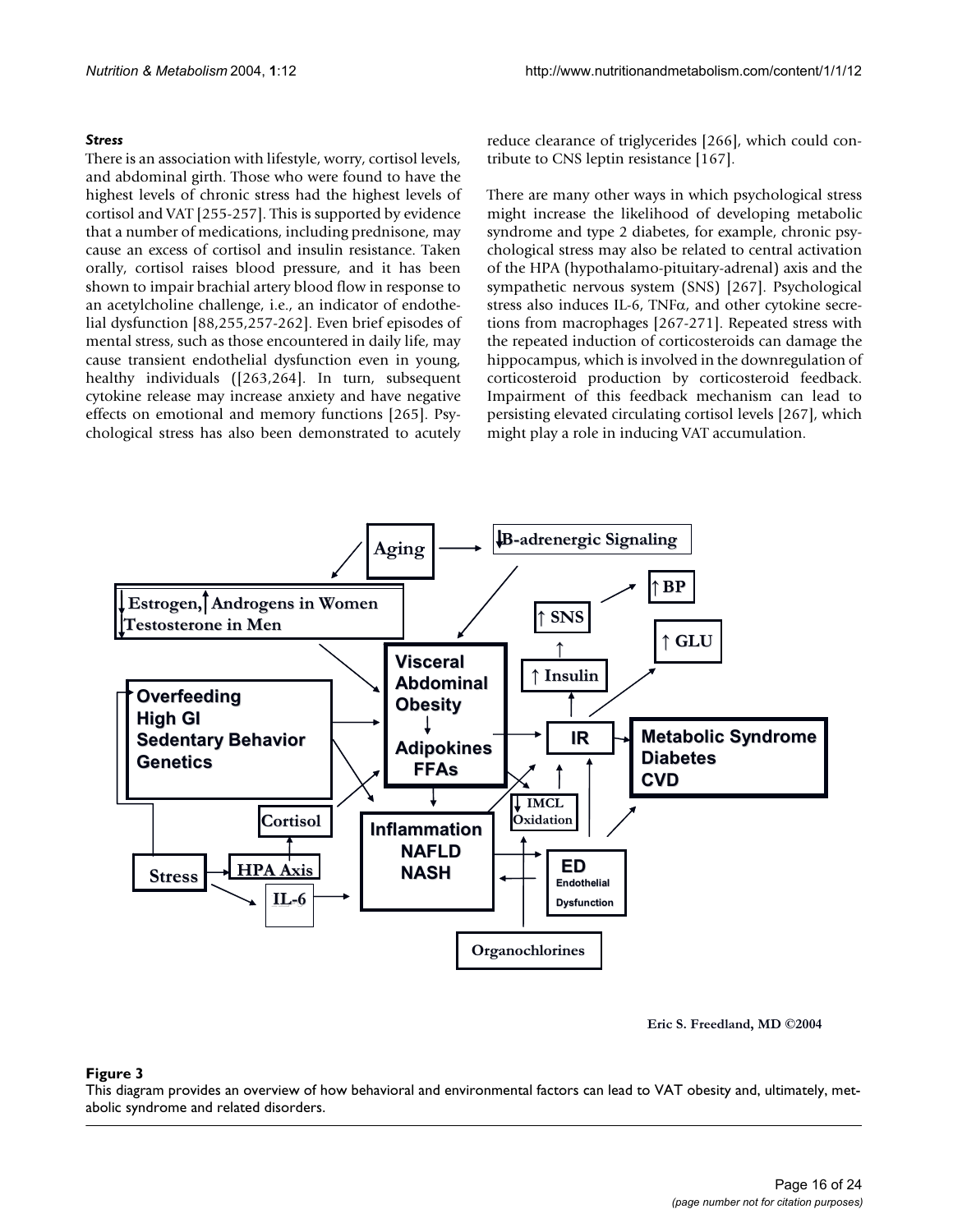Stress decreases splanchnic blood flow, impairs the integrity of the GI tract, increases intestinal permeability, and results in increased absorption of lipopolysaccharide endotoxin (LPS) from the gut (the greatest source of LPS). Elevated portal bloodstream LPS levels stimulate Kupffer cell receptors and cytokine release and possibly other immune-challenging activators, e.g., AGEs in food [271].

#### *Stress and dietary carbohydrates*

Dietary carbohydrate has been known to stimulate SNS activity though a number of studies have emphasized the role of insulin. Recent studies in rats have demonstrated that adding glucose to the basic diet increased SNS activity in peripheral tissues and increased GLUT 4 activity in interscapular brown adipose tissue and retroperitoneal fat (but not in epididymal fat) [272]. Overfeeding results in high insulin levels. In the presence of glucose, insulin acts on the brain to increase the SNS tone, which, in turn enhances thermogenesis and dissipation of excess calories [163]. There is a close relationship between postprandial insulinemia, SNS activation, and adipose tissue blood flow (ATBF). ATBF increases in response to stress states such as exercise or mental stress, and also in response to nutrient intake [273]. High insulin levels and increased SNS tone are useful for the maintenance of caloric balance, but in the long term they are conducive to CHD, hypertension, sudden death, and obesity as the SNS receptors become down regulated [163].

Chronic stress leads to elevated cortisol levels, which may lead to accumulation of VAT and metabolic syndrome [274]. Stress-induced increased levels of glucocorticoids can also have a major effect on food intake [275]. A subset of stressed or depressed humans may overeat, especially comfort food (e.g., sugar and fat), in an attempt to reduce anxiety and activity in the chronic stress-response network. This is supported by the finding that these people have decreased cerebrospinal corticosteroid releasing factor, catecholamine concentrations, and HPA activity. While comfort foods may calm them down in the short term, they may lead to abdominal obesity if this becomes a long term "solution." The chronic elevation of systemic glucocorticoids may contribute to VAT deposition. By itself, being obese may be a stressful stimulus to overeating. A weight loss program can be stressful, which can sabotage its success by eliciting the release of stress hormones, which, in turn can make a person crave high energy foods [275]. Feeding rats a long-term high-sucrose diet along with supplemental dexamethasone has been shown to increase fat depots and induce liver steatosis [276]. In addition to dietary intervention, stress management may improve one's cognitive, behavioral, and physiologic responses to stress, including glycemia [277].

#### **Summary**

The role of visceral adipose tissue (VAT) obesity in metabolic syndrome is critical and complex. (See figure 3). The paradigm of an individual critical VAT threshold (CVATT) has been presented along with a review of potential mechanisms and contributing factors. This includes the potential role of dietary carbohydrates in VAT obesity. As this area continues to evolve, perhaps the reviewed material and proposed concepts may have relevance to clinical assessment, prevention, and treatment of metabolic syndrome.

#### **Declaration of Competing Interests**

The author(s) declare that they have no competing interests.

#### **References**

- 1. Bjorntorp P: **[Metabolic implications of body fat distribution.](http://www.ncbi.nlm.nih.gov/entrez/query.fcgi?cmd=Retrieve&db=PubMed&dopt=Abstract&list_uids=1773700)** *Diabetes Care* 1991, **14:**1132-1143.
- 2. Lamarche B: **[Abdominal obesity and its metabolic complica](http://www.ncbi.nlm.nih.gov/entrez/query.fcgi?cmd=Retrieve&db=PubMed&dopt=Abstract&list_uids=9847978)[tions: implications for the risk of ischaemic heart disease.](http://www.ncbi.nlm.nih.gov/entrez/query.fcgi?cmd=Retrieve&db=PubMed&dopt=Abstract&list_uids=9847978)** *Coron Artery Dis* 1998, **9:**473-481.
- 3. Lafontan M, Berlan M: **[Do regional differences in adipocyte biol](http://www.ncbi.nlm.nih.gov/entrez/query.fcgi?cmd=Retrieve&db=PubMed&dopt=Abstract&list_uids=12823953)[ogy provide new pathophysiological insights?](http://www.ncbi.nlm.nih.gov/entrez/query.fcgi?cmd=Retrieve&db=PubMed&dopt=Abstract&list_uids=12823953)** *Trends Pharmacol Sci* 2003, **24:**276-283.
- 4. Montague CT, O'Rahilly S: **[The perils of portliness: causes and](http://www.ncbi.nlm.nih.gov/entrez/query.fcgi?cmd=Retrieve&db=PubMed&dopt=Abstract&list_uids=10866038) [consequences of visceral adiposity.](http://www.ncbi.nlm.nih.gov/entrez/query.fcgi?cmd=Retrieve&db=PubMed&dopt=Abstract&list_uids=10866038)** *Diabetes* 2000, **49:**883-888.
- 5. Wajchenberg BL: **[Subcutaneous and visceral adipose tissue:](http://www.ncbi.nlm.nih.gov/entrez/query.fcgi?cmd=Retrieve&db=PubMed&dopt=Abstract&list_uids=11133069) [their relation to the metabolic syndrome.](http://www.ncbi.nlm.nih.gov/entrez/query.fcgi?cmd=Retrieve&db=PubMed&dopt=Abstract&list_uids=11133069)** *Endocr Rev* 2000, **21:**697-738.
- 6. Ross R, Goodpaster B, Kelley D, Boada F: **[Magnetic resonance](http://www.ncbi.nlm.nih.gov/entrez/query.fcgi?cmd=Retrieve&db=PubMed&dopt=Abstract&list_uids=10865704) [imaging in human body composition research. From quanti](http://www.ncbi.nlm.nih.gov/entrez/query.fcgi?cmd=Retrieve&db=PubMed&dopt=Abstract&list_uids=10865704)[tative to qualitative tissue measurement.](http://www.ncbi.nlm.nih.gov/entrez/query.fcgi?cmd=Retrieve&db=PubMed&dopt=Abstract&list_uids=10865704)** *Ann N Y Acad Sci* 2000, **904:**12-17.
- 7. Ravussin E, Smith SR: **[Increased fat intake, impaired fat oxida](http://www.ncbi.nlm.nih.gov/entrez/query.fcgi?cmd=Retrieve&db=PubMed&dopt=Abstract&list_uids=12079864)[tion, and failure of fat cell proliferation result in ectopic fat](http://www.ncbi.nlm.nih.gov/entrez/query.fcgi?cmd=Retrieve&db=PubMed&dopt=Abstract&list_uids=12079864) [storage, insulin resistance, and type 2 diabetes mellitus.](http://www.ncbi.nlm.nih.gov/entrez/query.fcgi?cmd=Retrieve&db=PubMed&dopt=Abstract&list_uids=12079864)** *Ann N Y Acad Sci* 2002, **967:**363-378.
- 8. Kim SK, Kim HJ, Hur KY, Choi SH, Ahn CW, Lim SK, Kim KR, Lee HC, Huh KB, Cha BS: **[Visceral fat thickness measured by ultra](http://www.ncbi.nlm.nih.gov/entrez/query.fcgi?cmd=Retrieve&db=PubMed&dopt=Abstract&list_uids=15051602)[sonography can estimate not only visceral obesity but also](http://www.ncbi.nlm.nih.gov/entrez/query.fcgi?cmd=Retrieve&db=PubMed&dopt=Abstract&list_uids=15051602) [risks of cardiovascular and metabolic diseases.](http://www.ncbi.nlm.nih.gov/entrez/query.fcgi?cmd=Retrieve&db=PubMed&dopt=Abstract&list_uids=15051602)** *Am J Clin Nutr* 2004, **79:**593-599.
- 9. Blair D, Habicht JP, Sims EA, Sylwester D, Abraham S: **[Evidence for](http://www.ncbi.nlm.nih.gov/entrez/query.fcgi?cmd=Retrieve&db=PubMed&dopt=Abstract&list_uids=6711542) [an increased risk for hypertension with centrally located](http://www.ncbi.nlm.nih.gov/entrez/query.fcgi?cmd=Retrieve&db=PubMed&dopt=Abstract&list_uids=6711542) [body fat and the effect of race and sex on this risk.](http://www.ncbi.nlm.nih.gov/entrez/query.fcgi?cmd=Retrieve&db=PubMed&dopt=Abstract&list_uids=6711542)** *Am J Epidemiol* 1984, **119:**526-540.
- 10. Bergstrom RW, Newell-Morris LL, Leonetti DL, Shuman WP, Wahl PW, Fujimoto WY: **[Association of elevated fasting C-peptide](http://www.ncbi.nlm.nih.gov/entrez/query.fcgi?cmd=Retrieve&db=PubMed&dopt=Abstract&list_uids=2210052) [level and increased intra-abdominal fat distribution with](http://www.ncbi.nlm.nih.gov/entrez/query.fcgi?cmd=Retrieve&db=PubMed&dopt=Abstract&list_uids=2210052) [development of NIDDM in Japanese-American men.](http://www.ncbi.nlm.nih.gov/entrez/query.fcgi?cmd=Retrieve&db=PubMed&dopt=Abstract&list_uids=2210052)** *Diabetes* 1990, **39:**104-111.
- 11. Carr Darcy B., Utzschneider Kristina M., Hull Rebecca L., Kodama Keiichi, Retzlaff Barbara M., Brunzell John D., Shofer Jane B., Fish Brian E., Knopp Robert H., Kahn Steven E.: **[Intra-abdominal fat is a](http://www.ncbi.nlm.nih.gov/entrez/query.fcgi?cmd=Retrieve&db=PubMed&dopt=Abstract&list_uids=15277390) major determinant of the National Cholesterol Education [Program Adult Treatment Panel III Criteria for the Meta](http://www.ncbi.nlm.nih.gov/entrez/query.fcgi?cmd=Retrieve&db=PubMed&dopt=Abstract&list_uids=15277390)[bolic Syndrome.](http://www.ncbi.nlm.nih.gov/entrez/query.fcgi?cmd=Retrieve&db=PubMed&dopt=Abstract&list_uids=15277390)** *Diabetes* 2004, **53:**2087-2094.
- 12. Matsuzawa Y, Shimomura I, Nakamura T, Keno Y, Kotani K, Tokunaga K: **[Pathophysiology and pathogenesis of visceral fat](http://www.ncbi.nlm.nih.gov/entrez/query.fcgi?cmd=Retrieve&db=PubMed&dopt=Abstract&list_uids=8581775) [obesity.](http://www.ncbi.nlm.nih.gov/entrez/query.fcgi?cmd=Retrieve&db=PubMed&dopt=Abstract&list_uids=8581775)** *Obes Res* 1995, **3 Suppl 2:**187S-194S.
- 13. Cheal KL, Abbasi F, Lamendola C, McLaughlin T, Reaven GM, Ford ES: **Relationship to insulin resistance of the adult treatment [panel III diagnostic criteria for identification of the meta](http://www.ncbi.nlm.nih.gov/entrez/query.fcgi?cmd=Retrieve&db=PubMed&dopt=Abstract&list_uids=15111486)[bolic syndrome.](http://www.ncbi.nlm.nih.gov/entrez/query.fcgi?cmd=Retrieve&db=PubMed&dopt=Abstract&list_uids=15111486)** *Diabetes* 2004, **53:**1195-1200.
- 14. Liao Y, Kwon S, Shaughnessy S, Wallace P, Hutto A, Jenkins AJ, Klein RL, Garvey WT: **[Critical evaluation of adult treatment panel](http://www.ncbi.nlm.nih.gov/entrez/query.fcgi?cmd=Retrieve&db=PubMed&dopt=Abstract&list_uids=15047659) [III criteria in identifying insulin resistance with dyslipidemia.](http://www.ncbi.nlm.nih.gov/entrez/query.fcgi?cmd=Retrieve&db=PubMed&dopt=Abstract&list_uids=15047659)** *Diabetes Care* 2004, **27:**978-983.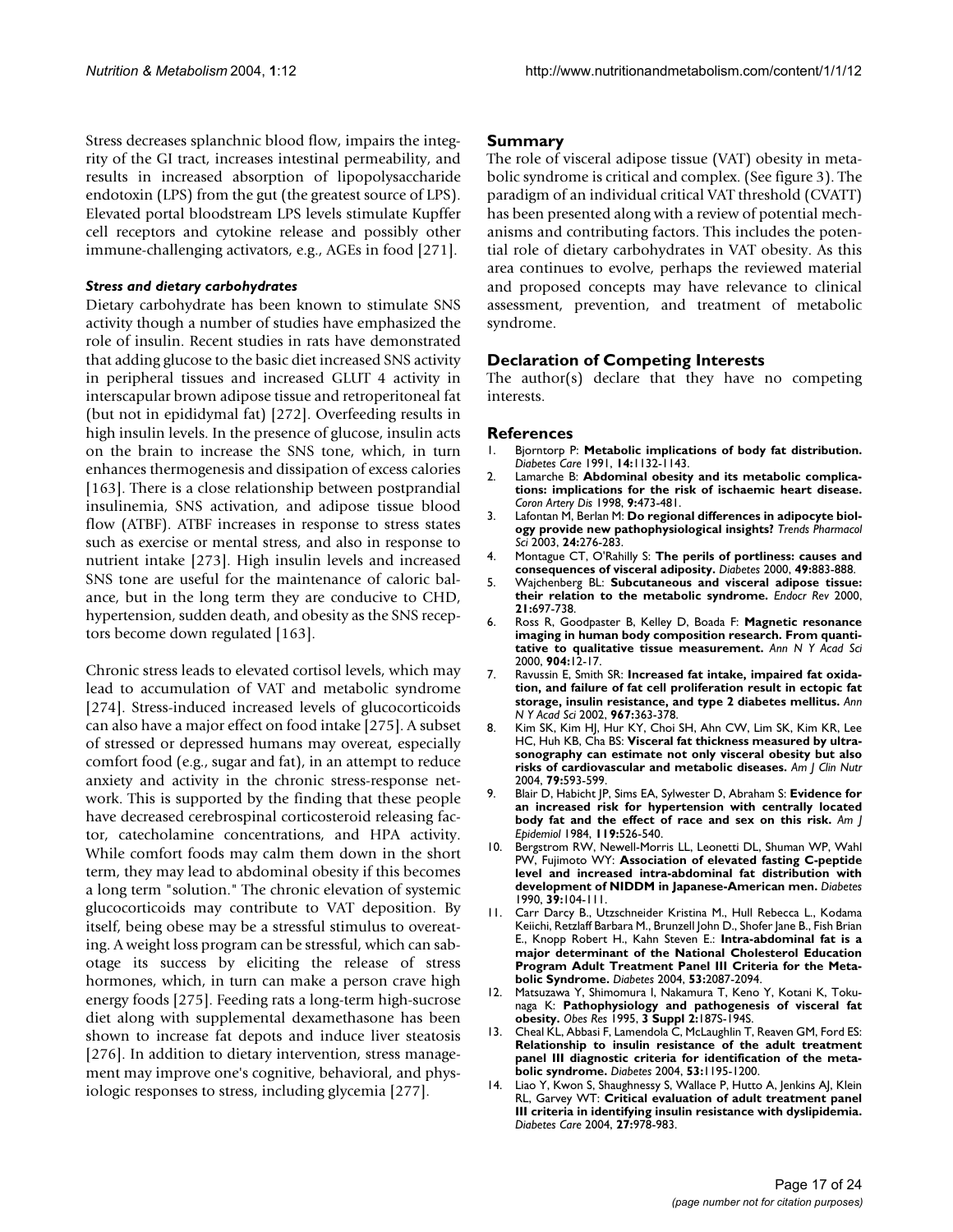- 15. McLaughlin T, Abbasi F, Cheal K, Chu J, Lamendola C, Reaven G: **[Use](http://www.ncbi.nlm.nih.gov/entrez/query.fcgi?cmd=Retrieve&db=PubMed&dopt=Abstract&list_uids=14623617) [of metabolic markers to identify overweight individuals who](http://www.ncbi.nlm.nih.gov/entrez/query.fcgi?cmd=Retrieve&db=PubMed&dopt=Abstract&list_uids=14623617) [are insulin resistant.](http://www.ncbi.nlm.nih.gov/entrez/query.fcgi?cmd=Retrieve&db=PubMed&dopt=Abstract&list_uids=14623617)** *Ann Intern Med* 2003, **139:**802-809.
- 16. Reaven GM: **[Insulin resistance, cardiovascular disease, and the](http://www.ncbi.nlm.nih.gov/entrez/query.fcgi?cmd=Retrieve&db=PubMed&dopt=Abstract&list_uids=15047666) [metabolic syndrome: how well do the emperor's clothes fit?](http://www.ncbi.nlm.nih.gov/entrez/query.fcgi?cmd=Retrieve&db=PubMed&dopt=Abstract&list_uids=15047666)** *Diabetes Care* 2004, **27:**1011-1012.
- 17. Ford ES, Giles WH, Dietz WH: **Prevalence of the metabolic syndrome among US adults - Findings from the Third National Health and Nutrition Examination Survey.** *JAMA-J Am Med Assoc* 2002, **287:**356-359.
- 18. Meigs JB, Avruch J: **The metabolic syndrome.** *Endocrinology Rounds (Massachusetts General Hospital)* 2003, **2:**1-5.
- 19. Einhorn D, Reaven GM, Cobin RH, Ford E, Ganda OP, Handelsman Y, Hellman R, Jellinger PS, Kendall D, Krauss RM, Neufeld ND, Petak SM, Rodbard HW, Seibel JA, Smith DA, Wilson PW: **[American Col](http://www.ncbi.nlm.nih.gov/entrez/query.fcgi?cmd=Retrieve&db=PubMed&dopt=Abstract&list_uids=12924350)[lege of Endocrinology position statement on the insulin](http://www.ncbi.nlm.nih.gov/entrez/query.fcgi?cmd=Retrieve&db=PubMed&dopt=Abstract&list_uids=12924350) [resistance syndrome.](http://www.ncbi.nlm.nih.gov/entrez/query.fcgi?cmd=Retrieve&db=PubMed&dopt=Abstract&list_uids=12924350)** *Endocr Pract* 2003, **9:**237-252.
- <span id="page-17-0"></span>20. **[Proceedings of the American College of Endocrinology Insu](http://www.ncbi.nlm.nih.gov/entrez/query.fcgi?cmd=Retrieve&db=PubMed&dopt=Abstract&list_uids=14698968)[lin Resistance Syndrome Conference. Washington, DC,](http://www.ncbi.nlm.nih.gov/entrez/query.fcgi?cmd=Retrieve&db=PubMed&dopt=Abstract&list_uids=14698968) [USA. August 25-26, 2002.](http://www.ncbi.nlm.nih.gov/entrez/query.fcgi?cmd=Retrieve&db=PubMed&dopt=Abstract&list_uids=14698968)** *Endocr Pract* 2003, **9 Suppl 2:**22-112.
- 21. **[Executive Summary of the third report of the National Cho](http://www.ncbi.nlm.nih.gov/entrez/query.fcgi?cmd=Retrieve&db=PubMed&dopt=Abstract&list_uids=11368702)lesterol Education Program (NCEP) expert panel on detec[tion, evaluation and treatment of high blood cholesterol in](http://www.ncbi.nlm.nih.gov/entrez/query.fcgi?cmd=Retrieve&db=PubMed&dopt=Abstract&list_uids=11368702) [adults \(Adult Treatment Panel III\).](http://www.ncbi.nlm.nih.gov/entrez/query.fcgi?cmd=Retrieve&db=PubMed&dopt=Abstract&list_uids=11368702)** *Jama* 2001, **285:**2486-2497.
- 22. Balkau B, Charles MA, Drivsholm T, Borch-Johnsen K, Wareham N, Yudkin JS, Morris R, Zavaroni I, van Dam R, Feskins E, Gabriel R, Diet M, Nilsson P, Hedblad B: **[Frequency of the WHO metabolic syn](http://www.ncbi.nlm.nih.gov/entrez/query.fcgi?cmd=Retrieve&db=PubMed&dopt=Abstract&list_uids=12461473)[drome in European cohorts, and an alternative definition of](http://www.ncbi.nlm.nih.gov/entrez/query.fcgi?cmd=Retrieve&db=PubMed&dopt=Abstract&list_uids=12461473) [an insulin resistance syndrome.](http://www.ncbi.nlm.nih.gov/entrez/query.fcgi?cmd=Retrieve&db=PubMed&dopt=Abstract&list_uids=12461473)** *Diabetes Metab* 2002, **28:**364-376.
- 23. Alberti KG, Zimmet PZ: **[Definition, diagnosis and classification](http://www.ncbi.nlm.nih.gov/entrez/query.fcgi?cmd=Retrieve&db=PubMed&dopt=Abstract&list_uids=9686693) of diabetes mellitus and its complications. Part 1: diagnosis [and classification of diabetes mellitus provisional report of a](http://www.ncbi.nlm.nih.gov/entrez/query.fcgi?cmd=Retrieve&db=PubMed&dopt=Abstract&list_uids=9686693) [WHO consultation.](http://www.ncbi.nlm.nih.gov/entrez/query.fcgi?cmd=Retrieve&db=PubMed&dopt=Abstract&list_uids=9686693)** *Diabet Med* 1998, **15:**539-553.
- 24. Katsuki A, Sumida Y, Urakawa H, Gabazza EC, Murashima S, Nakatani K, Yano Y, Adachi Y: **[Increased oxidative stress is associated](http://www.ncbi.nlm.nih.gov/entrez/query.fcgi?cmd=Retrieve&db=PubMed&dopt=Abstract&list_uids=14747267) [with serum levels of triglyceride, insulin resistance, and](http://www.ncbi.nlm.nih.gov/entrez/query.fcgi?cmd=Retrieve&db=PubMed&dopt=Abstract&list_uids=14747267) hyperinsulinemia in Japanese metabolically obese, normal[weight men.](http://www.ncbi.nlm.nih.gov/entrez/query.fcgi?cmd=Retrieve&db=PubMed&dopt=Abstract&list_uids=14747267)** *Diabetes Care* 2004, **27:**631-632.
- 25. Katsuki A, Sumida Y, Urakawa H, Gabazza EC, Murashima S, Maruyama N, Morioka K, Nakatani K, Yano Y, Adachi Y: **[Increased vis](http://www.ncbi.nlm.nih.gov/entrez/query.fcgi?cmd=Retrieve&db=PubMed&dopt=Abstract&list_uids=12882859)ceral fat and serum levels of triglyceride are associated with [insulin resistance in Japanese metabolically obese, normal](http://www.ncbi.nlm.nih.gov/entrez/query.fcgi?cmd=Retrieve&db=PubMed&dopt=Abstract&list_uids=12882859) [weight subjects with normal glucose tolerance.](http://www.ncbi.nlm.nih.gov/entrez/query.fcgi?cmd=Retrieve&db=PubMed&dopt=Abstract&list_uids=12882859)** *Diabetes Care* 2003, **26:**2341-2344.
- Ruderman N, Chisholm D, Pi-Sunyer X, Schneider S: [The metabol](http://www.ncbi.nlm.nih.gov/entrez/query.fcgi?cmd=Retrieve&db=PubMed&dopt=Abstract&list_uids=9588440)**[ically obese, normal-weight individual revisited.](http://www.ncbi.nlm.nih.gov/entrez/query.fcgi?cmd=Retrieve&db=PubMed&dopt=Abstract&list_uids=9588440)** *Diabetes* 1998, **47:**699-713.
- 27. Sims EA: **[Are there persons who are obese, but metabolically](http://www.ncbi.nlm.nih.gov/entrez/query.fcgi?cmd=Retrieve&db=PubMed&dopt=Abstract&list_uids=11735101) [healthy?](http://www.ncbi.nlm.nih.gov/entrez/query.fcgi?cmd=Retrieve&db=PubMed&dopt=Abstract&list_uids=11735101)** *Metabolism* 2001, **50:**1499-1504.
- 28. Unger RH: **[Lipotoxic diseases.](http://www.ncbi.nlm.nih.gov/entrez/query.fcgi?cmd=Retrieve&db=PubMed&dopt=Abstract&list_uids=11818477)** *Annu Rev Med* 2002, **53:**319-336.
- 29. Unger RH: **Lipid overload and overflow: metabolic trauma and the metabolic syndrome.** *Trends in Endocrinol & Metab* 2003, **14:**398-403.
- 30. Schaffer JE: **[Lipotoxicity: when tissues overeat.](http://www.ncbi.nlm.nih.gov/entrez/query.fcgi?cmd=Retrieve&db=PubMed&dopt=Abstract&list_uids=12840659)** *Curr Opin Lipidol* 2003, **14:**281-287.
- 31. **.** In *Boston Globe* Boston, MA; 1991.
- 32. Arcaro G, Zamboni M, Rossi L, Turcato E, Covi G, Armellini F, Bosello O, Lechi A: **[Body fat distribution predicts the degree of](http://www.ncbi.nlm.nih.gov/entrez/query.fcgi?cmd=Retrieve&db=PubMed&dopt=Abstract&list_uids=10490799) [endothelial dysfunction in uncomplicated obesity.](http://www.ncbi.nlm.nih.gov/entrez/query.fcgi?cmd=Retrieve&db=PubMed&dopt=Abstract&list_uids=10490799)** *Int J Obes Relat Metab Disord* 1999, **23:**936-942.
- 33. Ziccardi P, Nappo F, Giugliano G, Esposito K, Marfella R, Cioffi M, D'Andrea F, Molinari AM, Giugliano D: **[Reduction of inflamma](http://www.ncbi.nlm.nih.gov/entrez/query.fcgi?cmd=Retrieve&db=PubMed&dopt=Abstract&list_uids=11854119)tory cytokine concentrations and improvement of endothe[lial functions in obese women after weight loss over one](http://www.ncbi.nlm.nih.gov/entrez/query.fcgi?cmd=Retrieve&db=PubMed&dopt=Abstract&list_uids=11854119) [year.](http://www.ncbi.nlm.nih.gov/entrez/query.fcgi?cmd=Retrieve&db=PubMed&dopt=Abstract&list_uids=11854119)** *Circulation* 2002, **105:**804-809.
- 34. Eckel RH: **Obesity: disease or physiologic adaptation?** In *Obesity: Mechanisms and Clinical Management* Edited by: Eckel R H. Philadelphia, Lippincott Williams & Wilkins; 2003.
- 35. Landsberg L: **The sympathetic nervous system, insulin resistance, and obesity.** *SNS Report (Servier)* 2002, **No.4:**2-4.
- 36. Unger RH: **[Minireview: weapons of lean body mass destruc](http://www.ncbi.nlm.nih.gov/entrez/query.fcgi?cmd=Retrieve&db=PubMed&dopt=Abstract&list_uids=12960011)[tion: the role of ectopic lipids in the metabolic syndrome.](http://www.ncbi.nlm.nih.gov/entrez/query.fcgi?cmd=Retrieve&db=PubMed&dopt=Abstract&list_uids=12960011)** *Endocrinology* 2003, **144:**5159-5165.
- 37. Westman EC, Mavropoulos J, Yancy WS, Volek JS: **[A review of low](http://www.ncbi.nlm.nih.gov/entrez/query.fcgi?cmd=Retrieve&db=PubMed&dopt=Abstract&list_uids=14525681)[carbohydrate ketogenic diets.](http://www.ncbi.nlm.nih.gov/entrez/query.fcgi?cmd=Retrieve&db=PubMed&dopt=Abstract&list_uids=14525681)** *Curr Atheroscler Rep* 2003, **5:**476-483.
- 38. Eckel RH: **[Insulin resistance: an adaptation for weight](http://www.ncbi.nlm.nih.gov/entrez/query.fcgi?cmd=Retrieve&db=PubMed&dopt=Abstract&list_uids=1360570) [maintenance.](http://www.ncbi.nlm.nih.gov/entrez/query.fcgi?cmd=Retrieve&db=PubMed&dopt=Abstract&list_uids=1360570)** *Lancet* 1992, **340:**1452-1453.
- 39. Swinburn BA, Nyomba BL, Saad MF, Zurlo F, Raz I, Knowler WC, Lillioja S, Bogardus C, Ravussin E: **[Insulin resistance associated with](http://www.ncbi.nlm.nih.gov/entrez/query.fcgi?cmd=Retrieve&db=PubMed&dopt=Abstract&list_uids=2056116) [lower rates of weight gain in Pima Indians.](http://www.ncbi.nlm.nih.gov/entrez/query.fcgi?cmd=Retrieve&db=PubMed&dopt=Abstract&list_uids=2056116)** *J Clin Invest* 1991, **88:**168-173.
- 40. Frayn KN, Humphreys SM, Coppack SW: **[Net carbon flux across](http://www.ncbi.nlm.nih.gov/entrez/query.fcgi?cmd=Retrieve&db=PubMed&dopt=Abstract&list_uids=8880344) [subcutaneous adipose tissue after a standard meal in nor](http://www.ncbi.nlm.nih.gov/entrez/query.fcgi?cmd=Retrieve&db=PubMed&dopt=Abstract&list_uids=8880344)[mal-weight and insulin-resistant obese subjects.](http://www.ncbi.nlm.nih.gov/entrez/query.fcgi?cmd=Retrieve&db=PubMed&dopt=Abstract&list_uids=8880344)** *Int J Obes Relat Metab Disord* 1996, **20:**795-800.
- 41. Maffeis C, Moghetti P, Grezzani A, Clementi M, Gaudino R, Tato L: **[Insulin resistance and the persistence of obesity from child](http://www.ncbi.nlm.nih.gov/entrez/query.fcgi?cmd=Retrieve&db=PubMed&dopt=Abstract&list_uids=11788625)[hood into adulthood.](http://www.ncbi.nlm.nih.gov/entrez/query.fcgi?cmd=Retrieve&db=PubMed&dopt=Abstract&list_uids=11788625)** *J Clin Endocrinol Metab* 2002, **87:**71-76.
- 42. McGarry JD: **[Banting lecture 2001: dysregulation of fatty acid](http://www.ncbi.nlm.nih.gov/entrez/query.fcgi?cmd=Retrieve&db=PubMed&dopt=Abstract&list_uids=11756317) [metabolism in the etiology of type 2 diabetes.](http://www.ncbi.nlm.nih.gov/entrez/query.fcgi?cmd=Retrieve&db=PubMed&dopt=Abstract&list_uids=11756317)** *Diabetes* 2002, **51:**7-18.
- 43. Lewis GF, Carpentier A, Adeli K, Giacca A: **[Disordered fat storage](http://www.ncbi.nlm.nih.gov/entrez/query.fcgi?cmd=Retrieve&db=PubMed&dopt=Abstract&list_uids=11943743) [and mobilization in the pathogenesis of insulin resistance](http://www.ncbi.nlm.nih.gov/entrez/query.fcgi?cmd=Retrieve&db=PubMed&dopt=Abstract&list_uids=11943743) [and type 2 diabetes.](http://www.ncbi.nlm.nih.gov/entrez/query.fcgi?cmd=Retrieve&db=PubMed&dopt=Abstract&list_uids=11943743)** *Endocr Rev* 2002, **23:**201-229.
- 44. Knowler WC, Barrett-Connor E, Fowler SE, Hamman RF, Lachin JM, Walker EA, Nathan DM: **[Reduction in the incidence of type 2](http://www.ncbi.nlm.nih.gov/entrez/query.fcgi?cmd=Retrieve&db=PubMed&dopt=Abstract&list_uids=11832527) [diabetes with lifestyle intervention or metformin.](http://www.ncbi.nlm.nih.gov/entrez/query.fcgi?cmd=Retrieve&db=PubMed&dopt=Abstract&list_uids=11832527)** *N Engl J Med* 2002, **346:**393-403.
- 45. Lindstrom J, Louheranta A, Mannelin M, Rastas M, Salminen V, Eriksson J, Uusitupa M, Tuomilehto J: **[The Finnish Diabetes Preven](http://www.ncbi.nlm.nih.gov/entrez/query.fcgi?cmd=Retrieve&db=PubMed&dopt=Abstract&list_uids=14633807)[tion Study \(DPS\): Lifestyle intervention and 3-year results](http://www.ncbi.nlm.nih.gov/entrez/query.fcgi?cmd=Retrieve&db=PubMed&dopt=Abstract&list_uids=14633807) [on diet and physical activity.](http://www.ncbi.nlm.nih.gov/entrez/query.fcgi?cmd=Retrieve&db=PubMed&dopt=Abstract&list_uids=14633807)** *Diabetes Care* 2003, **26:**3230-3236.
- 46. Tuomilehto J, Lindstrom J, Eriksson JG, Valle TT, Hamalainen H, Ilanne-Parikka P, Keinanen-Kiukaanniemi S, Laakso M, Louheranta A, Rastas M, Salminen V, Uusitupa M: **[Prevention of type 2 diabetes](http://www.ncbi.nlm.nih.gov/entrez/query.fcgi?cmd=Retrieve&db=PubMed&dopt=Abstract&list_uids=11333990) [mellitus by changes in lifestyle among subjects with impaired](http://www.ncbi.nlm.nih.gov/entrez/query.fcgi?cmd=Retrieve&db=PubMed&dopt=Abstract&list_uids=11333990) [glucose tolerance.](http://www.ncbi.nlm.nih.gov/entrez/query.fcgi?cmd=Retrieve&db=PubMed&dopt=Abstract&list_uids=11333990)** *N Engl J Med* 2001, **344:**1343-1350.
- Pan XR, Li GW, Hu YH, Wang JX, Yang WY, An ZX, Hu ZX, Lin J, Xiao JZ, Cao HB, Liu PA, Jiang XG, Jiang YY, Wang JP, Zheng H, Zhang H, Bennett PH, Howard BV: **[Effects of diet and exercise in pre](http://www.ncbi.nlm.nih.gov/entrez/query.fcgi?cmd=Retrieve&db=PubMed&dopt=Abstract&list_uids=9096977)[venting NIDDM in people with impaired glucose tolerance.](http://www.ncbi.nlm.nih.gov/entrez/query.fcgi?cmd=Retrieve&db=PubMed&dopt=Abstract&list_uids=9096977) [The Da Qing IGT and Diabetes Study.](http://www.ncbi.nlm.nih.gov/entrez/query.fcgi?cmd=Retrieve&db=PubMed&dopt=Abstract&list_uids=9096977)** *Diabetes Care* 1997, **20:**537-544.
- 48. Goodpaster BH, Kelley DE, Wing RR, Meier A, Thaete FL: **[Effects of](http://www.ncbi.nlm.nih.gov/entrez/query.fcgi?cmd=Retrieve&db=PubMed&dopt=Abstract&list_uids=10102702) [weight loss on regional fat distribution and insulin sensitivity](http://www.ncbi.nlm.nih.gov/entrez/query.fcgi?cmd=Retrieve&db=PubMed&dopt=Abstract&list_uids=10102702) [in obesity.](http://www.ncbi.nlm.nih.gov/entrez/query.fcgi?cmd=Retrieve&db=PubMed&dopt=Abstract&list_uids=10102702)** *Diabetes* 1999, **48:**839-847.
- 49. Esposito K, Nappo F, Giugliano F, Di Palo C, Ciotola M, Barbieri M, Paolisso G, Giugliano D: **[Meal modulation of circulating inter](http://www.ncbi.nlm.nih.gov/entrez/query.fcgi?cmd=Retrieve&db=PubMed&dopt=Abstract&list_uids=14668275)[leukin 18 and adiponectin concentrations in healthy subjects](http://www.ncbi.nlm.nih.gov/entrez/query.fcgi?cmd=Retrieve&db=PubMed&dopt=Abstract&list_uids=14668275) [and in patients with type 2 diabetes mellitus.](http://www.ncbi.nlm.nih.gov/entrez/query.fcgi?cmd=Retrieve&db=PubMed&dopt=Abstract&list_uids=14668275)** *Am J Clin Nutr* 2003, **78:**1135-1140.
- 50. Giugliano G, Nicoletti G, Grella E, Giugliano F, Esposito K, Scuderi N, D'Andrea F: **[Effect of liposuction on insulin resistance and vas](http://www.ncbi.nlm.nih.gov/entrez/query.fcgi?cmd=Retrieve&db=PubMed&dopt=Abstract&list_uids=15006519)[cular inflammatory markers in obese women.](http://www.ncbi.nlm.nih.gov/entrez/query.fcgi?cmd=Retrieve&db=PubMed&dopt=Abstract&list_uids=15006519)** *Br J Plast Surg* 2004, **57:**190-194.
- 51. Cazes L, Deitel M, Levine RH: **[Effect of abdominal lipectomy on](http://www.ncbi.nlm.nih.gov/entrez/query.fcgi?cmd=Retrieve&db=PubMed&dopt=Abstract&list_uids=10729858) [lipid profile, glucose handling and blood pressure in patients](http://www.ncbi.nlm.nih.gov/entrez/query.fcgi?cmd=Retrieve&db=PubMed&dopt=Abstract&list_uids=10729858) [with truncal obesity.](http://www.ncbi.nlm.nih.gov/entrez/query.fcgi?cmd=Retrieve&db=PubMed&dopt=Abstract&list_uids=10729858)** *Obes Surg* 1996, **6:**159-166.
- 52. Thorne A, Lonnqvist F, Apelman J, Hellers G, Arner P: **[A pilot study](http://www.ncbi.nlm.nih.gov/entrez/query.fcgi?cmd=Retrieve&db=PubMed&dopt=Abstract&list_uids=11850750) [of long-term effects of a novel obesity treatment: omentec](http://www.ncbi.nlm.nih.gov/entrez/query.fcgi?cmd=Retrieve&db=PubMed&dopt=Abstract&list_uids=11850750)[tomy in connection with adjustable gastric banding.](http://www.ncbi.nlm.nih.gov/entrez/query.fcgi?cmd=Retrieve&db=PubMed&dopt=Abstract&list_uids=11850750)** *Int J Obes Relat Metab Disord* 2002, **26:**193-199.
- 53. Klein S, Fontana L, Young VL, Coggan AR, Kilo C, Patterson BW, Mohammed BS: **[Absence of an effect of liposuction on insulin](http://www.ncbi.nlm.nih.gov/entrez/query.fcgi?cmd=Retrieve&db=PubMed&dopt=Abstract&list_uids=15201411) [action and risk factors for coronary heart disease.](http://www.ncbi.nlm.nih.gov/entrez/query.fcgi?cmd=Retrieve&db=PubMed&dopt=Abstract&list_uids=15201411)** *N Engl J Med* 2004, **350:**2549-2557.
- 54. Smith SR, Zachwieja JJ: **[Visceral adipose tissue: a critical review](http://www.ncbi.nlm.nih.gov/entrez/query.fcgi?cmd=Retrieve&db=PubMed&dopt=Abstract&list_uids=10340808) [of intervention strategies.](http://www.ncbi.nlm.nih.gov/entrez/query.fcgi?cmd=Retrieve&db=PubMed&dopt=Abstract&list_uids=10340808)** *Int J Obes Relat Metab Disord* 1999, **23:**329-335.
- 55. Busetto L: **[Visceral obesity and the metabolic syndrome:](http://www.ncbi.nlm.nih.gov/entrez/query.fcgi?cmd=Retrieve&db=PubMed&dopt=Abstract&list_uids=11590996) [effects of weight loss.](http://www.ncbi.nlm.nih.gov/entrez/query.fcgi?cmd=Retrieve&db=PubMed&dopt=Abstract&list_uids=11590996)** *Nutr Metab Cardiovasc Dis* 2001, **11:**195-204.
- 56. Hotamisligil GS: **[The irresistible biology of resistin.](http://www.ncbi.nlm.nih.gov/entrez/query.fcgi?cmd=Retrieve&db=PubMed&dopt=Abstract&list_uids=12531870)** *J Clin Invest* 2003, **111:**173-174.
- 57. Alessi MC, Bastelica D, Morange P, Berthet B, Leduc I, Verdier M, Geel O, Juhan-Vague I: **[Plasminogen activator inhibitor 1, trans](http://www.ncbi.nlm.nih.gov/entrez/query.fcgi?cmd=Retrieve&db=PubMed&dopt=Abstract&list_uids=10923640)[forming growth factor-beta1, and BMI are closely associated](http://www.ncbi.nlm.nih.gov/entrez/query.fcgi?cmd=Retrieve&db=PubMed&dopt=Abstract&list_uids=10923640) [in human adipose tissue during morbid obesity.](http://www.ncbi.nlm.nih.gov/entrez/query.fcgi?cmd=Retrieve&db=PubMed&dopt=Abstract&list_uids=10923640)** *Diabetes* 2000, **49:**1374-1380.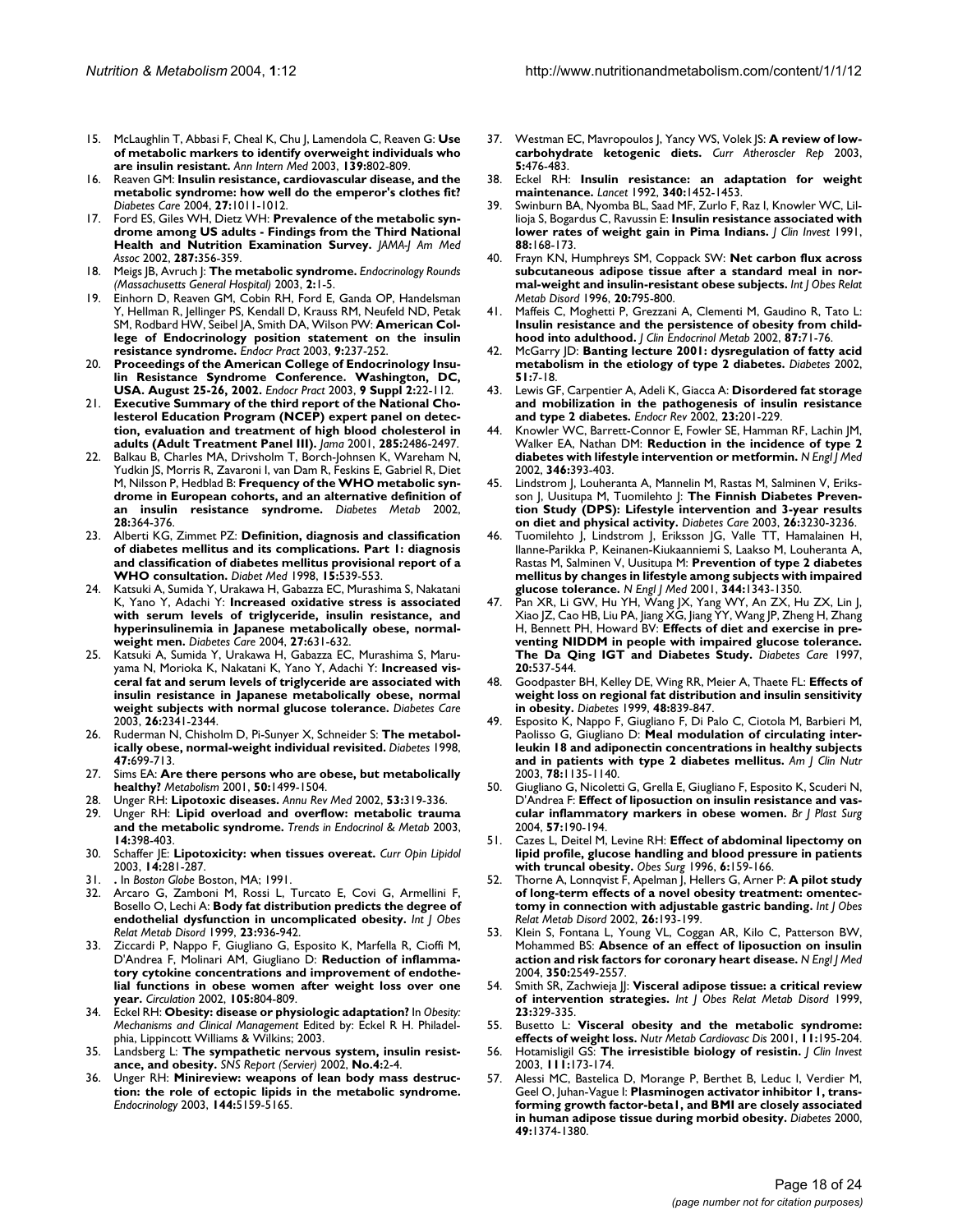- 58. Fain JN, Madan AK, Hiler ML, Cheema P, Bahouth SW: **[Comparison](http://www.ncbi.nlm.nih.gov/entrez/query.fcgi?cmd=Retrieve&db=PubMed&dopt=Abstract&list_uids=14726444) [of the release of adipokines by adipose tissue, adipose tissue](http://www.ncbi.nlm.nih.gov/entrez/query.fcgi?cmd=Retrieve&db=PubMed&dopt=Abstract&list_uids=14726444) matrix, and adipocytes from visceral and subcutaneous [abdominal adipose tissues of obese humans.](http://www.ncbi.nlm.nih.gov/entrez/query.fcgi?cmd=Retrieve&db=PubMed&dopt=Abstract&list_uids=14726444)** *Endocrinology* 2004, **145:**2273-2282.
- 59. Pantanetti P, Garrapa GG, Mantero F, Boscaro M, Faloia E, Venarucci D: **[Adipose tissue as an endocrine organ? A review of recent](http://www.ncbi.nlm.nih.gov/entrez/query.fcgi?cmd=Retrieve&db=PubMed&dopt=Abstract&list_uids=15195692) [data related to cardiovascular complications of endocrine](http://www.ncbi.nlm.nih.gov/entrez/query.fcgi?cmd=Retrieve&db=PubMed&dopt=Abstract&list_uids=15195692) [dysfunctions.](http://www.ncbi.nlm.nih.gov/entrez/query.fcgi?cmd=Retrieve&db=PubMed&dopt=Abstract&list_uids=15195692)** *Clin Exp Hypertens* 2004, **26:**387-398.
- 60. Minocci A, Savia G, Lucantoni R, Berselli ME, Tagliaferri M, Calo G, Petroni ML, de Medici C, Viberti GC, Liuzzi A: **[Leptin plasma con](http://www.ncbi.nlm.nih.gov/entrez/query.fcgi?cmd=Retrieve&db=PubMed&dopt=Abstract&list_uids=11033982)[centrations are dependent on body fat distribution in obese](http://www.ncbi.nlm.nih.gov/entrez/query.fcgi?cmd=Retrieve&db=PubMed&dopt=Abstract&list_uids=11033982) [patients.](http://www.ncbi.nlm.nih.gov/entrez/query.fcgi?cmd=Retrieve&db=PubMed&dopt=Abstract&list_uids=11033982)** *Int J Obes Relat Metab Disord* 2000, **24:**1139-1144.
- 61. Fain JN, Bahouth SW, Madan AK: **[TNFalpha release by the nonfat](http://www.ncbi.nlm.nih.gov/entrez/query.fcgi?cmd=Retrieve&db=PubMed&dopt=Abstract&list_uids=14770194) [cells of human adipose tissue.](http://www.ncbi.nlm.nih.gov/entrez/query.fcgi?cmd=Retrieve&db=PubMed&dopt=Abstract&list_uids=14770194)** *Int J Obes Relat Metab Disord* 2004, **28:**616-622.
- 62. Ouchi N, Kihara S, Arita Y, Nishida M, Matsuyama A, Okamoto Y, Ishigami M, Kuriyama H, Kishida K, Nishizawa H, Hotta K, Muraguchi M, Ohmoto Y, Yamashita S, Funahashi T, Matsuzawa Y: **[Adipocyte](http://www.ncbi.nlm.nih.gov/entrez/query.fcgi?cmd=Retrieve&db=PubMed&dopt=Abstract&list_uids=11222466)[derived plasma protein, adiponectin, suppresses lipid accu](http://www.ncbi.nlm.nih.gov/entrez/query.fcgi?cmd=Retrieve&db=PubMed&dopt=Abstract&list_uids=11222466)mulation and class A scavenger receptor expression in [human monocyte-derived macrophages.](http://www.ncbi.nlm.nih.gov/entrez/query.fcgi?cmd=Retrieve&db=PubMed&dopt=Abstract&list_uids=11222466)** *Circulation* 2001, **103:**1057-1063.
- 63. Fruebis J, Tsao TS, Javorschi S, Ebbets-Reed D, Erickson MR, Yen FT, Bihain BE, Lodish HF: **[Proteolytic cleavage product of 30-kDa](http://www.ncbi.nlm.nih.gov/entrez/query.fcgi?cmd=Retrieve&db=PubMed&dopt=Abstract&list_uids=11172066) [adipocyte complement-related protein increases fatty acid](http://www.ncbi.nlm.nih.gov/entrez/query.fcgi?cmd=Retrieve&db=PubMed&dopt=Abstract&list_uids=11172066) [oxidation in muscle and causes weight loss in mice.](http://www.ncbi.nlm.nih.gov/entrez/query.fcgi?cmd=Retrieve&db=PubMed&dopt=Abstract&list_uids=11172066)** *Proc Natl Acad Sci U S A* 2001, **98:**2005-2010.
- 64. Stefan N, Vozarova B, Funahashi T, Matsuzawa Y, Weyer C, Lindsay RS, Youngren JF, Havel PJ, Pratley RE, Bogardus C, Tataranni PA: **[Plasma adiponectin concentration is associated with skeletal](http://www.ncbi.nlm.nih.gov/entrez/query.fcgi?cmd=Retrieve&db=PubMed&dopt=Abstract&list_uids=12031977) muscle insulin receptor tyrosine phosphorylation, and low plasma concentration precedes a decrease in whole-body [insulin sensitivity in humans.](http://www.ncbi.nlm.nih.gov/entrez/query.fcgi?cmd=Retrieve&db=PubMed&dopt=Abstract&list_uids=12031977)** *Diabetes* 2002, **51:**1884-1888.
- 65. Stefan N, Stumvoll M, Vozarova B, Weyer C, Funahashi T, Matsuzawa Y, Bogardus C, Tataranni PA: **[Plasma adiponectin and endog](http://www.ncbi.nlm.nih.gov/entrez/query.fcgi?cmd=Retrieve&db=PubMed&dopt=Abstract&list_uids=14633820)[enous glucose production in humans.](http://www.ncbi.nlm.nih.gov/entrez/query.fcgi?cmd=Retrieve&db=PubMed&dopt=Abstract&list_uids=14633820)** *Diabetes Care* 2003, **26:**3315-3319.
- 66. Chandran M, Phillips SA, Ciaraldi T, Henry RR: **[Adiponectin: more](http://www.ncbi.nlm.nih.gov/entrez/query.fcgi?cmd=Retrieve&db=PubMed&dopt=Abstract&list_uids=12882876) [than just another fat cell hormone?](http://www.ncbi.nlm.nih.gov/entrez/query.fcgi?cmd=Retrieve&db=PubMed&dopt=Abstract&list_uids=12882876)** *Diabetes Care* 2003, **26:**2442-2450.
- 67. Fisher FM, McTernan PG, Valsamakis G, Chetty R, Harte AL, Anwar AJ, Starcynski J, Crocker J, Barnett AH, McTernan CL, Kumar S: **[Dif](http://www.ncbi.nlm.nih.gov/entrez/query.fcgi?cmd=Retrieve&db=PubMed&dopt=Abstract&list_uids=12660876)[ferences in adiponectin protein expression: effect of fat](http://www.ncbi.nlm.nih.gov/entrez/query.fcgi?cmd=Retrieve&db=PubMed&dopt=Abstract&list_uids=12660876) [depots and type 2 diabetic status.](http://www.ncbi.nlm.nih.gov/entrez/query.fcgi?cmd=Retrieve&db=PubMed&dopt=Abstract&list_uids=12660876)** *Horm Metab Res* 2002, **34:**650-654.
- 68. Ouchi N, Kihara S, Arita Y, Okamoto Y, Maeda K, Kuriyama H, Hotta K, Nishida M, Takahashi M, Muraguchi M, Ohmoto Y, Nakamura T, Yamashita S, Funahashi T, Matsuzawa Y: **[Adiponectin, an adi](http://www.ncbi.nlm.nih.gov/entrez/query.fcgi?cmd=Retrieve&db=PubMed&dopt=Abstract&list_uids=10982546)[pocyte-derived plasma protein, inhibits endothelial NF-kap](http://www.ncbi.nlm.nih.gov/entrez/query.fcgi?cmd=Retrieve&db=PubMed&dopt=Abstract&list_uids=10982546)[paB signaling through a cAMP-dependent pathway.](http://www.ncbi.nlm.nih.gov/entrez/query.fcgi?cmd=Retrieve&db=PubMed&dopt=Abstract&list_uids=10982546)** *Circulation* 2000, **102:**1296-1301.
- 69. Rajala MW, Scherer PE: **[Minireview: The adipocyte--at the](http://www.ncbi.nlm.nih.gov/entrez/query.fcgi?cmd=Retrieve&db=PubMed&dopt=Abstract&list_uids=12933646) [crossroads of energy homeostasis, inflammation, and](http://www.ncbi.nlm.nih.gov/entrez/query.fcgi?cmd=Retrieve&db=PubMed&dopt=Abstract&list_uids=12933646) [atherosclerosis.](http://www.ncbi.nlm.nih.gov/entrez/query.fcgi?cmd=Retrieve&db=PubMed&dopt=Abstract&list_uids=12933646)** *Endocrinology* 2003, **144:**3765-3773.
- 70. Hauner H, Wabitsch M, Pfeiffer EF: **[Differentiation of adipocyte](http://www.ncbi.nlm.nih.gov/entrez/query.fcgi?cmd=Retrieve&db=PubMed&dopt=Abstract&list_uids=3235057) [precursor cells from obese and nonobese adult women and](http://www.ncbi.nlm.nih.gov/entrez/query.fcgi?cmd=Retrieve&db=PubMed&dopt=Abstract&list_uids=3235057) [from different adipose tissue sites.](http://www.ncbi.nlm.nih.gov/entrez/query.fcgi?cmd=Retrieve&db=PubMed&dopt=Abstract&list_uids=3235057)** *Horm Metab Res Suppl* 1988, **19:**35-39.
- 71. Adams M, Montague CT, Prins JB, Holder JC, Smith SA, Sanders L, Digby JE, Sewter CP, Lazar MA, Chatterjee VK, O'Rahilly S: **[Activa](http://www.ncbi.nlm.nih.gov/entrez/query.fcgi?cmd=Retrieve&db=PubMed&dopt=Abstract&list_uids=9399962)[tors of peroxisome proliferator-activated receptor gamma](http://www.ncbi.nlm.nih.gov/entrez/query.fcgi?cmd=Retrieve&db=PubMed&dopt=Abstract&list_uids=9399962) have depot-specific effects on human preadipocyte [differentiation.](http://www.ncbi.nlm.nih.gov/entrez/query.fcgi?cmd=Retrieve&db=PubMed&dopt=Abstract&list_uids=9399962)** *J Clin Invest* 1997, **100:**3149-3153.
- 72. Danforth E., Jr.: **[Failure of adipocyte differentiation causes type](http://www.ncbi.nlm.nih.gov/entrez/query.fcgi?cmd=Retrieve&db=PubMed&dopt=Abstract&list_uids=10973236) [II diabetes mellitus?](http://www.ncbi.nlm.nih.gov/entrez/query.fcgi?cmd=Retrieve&db=PubMed&dopt=Abstract&list_uids=10973236)** *Nat Genet* 2000, **26:**13.
- 73. Frayn KN: **[Adipose tissue as a buffer for daily lipid flux.](http://www.ncbi.nlm.nih.gov/entrez/query.fcgi?cmd=Retrieve&db=PubMed&dopt=Abstract&list_uids=12242452)** *Diabetologia* 2002, **45:**1201-1210.
- 74. Miyazaki Y, Mahankali A, Matsuda M, Mahankali S, Hardies J, Cusi K, Mandarino LJ, DeFronzo RA: **[Effect of pioglitazone on abdomi](http://www.ncbi.nlm.nih.gov/entrez/query.fcgi?cmd=Retrieve&db=PubMed&dopt=Abstract&list_uids=12050251)[nal fat distribution and insulin sensitivity in type 2 diabetic](http://www.ncbi.nlm.nih.gov/entrez/query.fcgi?cmd=Retrieve&db=PubMed&dopt=Abstract&list_uids=12050251) [patients.](http://www.ncbi.nlm.nih.gov/entrez/query.fcgi?cmd=Retrieve&db=PubMed&dopt=Abstract&list_uids=12050251)** *J Clin Endocrinol Metab* 2002, **87:**2784-2791.
- 75. Nakamura T, Funahashi T, Yamashita S, Nishida M, Nishida Y, Takahashi M, Hotta K, Kuriyama H, Kihara S, Ohuchi N, Nishimura T, Kishino BI, Ishikawa K, Kawamoto T, Tokunaga K, Nakagawa C, Mineo I, Watanabe F, Tarui S, Matsuzawa Y: **[Thiazolidinedione](http://www.ncbi.nlm.nih.gov/entrez/query.fcgi?cmd=Retrieve&db=PubMed&dopt=Abstract&list_uids=11689273)**

**[derivative improves fat distribution and multiple risk factors](http://www.ncbi.nlm.nih.gov/entrez/query.fcgi?cmd=Retrieve&db=PubMed&dopt=Abstract&list_uids=11689273) in subjects with visceral fat accumulation--double-blind pla[cebo-controlled trial.](http://www.ncbi.nlm.nih.gov/entrez/query.fcgi?cmd=Retrieve&db=PubMed&dopt=Abstract&list_uids=11689273)** *Diabetes Res Clin Pract* 2001, **54:**181-190.

- 76. Kelly IE, Han TS, Walsh K, Lean ME: **[Effects of a thiazolidinedione](http://www.ncbi.nlm.nih.gov/entrez/query.fcgi?cmd=Retrieve&db=PubMed&dopt=Abstract&list_uids=10333947) [compound on body fat and fat distribution of patients with](http://www.ncbi.nlm.nih.gov/entrez/query.fcgi?cmd=Retrieve&db=PubMed&dopt=Abstract&list_uids=10333947) [type 2 diabetes.](http://www.ncbi.nlm.nih.gov/entrez/query.fcgi?cmd=Retrieve&db=PubMed&dopt=Abstract&list_uids=10333947)** *Diabetes Care* 1999, **22:**288-293.
- 77. de Souza CJ, Eckhardt M, Gagen K, Dong M, Chen W, Laurent D, Burkey BF: **[Effects of pioglitazone on adipose tissue remodeling](http://www.ncbi.nlm.nih.gov/entrez/query.fcgi?cmd=Retrieve&db=PubMed&dopt=Abstract&list_uids=11473050) [within the setting of obesity and insulin resistance.](http://www.ncbi.nlm.nih.gov/entrez/query.fcgi?cmd=Retrieve&db=PubMed&dopt=Abstract&list_uids=11473050)** *Diabetes* 2001, **50:**1863-1871.
- 78. Xu Haiyan, Barnes Glenn T., Yang Qing, Tan Guo, Yang Daseng, Chou Chieh J., Sole Jason, Nichols Andrew, Ross Jeffrey S., Tartaglia Louis A., Chen Hong: **[Chronic inflammation in fat plays a crucial role](http://www.ncbi.nlm.nih.gov/entrez/query.fcgi?cmd=Retrieve&db=PubMed&dopt=Abstract&list_uids=14679177) [in the development of obesity-related insulin resistance.](http://www.ncbi.nlm.nih.gov/entrez/query.fcgi?cmd=Retrieve&db=PubMed&dopt=Abstract&list_uids=14679177)** *J Clin Invest* 2003, **112:**1821-1830.
- 79. Charriere G, Cousin B, Arnaud E, Andre M, Bacou F, Penicaud L, Casteilla L: **[Preadipocyte conversion to macrophage. Evi](http://www.ncbi.nlm.nih.gov/entrez/query.fcgi?cmd=Retrieve&db=PubMed&dopt=Abstract&list_uids=12519759)[dence of plasticity.](http://www.ncbi.nlm.nih.gov/entrez/query.fcgi?cmd=Retrieve&db=PubMed&dopt=Abstract&list_uids=12519759)** *J Biol Chem* 2003, **278:**9850-9855.
- 80. Lehrke M, Lazar MA: **[Inflamed about obesity.](http://www.ncbi.nlm.nih.gov/entrez/query.fcgi?cmd=Retrieve&db=PubMed&dopt=Abstract&list_uids=14760416)** *Nat Med* 2004, **10:**126-127.
- 81. Wagenknecht LE, Langefeld CD, Scherzinger AL, Norris JM, Haffner SM, Saad MF, Bergman RN: **[Insulin sensitivity, insulin secretion,](http://www.ncbi.nlm.nih.gov/entrez/query.fcgi?cmd=Retrieve&db=PubMed&dopt=Abstract&list_uids=14514631) [and abdominal fat: the Insulin Resistance Atherosclerosis](http://www.ncbi.nlm.nih.gov/entrez/query.fcgi?cmd=Retrieve&db=PubMed&dopt=Abstract&list_uids=14514631) [Study \(IRAS\) Family Study.](http://www.ncbi.nlm.nih.gov/entrez/query.fcgi?cmd=Retrieve&db=PubMed&dopt=Abstract&list_uids=14514631)** *Diabetes* 2003, **52:**2490-2496.
- 82. Zierath JR, Livingston JN, Thorne A, Bolinder J, Reynisdottir S, Lonnqvist F, Arner P: **[Regional difference in insulin inhibition of](http://www.ncbi.nlm.nih.gov/entrez/query.fcgi?cmd=Retrieve&db=PubMed&dopt=Abstract&list_uids=9833943) [non-esterified fatty acid release from human adipocytes:](http://www.ncbi.nlm.nih.gov/entrez/query.fcgi?cmd=Retrieve&db=PubMed&dopt=Abstract&list_uids=9833943) relation to insulin receptor phosphorylation and intracellular signalling through the insulin receptor substrate-1 [pathway.](http://www.ncbi.nlm.nih.gov/entrez/query.fcgi?cmd=Retrieve&db=PubMed&dopt=Abstract&list_uids=9833943)** *Diabetologia* 1998, **41:**1343-1354.
- 83. Bjorntorp P: **["Portal" adipose tissue as a generator of risk fac](http://www.ncbi.nlm.nih.gov/entrez/query.fcgi?cmd=Retrieve&db=PubMed&dopt=Abstract&list_uids=2196039)[tors for cardiovascular disease and diabetes.](http://www.ncbi.nlm.nih.gov/entrez/query.fcgi?cmd=Retrieve&db=PubMed&dopt=Abstract&list_uids=2196039)** *Arteriosclerosis* 1990, **10:**493-496.
- 84. Arner P: **[Regional adipocity in man.](http://www.ncbi.nlm.nih.gov/entrez/query.fcgi?cmd=Retrieve&db=PubMed&dopt=Abstract&list_uids=9415044)** *J Endocrinol* 1997, **155:**191-192.
- 85. Stephens TW, Basinski M, Bristow PK, Bue-Valleskey JM, Burgett SG, Craft L, Hale J, Hoffmann J, Hsiung HM, Kriauciunas A, et al.: **[The](http://www.ncbi.nlm.nih.gov/entrez/query.fcgi?cmd=Retrieve&db=PubMed&dopt=Abstract&list_uids=7566151) [role of neuropeptide Y in the antiobesity action of the obese](http://www.ncbi.nlm.nih.gov/entrez/query.fcgi?cmd=Retrieve&db=PubMed&dopt=Abstract&list_uids=7566151) [gene product.](http://www.ncbi.nlm.nih.gov/entrez/query.fcgi?cmd=Retrieve&db=PubMed&dopt=Abstract&list_uids=7566151)** *Nature* 1995, **377:**530-532.
- 86. Kishida K, Kuriyama H, Funahashi T, Shimomura I, Kihara S, Ouchi N, Nishida M, Nishizawa H, Matsuda M, Takahashi M, Hotta K, Nakamura T, Yamashita S, Tochino Y, Matsuzawa Y: **[Aquaporin adipose,](http://www.ncbi.nlm.nih.gov/entrez/query.fcgi?cmd=Retrieve&db=PubMed&dopt=Abstract&list_uids=10777495) [a putative glycerol channel in adipocytes.](http://www.ncbi.nlm.nih.gov/entrez/query.fcgi?cmd=Retrieve&db=PubMed&dopt=Abstract&list_uids=10777495)** *J Biol Chem* 2000, **275:**20896-20902.
- 87. Lundgren M, Buren J, Ruge T, Myrnas T, Eriksson JW: **[Glucocorti](http://www.ncbi.nlm.nih.gov/entrez/query.fcgi?cmd=Retrieve&db=PubMed&dopt=Abstract&list_uids=15181089)[coids Down-Regulate Glucose Uptake Capacity and Insulin-](http://www.ncbi.nlm.nih.gov/entrez/query.fcgi?cmd=Retrieve&db=PubMed&dopt=Abstract&list_uids=15181089)Signaling Proteins in Omental But Not Subcutaneous [Human Adipocytes.](http://www.ncbi.nlm.nih.gov/entrez/query.fcgi?cmd=Retrieve&db=PubMed&dopt=Abstract&list_uids=15181089)** *J Clin Endocrinol Metab* 2004, **89:**2989-2997.
- 88. Bjorntorp P: **Endocrine abnormalities in obesity.** *Diabetes Reviews* 1997, **5:**.
- 89. Marin P, Arver S: **[Androgens and abdominal obesity.](http://www.ncbi.nlm.nih.gov/entrez/query.fcgi?cmd=Retrieve&db=PubMed&dopt=Abstract&list_uids=10332565)** *Baillieres Clin Endocrinol Metab* 1998, **12:**441-451.
- 90. Shadid S, Jensen MD: **Ch 7: Endocrine control of fuel partitioning.** In *Obesity: Mechanisms and Clinical Management* Edited by: Eckel R H. Philadelphia, Lippincott Williams & Williams; 2003.
- 91. Matsuzawa Y: **[Pathophysiology and molecular mechanisms of](http://www.ncbi.nlm.nih.gov/entrez/query.fcgi?cmd=Retrieve&db=PubMed&dopt=Abstract&list_uids=9134345) [visceral fat syndrome: the Japanese experience.](http://www.ncbi.nlm.nih.gov/entrez/query.fcgi?cmd=Retrieve&db=PubMed&dopt=Abstract&list_uids=9134345)** *Diabetes Metab Rev* 1997, **13:**3-13.
- 92. Jensen MD: **[Androgen effect on body composition and fat](http://www.ncbi.nlm.nih.gov/entrez/query.fcgi?cmd=Retrieve&db=PubMed&dopt=Abstract&list_uids=10959220) [metabolism.](http://www.ncbi.nlm.nih.gov/entrez/query.fcgi?cmd=Retrieve&db=PubMed&dopt=Abstract&list_uids=10959220)** *Mayo Clin Proc* 2000, **75 Suppl:**S65-8; discussion S68- 9.
- 93. Nestler JE: **[Obesity, insulin, sex steroids and ovulation.](http://www.ncbi.nlm.nih.gov/entrez/query.fcgi?cmd=Retrieve&db=PubMed&dopt=Abstract&list_uids=10997613)** *Int J Obes Relat Metab Disord* 2000, **24 Suppl 2:**S71-3.
- Lima N, Cavaliere H, Knobel M, Halpern A, Medeiros-Neto G: **[Decreased androgen levels in massively obese men may be](http://www.ncbi.nlm.nih.gov/entrez/query.fcgi?cmd=Retrieve&db=PubMed&dopt=Abstract&list_uids=11126339) [associated with impaired function of the gonadostat.](http://www.ncbi.nlm.nih.gov/entrez/query.fcgi?cmd=Retrieve&db=PubMed&dopt=Abstract&list_uids=11126339)** *Int J Obes Relat Metab Disord* 2000, **24:**1433-1437.
- 95. Kraemer WJ, Volek JS, Clark KL, Gordon SE, Puhl SM, Koziris LP, McBride JM, Triplett-McBride NT, Putukian M, Newton RU, Hakkinen K, Bush JA, Sebastianelli WJ: **[Influence of exercise training on](http://www.ncbi.nlm.nih.gov/entrez/query.fcgi?cmd=Retrieve&db=PubMed&dopt=Abstract&list_uids=10487375) [physiological and performance changes with weight loss in](http://www.ncbi.nlm.nih.gov/entrez/query.fcgi?cmd=Retrieve&db=PubMed&dopt=Abstract&list_uids=10487375) [men.](http://www.ncbi.nlm.nih.gov/entrez/query.fcgi?cmd=Retrieve&db=PubMed&dopt=Abstract&list_uids=10487375)** *Med Sci Sports Exerc* 1999, **31:**1320-1329.
- 96. Turcato E, Zamboni M, De Pergola G, Armellini F, Zivelonghi A, Bergamo-Andreis IA, Giorgino R, Bosello O: **[Interrelationships](http://www.ncbi.nlm.nih.gov/entrez/query.fcgi?cmd=Retrieve&db=PubMed&dopt=Abstract&list_uids=9183303) [between weight loss, body fat distribution and sex hormones](http://www.ncbi.nlm.nih.gov/entrez/query.fcgi?cmd=Retrieve&db=PubMed&dopt=Abstract&list_uids=9183303)**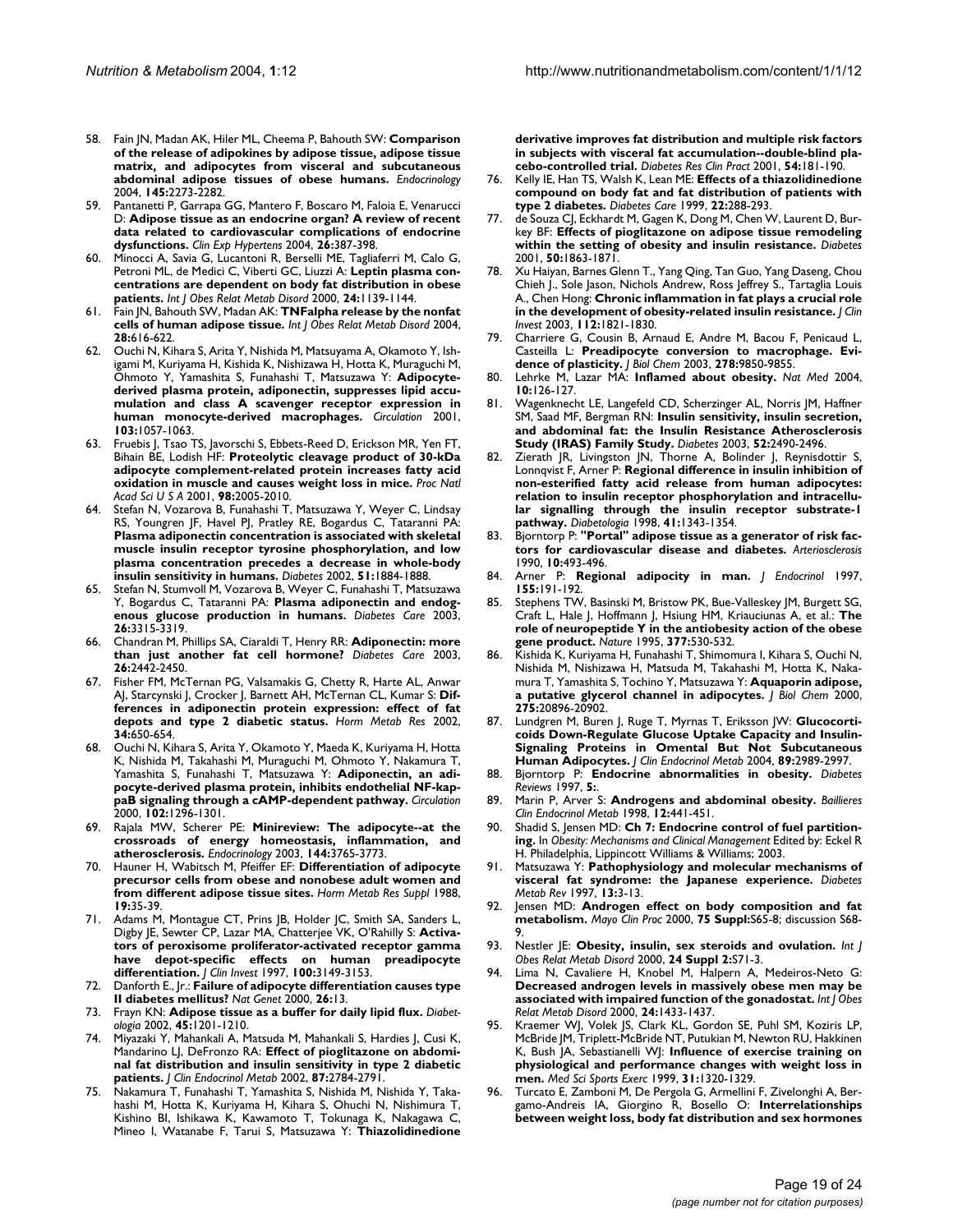**[in pre- and postmenopausal obese women.](http://www.ncbi.nlm.nih.gov/entrez/query.fcgi?cmd=Retrieve&db=PubMed&dopt=Abstract&list_uids=9183303)** *J Intern Med* 1997, **241:**363-372.

- 97. Wabitsch M, Hauner H, Heinze E, Muche R, Bockmann A, Parthon W, Mayer H, Teller W: **[Body-fat distribution and changes in the](http://www.ncbi.nlm.nih.gov/entrez/query.fcgi?cmd=Retrieve&db=PubMed&dopt=Abstract&list_uids=8017338) [atherogenic risk-factor profile in obese adolescent girls dur](http://www.ncbi.nlm.nih.gov/entrez/query.fcgi?cmd=Retrieve&db=PubMed&dopt=Abstract&list_uids=8017338)[ing weight reduction.](http://www.ncbi.nlm.nih.gov/entrez/query.fcgi?cmd=Retrieve&db=PubMed&dopt=Abstract&list_uids=8017338)** *Am J Clin Nutr* 1994, **60:**54-60.
- 98. Marin P, Holmang S, Jonsson L, Sjostrom L, Kvist H, Holm G, Lindstedt G, Bjorntorp P: **[The effects of testosterone treatment on](http://www.ncbi.nlm.nih.gov/entrez/query.fcgi?cmd=Retrieve&db=PubMed&dopt=Abstract&list_uids=1335979) [body composition and metabolism in middle-aged obese](http://www.ncbi.nlm.nih.gov/entrez/query.fcgi?cmd=Retrieve&db=PubMed&dopt=Abstract&list_uids=1335979) [men.](http://www.ncbi.nlm.nih.gov/entrez/query.fcgi?cmd=Retrieve&db=PubMed&dopt=Abstract&list_uids=1335979)** *Int J Obes Relat Metab Disord* 1992, **16:**991-997.
- 99. Rebuffe-Scrive M, Marin P, Bjorntorp P: **[Effect of testosterone on](http://www.ncbi.nlm.nih.gov/entrez/query.fcgi?cmd=Retrieve&db=PubMed&dopt=Abstract&list_uids=1778664) [abdominal adipose tissue in men.](http://www.ncbi.nlm.nih.gov/entrez/query.fcgi?cmd=Retrieve&db=PubMed&dopt=Abstract&list_uids=1778664)** *Int J Obes* 1991, **15:**791-795.
- 100. Marin P, Krotkiewski M, Bjorntorp P: **[Androgen treatment of](http://www.ncbi.nlm.nih.gov/entrez/query.fcgi?cmd=Retrieve&db=PubMed&dopt=Abstract&list_uids=1341460) [middle-aged, obese men: effects on metabolism, muscle and](http://www.ncbi.nlm.nih.gov/entrez/query.fcgi?cmd=Retrieve&db=PubMed&dopt=Abstract&list_uids=1341460) [adipose tissues.](http://www.ncbi.nlm.nih.gov/entrez/query.fcgi?cmd=Retrieve&db=PubMed&dopt=Abstract&list_uids=1341460)** *Eur J Med* 1992, **1:**329-336.
- 101. Bujalska IJ, Walker EA, Tomlinson JW, Hewison M, Stewart PM: **[11Beta-hydroxysteroid dehydrogenase type 1 in differentiat](http://www.ncbi.nlm.nih.gov/entrez/query.fcgi?cmd=Retrieve&db=PubMed&dopt=Abstract&list_uids=12530648)ing omental human preadipocytes: from de-activation to [generation of cortisol.](http://www.ncbi.nlm.nih.gov/entrez/query.fcgi?cmd=Retrieve&db=PubMed&dopt=Abstract&list_uids=12530648)** *Endocr Res* 2002, **28:**449-461.
- 102. Bujalska IJ, Kumar S, Stewart PM: **[Does central obesity reflect](http://www.ncbi.nlm.nih.gov/entrez/query.fcgi?cmd=Retrieve&db=PubMed&dopt=Abstract&list_uids=9130942) ["Cushing's disease of the omentum"?](http://www.ncbi.nlm.nih.gov/entrez/query.fcgi?cmd=Retrieve&db=PubMed&dopt=Abstract&list_uids=9130942)** *Lancet* 1997, **349:**1210-1213.
- 103. Walker BR: **[11beta-hydroxysteroid dehydrogenase type 1 in](http://www.ncbi.nlm.nih.gov/entrez/query.fcgi?cmd=Retrieve&db=PubMed&dopt=Abstract&list_uids=14742835) [obesity.](http://www.ncbi.nlm.nih.gov/entrez/query.fcgi?cmd=Retrieve&db=PubMed&dopt=Abstract&list_uids=14742835)** *Obes Res* 2004, **12:**1-3.
- 104. Engeli S, Bohnke J, Feldpausch M, Gorzelniak K, Heintze U, Janke J, Luft FC, Sharma AM: **[Regulation of 11beta-HSD genes in](http://www.ncbi.nlm.nih.gov/entrez/query.fcgi?cmd=Retrieve&db=PubMed&dopt=Abstract&list_uids=14742837) [human adipose tissue: influence of central obesity and](http://www.ncbi.nlm.nih.gov/entrez/query.fcgi?cmd=Retrieve&db=PubMed&dopt=Abstract&list_uids=14742837) [weight loss.](http://www.ncbi.nlm.nih.gov/entrez/query.fcgi?cmd=Retrieve&db=PubMed&dopt=Abstract&list_uids=14742837)** *Obes Res* 2004, **12:**9-17.
- 105. Zurlo F, Larsen K, Bogardus C, Ravussin E: **[Skeletal muscle](http://www.ncbi.nlm.nih.gov/entrez/query.fcgi?cmd=Retrieve&db=PubMed&dopt=Abstract&list_uids=2243122) [metabolism is a major determinant of resting energy](http://www.ncbi.nlm.nih.gov/entrez/query.fcgi?cmd=Retrieve&db=PubMed&dopt=Abstract&list_uids=2243122) [expenditure.](http://www.ncbi.nlm.nih.gov/entrez/query.fcgi?cmd=Retrieve&db=PubMed&dopt=Abstract&list_uids=2243122)** *J Clin Invest* 1990, **86:**1423-1427.
- 106. Ranneries C, Bulow J, Buemann B, Christensen NJ, Madsen J, Astrup A: **[Fat metabolism in formerly obese women.](http://www.ncbi.nlm.nih.gov/entrez/query.fcgi?cmd=Retrieve&db=PubMed&dopt=Abstract&list_uids=9458761)** *Am J Physiol* 1998, **274:**E155-61.
- 107. Kelley DE, Goodpaster B, Wing RR, Simoneau JA: **[Skeletal muscle](http://www.ncbi.nlm.nih.gov/entrez/query.fcgi?cmd=Retrieve&db=PubMed&dopt=Abstract&list_uids=10600804) [fatty acid metabolism in association with insulin resistance,](http://www.ncbi.nlm.nih.gov/entrez/query.fcgi?cmd=Retrieve&db=PubMed&dopt=Abstract&list_uids=10600804) [obesity, and weight loss.](http://www.ncbi.nlm.nih.gov/entrez/query.fcgi?cmd=Retrieve&db=PubMed&dopt=Abstract&list_uids=10600804)** *Am J Physiol* 1999, **277:**E1130-41.
- 108. Sinha R, Dufour S, Petersen KF, LeBon V, Enoksson S, Ma YZ, Savoye M, Rothman DL, Shulman GI, Caprio S: **[Assessment of skeletal](http://www.ncbi.nlm.nih.gov/entrez/query.fcgi?cmd=Retrieve&db=PubMed&dopt=Abstract&list_uids=11916921) [muscle triglyceride content by \(1\)H nuclear magnetic reso](http://www.ncbi.nlm.nih.gov/entrez/query.fcgi?cmd=Retrieve&db=PubMed&dopt=Abstract&list_uids=11916921)nance spectroscopy in lean and obese adolescents: relationships to insulin sensitivity, total body fat, and central [adiposity.](http://www.ncbi.nlm.nih.gov/entrez/query.fcgi?cmd=Retrieve&db=PubMed&dopt=Abstract&list_uids=11916921)** *Diabetes* 2002, **51:**1022-1027.
- 109. Kelley DE, Williams KV, Price JC, McKolanis TM, Goodpaster BH, Thaete FL: **[Plasma fatty acids, adiposity, and variance of skel](http://www.ncbi.nlm.nih.gov/entrez/query.fcgi?cmd=Retrieve&db=PubMed&dopt=Abstract&list_uids=11701715)[etal muscle insulin resistance in type 2 diabetes mellitus.](http://www.ncbi.nlm.nih.gov/entrez/query.fcgi?cmd=Retrieve&db=PubMed&dopt=Abstract&list_uids=11701715)** *J Clin Endocrinol Metab* 2001, **86:**5412-5419.
- 110. Colberg SR, Simoneau JA, Thaete FL, Kelley DE: **[Skeletal muscle](http://www.ncbi.nlm.nih.gov/entrez/query.fcgi?cmd=Retrieve&db=PubMed&dopt=Abstract&list_uids=7706491) [utilization of free fatty acids in women with visceral obesity.](http://www.ncbi.nlm.nih.gov/entrez/query.fcgi?cmd=Retrieve&db=PubMed&dopt=Abstract&list_uids=7706491)** *J Clin Invest* 1995, **95:**1846-1853.
- 111. Kelley DE, Goodpaster BH, Storlien L: **[Muscle triglyceride and](http://www.ncbi.nlm.nih.gov/entrez/query.fcgi?cmd=Retrieve&db=PubMed&dopt=Abstract&list_uids=12055349) [insulin resistance.](http://www.ncbi.nlm.nih.gov/entrez/query.fcgi?cmd=Retrieve&db=PubMed&dopt=Abstract&list_uids=12055349)** *Annu Rev Nutr* 2002, **22:**325-346.
- 112. Mauriege P, Brochu M, Prud'homme D, Tremblay A, Nadeau A, Lemieux S, Despres JP: **[Is visceral adiposity a significant correlate of](http://www.ncbi.nlm.nih.gov/entrez/query.fcgi?cmd=Retrieve&db=PubMed&dopt=Abstract&list_uids=10022446) [subcutaneous adipose cell lipolysis in men?](http://www.ncbi.nlm.nih.gov/entrez/query.fcgi?cmd=Retrieve&db=PubMed&dopt=Abstract&list_uids=10022446)** *J Clin Endocrinol Metab* 1999, **84:**736-742.
- 113. Johnson JA, Fried SK, Pi-Sunyer FX, Albu JB: **[Impaired insulin](http://www.ncbi.nlm.nih.gov/entrez/query.fcgi?cmd=Retrieve&db=PubMed&dopt=Abstract&list_uids=11120657) [action in subcutaneous adipocytes from women with visceral](http://www.ncbi.nlm.nih.gov/entrez/query.fcgi?cmd=Retrieve&db=PubMed&dopt=Abstract&list_uids=11120657) [obesity.](http://www.ncbi.nlm.nih.gov/entrez/query.fcgi?cmd=Retrieve&db=PubMed&dopt=Abstract&list_uids=11120657)** *Am J Physiol Endocrinol Metab* 2001, **280:**E40-9.
- 114. Cnop M, Landchild MJ, Vidal J, Havel PJ, Knowles NG, Carr DR, Wang F, Hull RL, Boyko EJ, Retzlaff BM, Walden CE, Knopp RH, Kahn SE: **[The concurrent accumulation of intra-abdominal and subcu](http://www.ncbi.nlm.nih.gov/entrez/query.fcgi?cmd=Retrieve&db=PubMed&dopt=Abstract&list_uids=11916919)taneous fat explains the association between insulin resistance and plasma leptin concentrations : distinct metabolic [effects of two fat compartments.](http://www.ncbi.nlm.nih.gov/entrez/query.fcgi?cmd=Retrieve&db=PubMed&dopt=Abstract&list_uids=11916919)** *Diabetes* 2002, **51:**1005-1015.
- 115. Giusti V, Suter M, Verdumo C, Gaillard RC, Burckhardt P, Pralong FP: **Molecular determinants of human adipose tissue: differences [between visceral and subcutaneous compartments in obese](http://www.ncbi.nlm.nih.gov/entrez/query.fcgi?cmd=Retrieve&db=PubMed&dopt=Abstract&list_uids=15001637) [women.](http://www.ncbi.nlm.nih.gov/entrez/query.fcgi?cmd=Retrieve&db=PubMed&dopt=Abstract&list_uids=15001637)** *J Clin Endocrinol Metab* 2004, **89:**1379-1384.
- 116. Snijder Marieke B, Dekker Jacqueline M, Visser Marjolein, Bouter Lex M, Stehouwer Coen DA, Kostense Piet J, Yudkin John S, Heine Robert J, Nijpels Giel, Seidell Jacob C: **[Associations of hip and thigh](http://www.ncbi.nlm.nih.gov/entrez/query.fcgi?cmd=Retrieve&db=PubMed&dopt=Abstract&list_uids=12716671) [circumferences independent of waist circumference with](http://www.ncbi.nlm.nih.gov/entrez/query.fcgi?cmd=Retrieve&db=PubMed&dopt=Abstract&list_uids=12716671) [the incidence of type 2 diabetes: the Hoorn Study.](http://www.ncbi.nlm.nih.gov/entrez/query.fcgi?cmd=Retrieve&db=PubMed&dopt=Abstract&list_uids=12716671)** *Am J Clin Nutr* 2003, **77:**1192-1197.
- 117. Frayn KN: **[Visceral fat and insulin resistance--causative or](http://www.ncbi.nlm.nih.gov/entrez/query.fcgi?cmd=Retrieve&db=PubMed&dopt=Abstract&list_uids=10889795) [correlative?](http://www.ncbi.nlm.nih.gov/entrez/query.fcgi?cmd=Retrieve&db=PubMed&dopt=Abstract&list_uids=10889795)** *Br J Nutr* 2000, **83 Suppl 1:**S71-7.
- 118. Gabriely I, Ma XH, Yang XM, Atzmon G, Rajala MW, Berg AH, Scherer P, Rossetti L, Barzilai N: **[Removal of visceral fat prevents](http://www.ncbi.nlm.nih.gov/entrez/query.fcgi?cmd=Retrieve&db=PubMed&dopt=Abstract&list_uids=12351432) [insulin resistance and glucose intolerance of aging: an adi](http://www.ncbi.nlm.nih.gov/entrez/query.fcgi?cmd=Retrieve&db=PubMed&dopt=Abstract&list_uids=12351432)[pokine-mediated process?](http://www.ncbi.nlm.nih.gov/entrez/query.fcgi?cmd=Retrieve&db=PubMed&dopt=Abstract&list_uids=12351432)** *Diabetes* 2002, **51:**2951-2958.
- 119. Tiikkainen M, Bergholm R, Vehkavaara S, Rissanen A, Hakkinen AM, Tamminen M, Teramo K, Yki-Jarvinen H: **[Effects of identical](http://www.ncbi.nlm.nih.gov/entrez/query.fcgi?cmd=Retrieve&db=PubMed&dopt=Abstract&list_uids=12606511) [weight loss on body composition and features of insulin](http://www.ncbi.nlm.nih.gov/entrez/query.fcgi?cmd=Retrieve&db=PubMed&dopt=Abstract&list_uids=12606511) resistance in obese women with high and low liver fat [content.](http://www.ncbi.nlm.nih.gov/entrez/query.fcgi?cmd=Retrieve&db=PubMed&dopt=Abstract&list_uids=12606511)** *Diabetes* 2003, **52:**701-707.
- 120. Tanko LB, Bagger YZ, Alexandersen P, Larsen PJ, Christiansen C: **[Central and peripheral fat mass have contrasting effect on](http://www.ncbi.nlm.nih.gov/entrez/query.fcgi?cmd=Retrieve&db=PubMed&dopt=Abstract&list_uids=12919778) the progression of aortic calcification in postmenopausal [women.](http://www.ncbi.nlm.nih.gov/entrez/query.fcgi?cmd=Retrieve&db=PubMed&dopt=Abstract&list_uids=12919778)** *Eur Heart J* 2003, **24:**1531-1537.
- 121. Tanko Laszlo B., Bagger Yu Z., Alexandersen Peter, Larsen Philip J., Christiansen Claus: **[Peripheral adiposity exhibits an independ](http://www.ncbi.nlm.nih.gov/entrez/query.fcgi?cmd=Retrieve&db=PubMed&dopt=Abstract&list_uids=12668497)[ent dominant antiatherogenic effect in elderly women.](http://www.ncbi.nlm.nih.gov/entrez/query.fcgi?cmd=Retrieve&db=PubMed&dopt=Abstract&list_uids=12668497)** *Circulation* 2003, **107:**1626-1631.
- 122. Snijder Marieke B., Dekker Jacqueline M., Visser Marjolein, Bouter Lex M., Stehouwer Coen D.A., Yudkin John S., Heine Robert J., Nijpels Giel, Seidell Jacob C.: **[Trunk Fat and Leg Fat Have Inde](http://www.ncbi.nlm.nih.gov/entrez/query.fcgi?cmd=Retrieve&db=PubMed&dopt=Abstract&list_uids=14747216)[pendent and Opposite Associations With Fasting and](http://www.ncbi.nlm.nih.gov/entrez/query.fcgi?cmd=Retrieve&db=PubMed&dopt=Abstract&list_uids=14747216) [Postload Glucose Levels: The Hoorn Study .](http://www.ncbi.nlm.nih.gov/entrez/query.fcgi?cmd=Retrieve&db=PubMed&dopt=Abstract&list_uids=14747216)** *Diabetes Care* 2004, **27:**372-377.
- 123. Van Pelt RE, Evans EM, Schechtman KB, Ehsani AA, Kohrt WM: **[Con](http://www.ncbi.nlm.nih.gov/entrez/query.fcgi?cmd=Retrieve&db=PubMed&dopt=Abstract&list_uids=11934666)[tributions of total and regional fat mass to risk for cardiovas](http://www.ncbi.nlm.nih.gov/entrez/query.fcgi?cmd=Retrieve&db=PubMed&dopt=Abstract&list_uids=11934666)[cular disease in older women.](http://www.ncbi.nlm.nih.gov/entrez/query.fcgi?cmd=Retrieve&db=PubMed&dopt=Abstract&list_uids=11934666)** *Am J Physiol Endocrinol Metab* 2002, **282:**E1023-8.
- 124. Lissner Lauren, Bjorkelund Cecilia, Heitmann Berit L., Seidell Jaap C., Bengtsson Calle: **[Larger hip circumference independently pre](http://www.ncbi.nlm.nih.gov/entrez/query.fcgi?cmd=Retrieve&db=PubMed&dopt=Abstract&list_uids=11595782)[dicts health and longevity in a Swedish female cohort.](http://www.ncbi.nlm.nih.gov/entrez/query.fcgi?cmd=Retrieve&db=PubMed&dopt=Abstract&list_uids=11595782)** *Obes Res* 2001, **9:**644-646.
- 125. Tanko LB, Bruun JM, Alexandersen P, Bagger YZ, Richelsen B, Christiansen C, Larsen PJ: **Novel associations between bioavailable estradiol and adipokines in elderly women with different phenotypes of obesity: implications for atherogenesis.** *Circulation* 2004, **In Press:**.
- 126. Tanko LB: **Book.** *Book (Editor ed.^eds.)* 2004, **:**-.
- 127. Kahn Steven E., Prigeon Ronald L., Schwartz Robert S., Fujimoto Wilfred Y., Knopp Robert H., Brunzell John D., Porte Daniel, Jr.: **[Obes](http://www.ncbi.nlm.nih.gov/entrez/query.fcgi?cmd=Retrieve&db=PubMed&dopt=Abstract&list_uids=11160560)[ity, body fat distribution, insulin sensitivity and Islet {{beta}}](http://www.ncbi.nlm.nih.gov/entrez/query.fcgi?cmd=Retrieve&db=PubMed&dopt=Abstract&list_uids=11160560) [cell function as explanations for metabolic diversity.](http://www.ncbi.nlm.nih.gov/entrez/query.fcgi?cmd=Retrieve&db=PubMed&dopt=Abstract&list_uids=11160560)** *J Nutr* 2001, **131:**354S-360.
- 128. Abate N, Garg A, Peshock RM, Stray-Gundersen J, Grundy SM: **[Rela](http://www.ncbi.nlm.nih.gov/entrez/query.fcgi?cmd=Retrieve&db=PubMed&dopt=Abstract&list_uids=7615840)[tionships of generalized and regional adiposity to insulin sen](http://www.ncbi.nlm.nih.gov/entrez/query.fcgi?cmd=Retrieve&db=PubMed&dopt=Abstract&list_uids=7615840)[sitivity in men.](http://www.ncbi.nlm.nih.gov/entrez/query.fcgi?cmd=Retrieve&db=PubMed&dopt=Abstract&list_uids=7615840)** *J Clin Invest* 1995, **96:**88-98.
- 129. Goodpaster BH, Thaete FL, Simoneau JA, Kelley DE: **[Subcutaneous](http://www.ncbi.nlm.nih.gov/entrez/query.fcgi?cmd=Retrieve&db=PubMed&dopt=Abstract&list_uids=9313753) [abdominal fat and thigh muscle composition predict insulin](http://www.ncbi.nlm.nih.gov/entrez/query.fcgi?cmd=Retrieve&db=PubMed&dopt=Abstract&list_uids=9313753) [sensitivity independently of visceral fat.](http://www.ncbi.nlm.nih.gov/entrez/query.fcgi?cmd=Retrieve&db=PubMed&dopt=Abstract&list_uids=9313753)** *Diabetes* 1997, **46:**1579-1585.
- 130. Haap M, Siewecke C, Thamer C, Machann J, Schick F, Haring HU, Szeimies RM, Stumvoll M: **[Multiple symmetric lipomatosis: a para](http://www.ncbi.nlm.nih.gov/entrez/query.fcgi?cmd=Retrieve&db=PubMed&dopt=Abstract&list_uids=14988304)[digm of metabolically innocent obesity?](http://www.ncbi.nlm.nih.gov/entrez/query.fcgi?cmd=Retrieve&db=PubMed&dopt=Abstract&list_uids=14988304)** *Diabetes Care* 2004, **27:**794-795.
- 131. Krotkiewski M, Bjorntorp P, Sjostrom L, Smith U: **[Impact of obesity](http://www.ncbi.nlm.nih.gov/entrez/query.fcgi?cmd=Retrieve&db=PubMed&dopt=Abstract&list_uids=6350364) [on metabolism in men and women. Importance of regional](http://www.ncbi.nlm.nih.gov/entrez/query.fcgi?cmd=Retrieve&db=PubMed&dopt=Abstract&list_uids=6350364) [adipose tissue distribution.](http://www.ncbi.nlm.nih.gov/entrez/query.fcgi?cmd=Retrieve&db=PubMed&dopt=Abstract&list_uids=6350364)** *J Clin Invest* 1983, **72:**1150-1162.
- 132. Poehlman ET, Toth MJ, Gardner AW: **[Changes in energy balance](http://www.ncbi.nlm.nih.gov/entrez/query.fcgi?cmd=Retrieve&db=PubMed&dopt=Abstract&list_uids=7574222) [and body composition at menopause: a controlled longitudi](http://www.ncbi.nlm.nih.gov/entrez/query.fcgi?cmd=Retrieve&db=PubMed&dopt=Abstract&list_uids=7574222)[nal study.](http://www.ncbi.nlm.nih.gov/entrez/query.fcgi?cmd=Retrieve&db=PubMed&dopt=Abstract&list_uids=7574222)** *Ann Intern Med* 1995, **123:**673-675.
- 133. Carr MC: **[The emergence of the metabolic syndrome with](http://www.ncbi.nlm.nih.gov/entrez/query.fcgi?cmd=Retrieve&db=PubMed&dopt=Abstract&list_uids=12788835) [menopause.](http://www.ncbi.nlm.nih.gov/entrez/query.fcgi?cmd=Retrieve&db=PubMed&dopt=Abstract&list_uids=12788835)** *J Clin Endocrinol Metab* 2003, **88:**2404-2411.
- 134. Kopp HP, Festa A, Krugluger W, Schernthaner G: **[Low levels of](http://www.ncbi.nlm.nih.gov/entrez/query.fcgi?cmd=Retrieve&db=PubMed&dopt=Abstract&list_uids=11573147) [sex-hormone-binding globulin predict insulin requirement in](http://www.ncbi.nlm.nih.gov/entrez/query.fcgi?cmd=Retrieve&db=PubMed&dopt=Abstract&list_uids=11573147) [patients with gestational diabetes mellitus.](http://www.ncbi.nlm.nih.gov/entrez/query.fcgi?cmd=Retrieve&db=PubMed&dopt=Abstract&list_uids=11573147)** *Exp Clin Endocrinol Diabetes* 2001, **109:**365-369.
- 135. Kirschner MA, Samojlik E: **[Sex hormone metabolism in upper](http://www.ncbi.nlm.nih.gov/entrez/query.fcgi?cmd=Retrieve&db=PubMed&dopt=Abstract&list_uids=1794930) [and lower body obesity.](http://www.ncbi.nlm.nih.gov/entrez/query.fcgi?cmd=Retrieve&db=PubMed&dopt=Abstract&list_uids=1794930)** *Int J Obes* 1991, **15 Suppl 2:**101-108.
- 136. Deslypere JP, Verdonck L, Vermeulen A: **[Fat tissue: a steroid res](http://www.ncbi.nlm.nih.gov/entrez/query.fcgi?cmd=Retrieve&db=PubMed&dopt=Abstract&list_uids=3160722)[ervoir and site of steroid metabolism.](http://www.ncbi.nlm.nih.gov/entrez/query.fcgi?cmd=Retrieve&db=PubMed&dopt=Abstract&list_uids=3160722)** *J Clin Endocrinol Metab* 1985, **61:**564-570.
- 137. Corbould AM, Bawden MJ, Lavranos TC, Rodgers RJ, Judd SJ: **[The](http://www.ncbi.nlm.nih.gov/entrez/query.fcgi?cmd=Retrieve&db=PubMed&dopt=Abstract&list_uids=11850747) [effect of obesity on the ratio of type 3 17beta-hydroxysteroid](http://www.ncbi.nlm.nih.gov/entrez/query.fcgi?cmd=Retrieve&db=PubMed&dopt=Abstract&list_uids=11850747) dehydrogenase mRNA to cytochrome P450 aromatase [mRNA in subcutaneous abdominal and intra-abdominal adi](http://www.ncbi.nlm.nih.gov/entrez/query.fcgi?cmd=Retrieve&db=PubMed&dopt=Abstract&list_uids=11850747)-**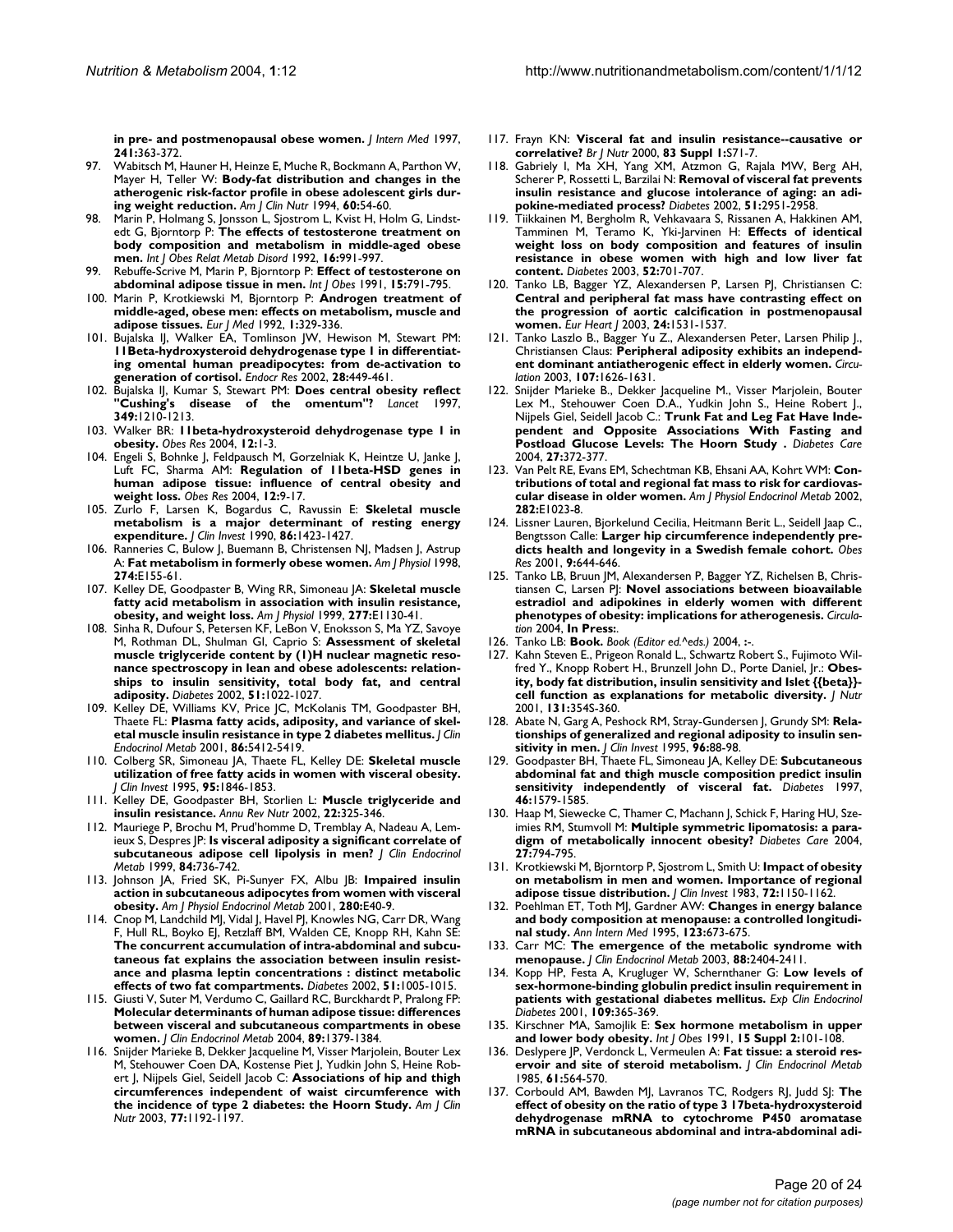**[pose tissue of women.](http://www.ncbi.nlm.nih.gov/entrez/query.fcgi?cmd=Retrieve&db=PubMed&dopt=Abstract&list_uids=11850747)** *Int J Obes Relat Metab Disord* 2002, **26:**165-175.

- 138. Corbould AM, Judd SJ, Rodgers RJ: **[Expression of types 1, 2, and](http://www.ncbi.nlm.nih.gov/entrez/query.fcgi?cmd=Retrieve&db=PubMed&dopt=Abstract&list_uids=9435439) [3 17 beta-hydroxysteroid dehydrogenase in subcutaneous](http://www.ncbi.nlm.nih.gov/entrez/query.fcgi?cmd=Retrieve&db=PubMed&dopt=Abstract&list_uids=9435439) [abdominal and intra-abdominal adipose tissue of women.](http://www.ncbi.nlm.nih.gov/entrez/query.fcgi?cmd=Retrieve&db=PubMed&dopt=Abstract&list_uids=9435439)** *J Clin Endocrinol Metab* 1998, **83:**187-194.
- 139. Tchernof A, Desmeules A, Richard C, Laberge P, Daris M, Mailloux J, Rheaume C, Dupont P: **[Ovarian hormone status and abdominal](http://www.ncbi.nlm.nih.gov/entrez/query.fcgi?cmd=Retrieve&db=PubMed&dopt=Abstract&list_uids=15240626) [visceral adipose tissue metabolism.](http://www.ncbi.nlm.nih.gov/entrez/query.fcgi?cmd=Retrieve&db=PubMed&dopt=Abstract&list_uids=15240626)** *J Clin Endocrinol Metab* 2004, **89:**3425-3430.
- 140. Enzi G, Gasparo M, Biondetti PR, Fiore D, Semisa M, Zurlo F: **[Subcu](http://www.ncbi.nlm.nih.gov/entrez/query.fcgi?cmd=Retrieve&db=PubMed&dopt=Abstract&list_uids=3788827)[taneous and visceral fat distribution according to sex, age,](http://www.ncbi.nlm.nih.gov/entrez/query.fcgi?cmd=Retrieve&db=PubMed&dopt=Abstract&list_uids=3788827) [and overweight, evaluated by computed tomography.](http://www.ncbi.nlm.nih.gov/entrez/query.fcgi?cmd=Retrieve&db=PubMed&dopt=Abstract&list_uids=3788827)** *Am J Clin Nutr* 1986, **44:**739-746.
- 141. Lemieux S, Prud'homme D, Bouchard C, Tremblay A, Despres JP: **[Sex differences in the relation of visceral adipose tissue accu](http://www.ncbi.nlm.nih.gov/entrez/query.fcgi?cmd=Retrieve&db=PubMed&dopt=Abstract&list_uids=8379501)[mulation to total body fatness.](http://www.ncbi.nlm.nih.gov/entrez/query.fcgi?cmd=Retrieve&db=PubMed&dopt=Abstract&list_uids=8379501)** *Am J Clin Nutr* 1993, **58:**463-467.
- 142. Park HS, Lee KU: **[Postmenopausal women lose less visceral](http://www.ncbi.nlm.nih.gov/entrez/query.fcgi?cmd=Retrieve&db=PubMed&dopt=Abstract&list_uids=12792294) [adipose tissue during a weight reduction program.](http://www.ncbi.nlm.nih.gov/entrez/query.fcgi?cmd=Retrieve&db=PubMed&dopt=Abstract&list_uids=12792294)** *Menopause* 2003, **10:**222-227.
- 143. Pottratz ST, Bellido T, Mocharla H, Crabb D, Manolagas SC: **[17 beta-](http://www.ncbi.nlm.nih.gov/entrez/query.fcgi?cmd=Retrieve&db=PubMed&dopt=Abstract&list_uids=8132780)[Estradiol inhibits expression of human interleukin-6 pro](http://www.ncbi.nlm.nih.gov/entrez/query.fcgi?cmd=Retrieve&db=PubMed&dopt=Abstract&list_uids=8132780)moter-reporter constructs by a receptor-dependent [mechanism.](http://www.ncbi.nlm.nih.gov/entrez/query.fcgi?cmd=Retrieve&db=PubMed&dopt=Abstract&list_uids=8132780)** *J Clin Invest* 1994, **93:**944-950.
- 144. Straub RH, Hense HW, Andus T, Scholmerich J, Riegger GA, Schunkert H: **[Hormone replacement therapy and interrelation](http://www.ncbi.nlm.nih.gov/entrez/query.fcgi?cmd=Retrieve&db=PubMed&dopt=Abstract&list_uids=10720088) [between serum interleukin-6 and body mass index in post](http://www.ncbi.nlm.nih.gov/entrez/query.fcgi?cmd=Retrieve&db=PubMed&dopt=Abstract&list_uids=10720088)[menopausal women: a population-based study.](http://www.ncbi.nlm.nih.gov/entrez/query.fcgi?cmd=Retrieve&db=PubMed&dopt=Abstract&list_uids=10720088)** *J Clin Endocrinol Metab* 2000, **85:**1340-1344.
- 145. Fernandez-Real JM, Ricart W: **[Insulin resistance and chronic car](http://www.ncbi.nlm.nih.gov/entrez/query.fcgi?cmd=Retrieve&db=PubMed&dopt=Abstract&list_uids=12788800)[diovascular inflammatory syndrome.](http://www.ncbi.nlm.nih.gov/entrez/query.fcgi?cmd=Retrieve&db=PubMed&dopt=Abstract&list_uids=12788800)** *Endocr Rev* 2003, **24:**278-301.
- 146. Newton KM, LaCroix AZ, Heckbert SR, Abraham L, McCulloch D, Barlow W: **[Estrogen therapy and risk of cardiovascular events](http://www.ncbi.nlm.nih.gov/entrez/query.fcgi?cmd=Retrieve&db=PubMed&dopt=Abstract&list_uids=14514584) [among women with type 2 diabetes.](http://www.ncbi.nlm.nih.gov/entrez/query.fcgi?cmd=Retrieve&db=PubMed&dopt=Abstract&list_uids=14514584)** *Diabetes Care* 2003, **26:**2810-2816.
- 147. Dallongeville J, Marecaux N, Isorez D, Zylbergberg G, Fruchart JC, Amouyel P: **[Multiple coronary heart disease risk factors are](http://www.ncbi.nlm.nih.gov/entrez/query.fcgi?cmd=Retrieve&db=PubMed&dopt=Abstract&list_uids=8579622) [associated with menopause and influenced by substitutive](http://www.ncbi.nlm.nih.gov/entrez/query.fcgi?cmd=Retrieve&db=PubMed&dopt=Abstract&list_uids=8579622) [hormonal therapy in a cohort of French women.](http://www.ncbi.nlm.nih.gov/entrez/query.fcgi?cmd=Retrieve&db=PubMed&dopt=Abstract&list_uids=8579622)** *Atherosclerosis* 1995, **118:**123-133.
- 148. Harvie M, Hooper L, Howell AH: **[Central obesity and breast can](http://www.ncbi.nlm.nih.gov/entrez/query.fcgi?cmd=Retrieve&db=PubMed&dopt=Abstract&list_uids=12916817)[cer risk: a systematic review.](http://www.ncbi.nlm.nih.gov/entrez/query.fcgi?cmd=Retrieve&db=PubMed&dopt=Abstract&list_uids=12916817)** *Obes Rev* 2003, **4:**157-173.
- 149. Kazer RR: **[Insulin resistance, insulin-like growth factor I and](http://www.ncbi.nlm.nih.gov/entrez/query.fcgi?cmd=Retrieve&db=PubMed&dopt=Abstract&list_uids=7543456) [breast cancer: a hypothesis.](http://www.ncbi.nlm.nih.gov/entrez/query.fcgi?cmd=Retrieve&db=PubMed&dopt=Abstract&list_uids=7543456)** *Int J Cancer* 1995, **62:**403-406.
- 150. **Ten great public health achievements -- United States, 1900- 1999.** *MMWR* 1999, **48:**241-243.
- 151. Roduit R, Nolan C, Alarcon C, Moore P, Barbeau A, Delghingaro-Augusto V, Przybykowski E, Morin J, Masse F, Massie B, Ruderman N, Rhodes C, Poitout V, Prentki M: **[A role for the malonyl-CoA/](http://www.ncbi.nlm.nih.gov/entrez/query.fcgi?cmd=Retrieve&db=PubMed&dopt=Abstract&list_uids=15047616) [long-chain acyl-CoA pathway of lipid signaling in the regula](http://www.ncbi.nlm.nih.gov/entrez/query.fcgi?cmd=Retrieve&db=PubMed&dopt=Abstract&list_uids=15047616)tion of insulin secretion in response to both fuel and nonfuel [stimuli.](http://www.ncbi.nlm.nih.gov/entrez/query.fcgi?cmd=Retrieve&db=PubMed&dopt=Abstract&list_uids=15047616)** *Diabetes* 2004, **53:**1007-1019.
- 152. Listenberger LL, Han X, Lewis SE, Cases S, Farese R. V., Jr., Ory DS, Schaffer JE: **[Triglyceride accumulation protects against fatty](http://www.ncbi.nlm.nih.gov/entrez/query.fcgi?cmd=Retrieve&db=PubMed&dopt=Abstract&list_uids=12629214) [acid-induced lipotoxicity.](http://www.ncbi.nlm.nih.gov/entrez/query.fcgi?cmd=Retrieve&db=PubMed&dopt=Abstract&list_uids=12629214)** *Proc Natl Acad Sci U S A* 2003, **100:**3077-3082.
- 153. Pettus BJ, Chalfant CE, Hannun YA: **[Ceramide in apoptosis: an](http://www.ncbi.nlm.nih.gov/entrez/query.fcgi?cmd=Retrieve&db=PubMed&dopt=Abstract&list_uids=12531544) [overview and current perspectives.](http://www.ncbi.nlm.nih.gov/entrez/query.fcgi?cmd=Retrieve&db=PubMed&dopt=Abstract&list_uids=12531544)** *Biochim Biophys Acta* 2002, **1585:**114-125.
- 154. Phinney SD, Bistrian BR, Wolfe RR, Blackburn GL: **[The human met](http://www.ncbi.nlm.nih.gov/entrez/query.fcgi?cmd=Retrieve&db=PubMed&dopt=Abstract&list_uids=6865775)[abolic response to chronic ketosis without caloric restric](http://www.ncbi.nlm.nih.gov/entrez/query.fcgi?cmd=Retrieve&db=PubMed&dopt=Abstract&list_uids=6865775)[tion: physical and biochemical adaptation.](http://www.ncbi.nlm.nih.gov/entrez/query.fcgi?cmd=Retrieve&db=PubMed&dopt=Abstract&list_uids=6865775)** *Metabolism* 1983, **32:**757-768.
- 155. Baratta M: **[Leptin--from a signal of adiposity to a hormonal](http://www.ncbi.nlm.nih.gov/entrez/query.fcgi?cmd=Retrieve&db=PubMed&dopt=Abstract&list_uids=12503048) [mediator in peripheral tissues.](http://www.ncbi.nlm.nih.gov/entrez/query.fcgi?cmd=Retrieve&db=PubMed&dopt=Abstract&list_uids=12503048)** *Med Sci Monit* 2002, **8:**RA282-92.
- 156. Kolaczynski JW, Ohannesian JP, Considine RV, Marco CC, Caro JF: **[Response of leptin to short-term and prolonged overfeeding](http://www.ncbi.nlm.nih.gov/entrez/query.fcgi?cmd=Retrieve&db=PubMed&dopt=Abstract&list_uids=8923877) [in humans.](http://www.ncbi.nlm.nih.gov/entrez/query.fcgi?cmd=Retrieve&db=PubMed&dopt=Abstract&list_uids=8923877)** *J Clin Endocrinol Metab* 1996, **81:**4162-4165.
- 157. Evans K, Clark ML, Frayn KN: **[Carbohydrate and fat have differ](http://www.ncbi.nlm.nih.gov/entrez/query.fcgi?cmd=Retrieve&db=PubMed&dopt=Abstract&list_uids=11294689)[ent effects on plasma leptin concentrations and adipose tis](http://www.ncbi.nlm.nih.gov/entrez/query.fcgi?cmd=Retrieve&db=PubMed&dopt=Abstract&list_uids=11294689)[sue leptin production.](http://www.ncbi.nlm.nih.gov/entrez/query.fcgi?cmd=Retrieve&db=PubMed&dopt=Abstract&list_uids=11294689)** *Clin Sci (Lond)* 2001, **100:**493-498.
- 158. Yannakoulia M, Yiannakouris N, Bluher S, Matalas AL, Klimis-Zacas D, Mantzoros CS: **[Body fat mass and macronutrient intake in](http://www.ncbi.nlm.nih.gov/entrez/query.fcgi?cmd=Retrieve&db=PubMed&dopt=Abstract&list_uids=12679465) [relation to circulating soluble leptin receptor, free leptin](http://www.ncbi.nlm.nih.gov/entrez/query.fcgi?cmd=Retrieve&db=PubMed&dopt=Abstract&list_uids=12679465)**

**[index, adiponectin, and resistin concentrations in healthy](http://www.ncbi.nlm.nih.gov/entrez/query.fcgi?cmd=Retrieve&db=PubMed&dopt=Abstract&list_uids=12679465) [humans.](http://www.ncbi.nlm.nih.gov/entrez/query.fcgi?cmd=Retrieve&db=PubMed&dopt=Abstract&list_uids=12679465)** *J Clin Endocrinol Metab* 2003, **88:**1730-1736.

- 159. Minokoshi Y, Kim YB, Peroni OD, Fryer LG, Muller C, Carling D, Kahn BB: **[Leptin stimulates fatty-acid oxidation by activating](http://www.ncbi.nlm.nih.gov/entrez/query.fcgi?cmd=Retrieve&db=PubMed&dopt=Abstract&list_uids=11797013) [AMP-activated protein kinase.](http://www.ncbi.nlm.nih.gov/entrez/query.fcgi?cmd=Retrieve&db=PubMed&dopt=Abstract&list_uids=11797013)** *Nature* 2002, **415:**339-343.
- 160. Minokoshi Y, Kahn BB: **[Role of AMP-activated protein kinase in](http://www.ncbi.nlm.nih.gov/entrez/query.fcgi?cmd=Retrieve&db=PubMed&dopt=Abstract&list_uids=12546684) [leptin-induced fatty acid oxidation in muscle.](http://www.ncbi.nlm.nih.gov/entrez/query.fcgi?cmd=Retrieve&db=PubMed&dopt=Abstract&list_uids=12546684)** *Biochem Soc Trans* 2003, **31:**196-201.
- 161. Zhou YT, Wang ZW, Higa M, Newgard CB, Unger RH: **[Reversing](http://www.ncbi.nlm.nih.gov/entrez/query.fcgi?cmd=Retrieve&db=PubMed&dopt=Abstract&list_uids=10051652) [adipocyte differentiation: implications for treatment of](http://www.ncbi.nlm.nih.gov/entrez/query.fcgi?cmd=Retrieve&db=PubMed&dopt=Abstract&list_uids=10051652) [obesity.](http://www.ncbi.nlm.nih.gov/entrez/query.fcgi?cmd=Retrieve&db=PubMed&dopt=Abstract&list_uids=10051652)** *Proc Natl Acad Sci U S A* 1999, **96:**2391-2395.
- 162. O'Rourke L, Gronning LM, Yeaman SJ, Shepherd PR: **[Glucose](http://www.ncbi.nlm.nih.gov/entrez/query.fcgi?cmd=Retrieve&db=PubMed&dopt=Abstract&list_uids=12200416)[dependent regulation of cholesterol ester metabolism in](http://www.ncbi.nlm.nih.gov/entrez/query.fcgi?cmd=Retrieve&db=PubMed&dopt=Abstract&list_uids=12200416) [macrophages by insulin and leptin.](http://www.ncbi.nlm.nih.gov/entrez/query.fcgi?cmd=Retrieve&db=PubMed&dopt=Abstract&list_uids=12200416)** *J Biol Chem* 2002, **277:**42557-42562.
- 163. Landsberg L: **[Insulin-mediated sympathetic stimulation: role](http://www.ncbi.nlm.nih.gov/entrez/query.fcgi?cmd=Retrieve&db=PubMed&dopt=Abstract&list_uids=11327624) [in the pathogenesis of obesity-related hypertension \(or, how](http://www.ncbi.nlm.nih.gov/entrez/query.fcgi?cmd=Retrieve&db=PubMed&dopt=Abstract&list_uids=11327624) [insulin affects blood pressure, and why\).](http://www.ncbi.nlm.nih.gov/entrez/query.fcgi?cmd=Retrieve&db=PubMed&dopt=Abstract&list_uids=11327624)** *J Hypertens* 2001, **19:**523-528.
- 164. Zimmet P, Boyko EJ, Collier GR, de Courten M: **[Etiology of the](http://www.ncbi.nlm.nih.gov/entrez/query.fcgi?cmd=Retrieve&db=PubMed&dopt=Abstract&list_uids=10842650) [metabolic syndrome: potential role of insulin resistance, lep](http://www.ncbi.nlm.nih.gov/entrez/query.fcgi?cmd=Retrieve&db=PubMed&dopt=Abstract&list_uids=10842650)[tin resistance, and other players.](http://www.ncbi.nlm.nih.gov/entrez/query.fcgi?cmd=Retrieve&db=PubMed&dopt=Abstract&list_uids=10842650)** *Ann N Y Acad Sci* 1999, **892:**25-44.
- 165. Unger RH, ORCI L: **[Diseases of liporegulation: new perspective](http://www.ncbi.nlm.nih.gov/entrez/query.fcgi?cmd=Retrieve&db=PubMed&dopt=Abstract&list_uids=11156947) [on obesity and related disorders.](http://www.ncbi.nlm.nih.gov/entrez/query.fcgi?cmd=Retrieve&db=PubMed&dopt=Abstract&list_uids=11156947)** *FASEB J* 2001, **15:**312-321.
- 166. Zhang Y, Guo KY, Diaz PA, Heo M, Leibel RL: **[Determinants of](http://www.ncbi.nlm.nih.gov/entrez/query.fcgi?cmd=Retrieve&db=PubMed&dopt=Abstract&list_uids=11742842) [leptin gene expression in fat depots of lean mice.](http://www.ncbi.nlm.nih.gov/entrez/query.fcgi?cmd=Retrieve&db=PubMed&dopt=Abstract&list_uids=11742842)** *Am J Physiol Regul Integr Comp Physiol* 2002, **282:**R226-34.
- 167. Banks WA, Coon AB, Robinson SM, Moinuddin A, Shultz JM, Nakaoke R, Morley JE: **[Triglycerides induce leptin resistance at the](http://www.ncbi.nlm.nih.gov/entrez/query.fcgi?cmd=Retrieve&db=PubMed&dopt=Abstract&list_uids=15111494) [blood-brain barrier.](http://www.ncbi.nlm.nih.gov/entrez/query.fcgi?cmd=Retrieve&db=PubMed&dopt=Abstract&list_uids=15111494)** *Diabetes* 2004, **53:**1253-1260.
- 168. Petersen KF, Oral EA, Dufour S, Befroy D, Ariyan C, Yu C, Cline GW, DePaoli AM, Taylor SI, Gorden P, Shulman GI: **[Leptin reverses](http://www.ncbi.nlm.nih.gov/entrez/query.fcgi?cmd=Retrieve&db=PubMed&dopt=Abstract&list_uids=12021250) [insulin resistance and hepatic steatosis in patients with](http://www.ncbi.nlm.nih.gov/entrez/query.fcgi?cmd=Retrieve&db=PubMed&dopt=Abstract&list_uids=12021250) [severe lipodystrophy.](http://www.ncbi.nlm.nih.gov/entrez/query.fcgi?cmd=Retrieve&db=PubMed&dopt=Abstract&list_uids=12021250)** *J Clin Invest* 2002, **109:**1345-1350.
- 169. Hegele RA: **[Familial partial lipodystrophy: a monogenic form](http://www.ncbi.nlm.nih.gov/entrez/query.fcgi?cmd=Retrieve&db=PubMed&dopt=Abstract&list_uids=11136544) [of the insulin resistance syndrome.](http://www.ncbi.nlm.nih.gov/entrez/query.fcgi?cmd=Retrieve&db=PubMed&dopt=Abstract&list_uids=11136544)** *Mol Genet Metab* 2000, **71:**539-544.
- 170. Garg A, Peshock RM, Fleckenstein JL: **[Adipose tissue distribution](http://www.ncbi.nlm.nih.gov/entrez/query.fcgi?cmd=Retrieve&db=PubMed&dopt=Abstract&list_uids=9920078) [pattern in patients with familial partial lipodystrophy \(Dun](http://www.ncbi.nlm.nih.gov/entrez/query.fcgi?cmd=Retrieve&db=PubMed&dopt=Abstract&list_uids=9920078)[nigan variety\).](http://www.ncbi.nlm.nih.gov/entrez/query.fcgi?cmd=Retrieve&db=PubMed&dopt=Abstract&list_uids=9920078)** *J Clin Endocrinol Metab* 1999, **84:**170-174.
- 171. Oral EA, Simha V, Ruiz E, Andewelt A, Premkumar A, Snell P, Wagner AJ, DePaoli AM, Reitman ML, Taylor SI, Gorden P, Garg A: **[Leptin](http://www.ncbi.nlm.nih.gov/entrez/query.fcgi?cmd=Retrieve&db=PubMed&dopt=Abstract&list_uids=11856796)[replacement therapy for lipodystrophy.](http://www.ncbi.nlm.nih.gov/entrez/query.fcgi?cmd=Retrieve&db=PubMed&dopt=Abstract&list_uids=11856796)** *N Engl J Med* 2002, **346:**570-578.
- 172. Gavrilova O, Marcus-Samuels B, Graham D, Kim JK, Shulman GI, Castle AL, Vinson C, Eckhaus M, Reitman ML: **[Surgical implantation](http://www.ncbi.nlm.nih.gov/entrez/query.fcgi?cmd=Retrieve&db=PubMed&dopt=Abstract&list_uids=10675352) [of adipose tissue reverses diabetes in lipoatrophic mice.](http://www.ncbi.nlm.nih.gov/entrez/query.fcgi?cmd=Retrieve&db=PubMed&dopt=Abstract&list_uids=10675352)** *J Clin Invest* 2000, **105:**271-278.
- 173. Colombo C, Cutson JJ, Yamauchi T, Vinson C, Kadowaki T, Gavrilova O, Reitman ML: **[Transplantation of adipose tissue lacking lep](http://www.ncbi.nlm.nih.gov/entrez/query.fcgi?cmd=Retrieve&db=PubMed&dopt=Abstract&list_uids=12196465)[tin is unable to reverse the metabolic abnormalities associ](http://www.ncbi.nlm.nih.gov/entrez/query.fcgi?cmd=Retrieve&db=PubMed&dopt=Abstract&list_uids=12196465)[ated with lipoatrophy.](http://www.ncbi.nlm.nih.gov/entrez/query.fcgi?cmd=Retrieve&db=PubMed&dopt=Abstract&list_uids=12196465)** *Diabetes* 2002, **51:**2727-2733.
- 174. Yamauchi T, Kamon J, Waki H, Terauchi Y, Kubota N, Hara K, Mori Y, Ide T, Murakami K, Tsuboyama-Kasaoka N, Ezaki O, Akanuma Y, Gavrilova O, Vinson C, Reitman ML, Kagechika H, Shudo K, Yoda M, Nakano Y, Tobe K, Nagai R, Kimura S, Tomita M, Froguel P, Kadowaki T: **[The fat-derived hormone adiponectin reverses insulin](http://www.ncbi.nlm.nih.gov/entrez/query.fcgi?cmd=Retrieve&db=PubMed&dopt=Abstract&list_uids=11479627) [resistance associated with both lipoatrophy and obesity.](http://www.ncbi.nlm.nih.gov/entrez/query.fcgi?cmd=Retrieve&db=PubMed&dopt=Abstract&list_uids=11479627)** *Nat Med* 2001, **7:**941-946.
- 175. Matsuzawa Y: **Establishing the concept of visceral fat syndrome and clarifying its molecular mechanisms.** *JMAJ* 2002, **45:**103-110.
- 176. Nicklas BJ, Goldberg AP, Bunyard LB, Poehlman ET: **[Visceral adi](http://www.ncbi.nlm.nih.gov/entrez/query.fcgi?cmd=Retrieve&db=PubMed&dopt=Abstract&list_uids=7572736)[posity is associated with increased lipid oxidation in obese,](http://www.ncbi.nlm.nih.gov/entrez/query.fcgi?cmd=Retrieve&db=PubMed&dopt=Abstract&list_uids=7572736) [postmenopausal women.](http://www.ncbi.nlm.nih.gov/entrez/query.fcgi?cmd=Retrieve&db=PubMed&dopt=Abstract&list_uids=7572736)** *Am J Clin Nutr* 1995, **62:**918-922.
- 177. Williams MJ, Hunter GR, Kekes-Szabo T, Trueth MS, Snyder S, Berland L, Blaudeau T: **[Intra-abdominal adipose tissue cut-points](http://www.ncbi.nlm.nih.gov/entrez/query.fcgi?cmd=Retrieve&db=PubMed&dopt=Abstract&list_uids=8817354) [related to elevated cardiovascular risk in women.](http://www.ncbi.nlm.nih.gov/entrez/query.fcgi?cmd=Retrieve&db=PubMed&dopt=Abstract&list_uids=8817354)** *Int J Obes Relat Metab Disord* 1996, **20:**613-617.
- 178. Brochu M, Tchernof A, Turner AN, Ades PA, Poehlman ET: **[Is there](http://www.ncbi.nlm.nih.gov/entrez/query.fcgi?cmd=Retrieve&db=PubMed&dopt=Abstract&list_uids=12759890) [a threshold of visceral fat loss that improves the metabolic](http://www.ncbi.nlm.nih.gov/entrez/query.fcgi?cmd=Retrieve&db=PubMed&dopt=Abstract&list_uids=12759890) [profile in obese postmenopausal women?](http://www.ncbi.nlm.nih.gov/entrez/query.fcgi?cmd=Retrieve&db=PubMed&dopt=Abstract&list_uids=12759890)** *Metabolism* 2003, **52:**599-604.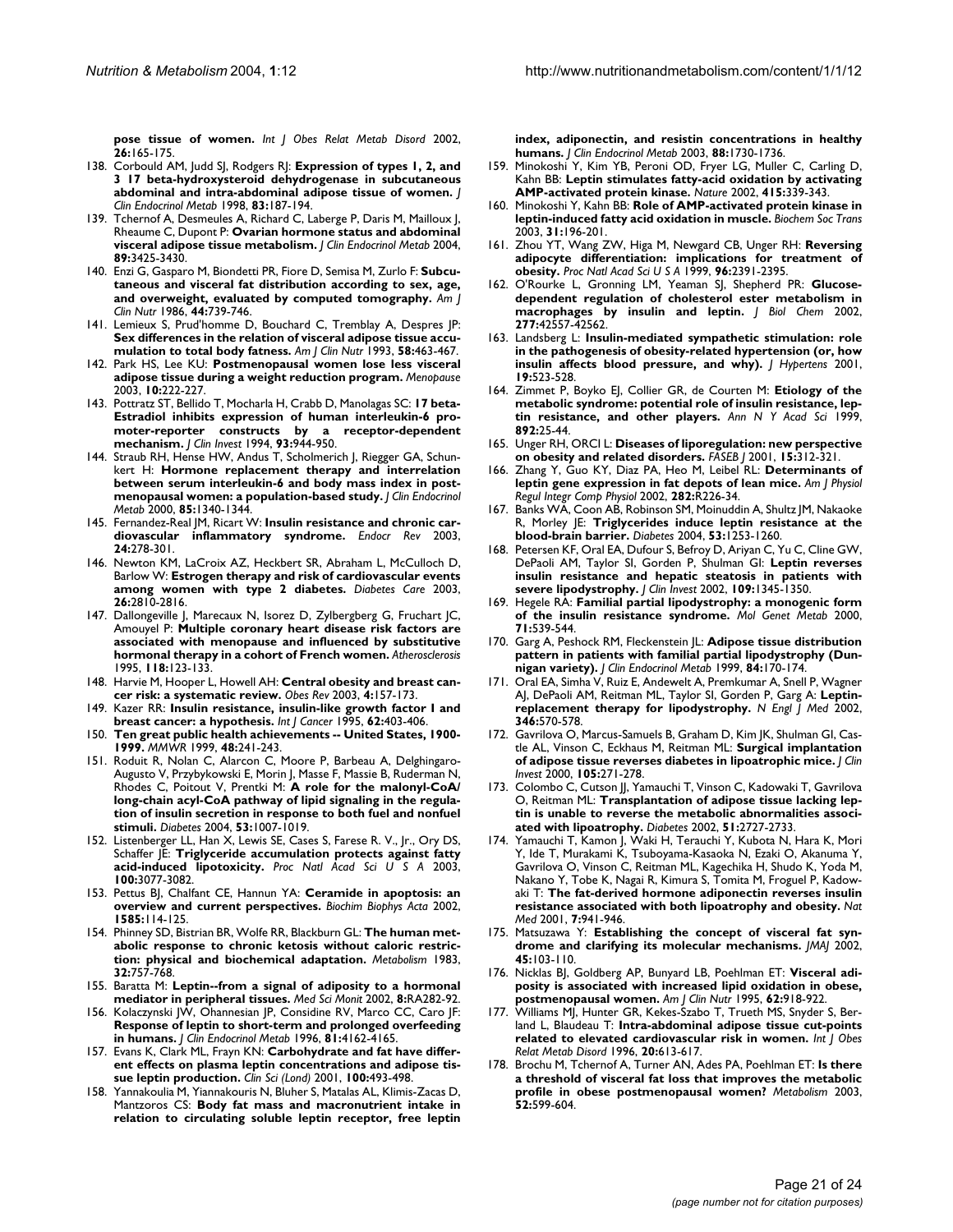- 179. Despres JP, Lamarche B: **Effects of diet and physical activity on adiposity and body fat distribution: implications for the prevention of cardiovascular disease.** *Nutr Res Rev* 1993, **6:**137-159.
- 180. Hunter GR, Snyder SW, Kekes-Szabo T, Nicholson C, Berland L: **Intra-abdominal adipose tissue variables associated with risk of possessing elevated blood lipids and blood pressure.** *Int J Obes* 1994, **2:**563-569.
- 181. Tanaka K, Okura T, Shigematsu R, Nakata Y, Lee DJ, Wee SW, Yamabuki K: **[Target value of intraabdominal fat area for improv](http://www.ncbi.nlm.nih.gov/entrez/query.fcgi?cmd=Retrieve&db=PubMed&dopt=Abstract&list_uids=15090639)[ing coronary heart disease risk factors.](http://www.ncbi.nlm.nih.gov/entrez/query.fcgi?cmd=Retrieve&db=PubMed&dopt=Abstract&list_uids=15090639)** *Obes Res* 2004, **12:**695-703.
- 182. Lemieux S, Prud'homme D, Bouchard C, Tremblay A, Despres JP: **[A](http://www.ncbi.nlm.nih.gov/entrez/query.fcgi?cmd=Retrieve&db=PubMed&dopt=Abstract&list_uids=8901786) [single threshold value of waist girth identifies normal-weight](http://www.ncbi.nlm.nih.gov/entrez/query.fcgi?cmd=Retrieve&db=PubMed&dopt=Abstract&list_uids=8901786) and overweight subjects with excess visceral adipose tissue.** *Am J Clin Nutr* 1996, **64:**685-693.
- 183. Perusse L, Despres JP, Lemieux S, Rice T, Rao DC, Bouchard C: **[Familial aggregation of abdominal visceral fat level: results](http://www.ncbi.nlm.nih.gov/entrez/query.fcgi?cmd=Retrieve&db=PubMed&dopt=Abstract&list_uids=8606647) [from the Quebec family study.](http://www.ncbi.nlm.nih.gov/entrez/query.fcgi?cmd=Retrieve&db=PubMed&dopt=Abstract&list_uids=8606647)** *Metabolism* 1996, **45:**378-382.
- 184. Nicklas BJ, Penninx BW, Ryan AS, Berman DM, Lynch NA, Dennis KE: **[Visceral adipose tissue cutoffs associated with metabolic risk](http://www.ncbi.nlm.nih.gov/entrez/query.fcgi?cmd=Retrieve&db=PubMed&dopt=Abstract&list_uids=12716798) [factors for coronary heart disease in women.](http://www.ncbi.nlm.nih.gov/entrez/query.fcgi?cmd=Retrieve&db=PubMed&dopt=Abstract&list_uids=12716798)** *Diabetes Care* 2003, **26:**1413-1420.
- 185. DeNino WF, Tchernof A, Dionne IJ, Toth MJ, Ades PA, Sites CK, Poehlman ET: **[Contribution of abdominal adiposity to age](http://www.ncbi.nlm.nih.gov/entrez/query.fcgi?cmd=Retrieve&db=PubMed&dopt=Abstract&list_uids=11347756)[related differences in insulin sensitivity and plasma lipids in](http://www.ncbi.nlm.nih.gov/entrez/query.fcgi?cmd=Retrieve&db=PubMed&dopt=Abstract&list_uids=11347756) [healthy nonobese women.](http://www.ncbi.nlm.nih.gov/entrez/query.fcgi?cmd=Retrieve&db=PubMed&dopt=Abstract&list_uids=11347756)** *Diabetes Care* 2001, **24:**925-932.
- 186. Saito Y, Kobayashi J, Seimiya K, Hikita M, Takahashi K, Murano S, Bujo H, Morisaki N: **Contribution of visceral fat accumulation to postprandial hyperlipidemia in human obesity. Eighth International Congress on Obesity.** *Int J Obes* 1998, **Suppl 3:**S226.
- 187. Boyko EJ, Fujimoto WY, Leonetti DL, Newell-Morris L: **[Visceral adi](http://www.ncbi.nlm.nih.gov/entrez/query.fcgi?cmd=Retrieve&db=PubMed&dopt=Abstract&list_uids=10857936)[posity and risk of type 2 diabetes: a prospective study among](http://www.ncbi.nlm.nih.gov/entrez/query.fcgi?cmd=Retrieve&db=PubMed&dopt=Abstract&list_uids=10857936) [Japanese Americans.](http://www.ncbi.nlm.nih.gov/entrez/query.fcgi?cmd=Retrieve&db=PubMed&dopt=Abstract&list_uids=10857936)** *Diabetes Care* 2000, **23:**465-471.
- 188. Hayashi T, Boyko EJ, Leonetti DL, McNeely MJ, Newell-Morris L, Kahn SE, Fujimoto WY: **[Visceral adiposity is an independent](http://www.ncbi.nlm.nih.gov/entrez/query.fcgi?cmd=Retrieve&db=PubMed&dopt=Abstract&list_uids=15197016) [predictor of incident hypertension in Japanese Americans.](http://www.ncbi.nlm.nih.gov/entrez/query.fcgi?cmd=Retrieve&db=PubMed&dopt=Abstract&list_uids=15197016)** *Ann Intern Med* 2004, **140:**992-1000.
- 189. Ruderman NB, Schneider SH, Berchtold P: **[The "metabolically](http://www.ncbi.nlm.nih.gov/entrez/query.fcgi?cmd=Retrieve&db=PubMed&dopt=Abstract&list_uids=7270486)[obese," normal-weight individual.](http://www.ncbi.nlm.nih.gov/entrez/query.fcgi?cmd=Retrieve&db=PubMed&dopt=Abstract&list_uids=7270486)** *Am J Clin Nutr* 1981, **34:**1617-1621.
- 190. Ruderman NB, Berchtold P, Schneider S: **[Obesity-associated dis](http://www.ncbi.nlm.nih.gov/entrez/query.fcgi?cmd=Retrieve&db=PubMed&dopt=Abstract&list_uids=6749721)[orders in normal-weight individuals: some speculations.](http://www.ncbi.nlm.nih.gov/entrez/query.fcgi?cmd=Retrieve&db=PubMed&dopt=Abstract&list_uids=6749721)** *Int J Obes* 1982, **6 Suppl 1:**151-157.
- 191. Looker HC, Knowler WC, Hanson RL: **[Changes in BMI and](http://www.ncbi.nlm.nih.gov/entrez/query.fcgi?cmd=Retrieve&db=PubMed&dopt=Abstract&list_uids=11679457) [weight before and after the development of type 2 diabetes.](http://www.ncbi.nlm.nih.gov/entrez/query.fcgi?cmd=Retrieve&db=PubMed&dopt=Abstract&list_uids=11679457)** *Diabetes Care* 2001, **24:**1917-1922.
- 192. Dvorak RV, DeNino WF, Ades PA, Poehlman ET: **[Phenotypic char](http://www.ncbi.nlm.nih.gov/entrez/query.fcgi?cmd=Retrieve&db=PubMed&dopt=Abstract&list_uids=10535456)[acteristics associated with insulin resistance in metabolically](http://www.ncbi.nlm.nih.gov/entrez/query.fcgi?cmd=Retrieve&db=PubMed&dopt=Abstract&list_uids=10535456) [obese but normal-weight young women.](http://www.ncbi.nlm.nih.gov/entrez/query.fcgi?cmd=Retrieve&db=PubMed&dopt=Abstract&list_uids=10535456)** *Diabetes* 1999, **48:**2210-2214.
- 193. Karelis AD, St-Pierre DH, Conus F, Rabasa-Lhoret R, Poehlman ET: **[Metabolic and body composition factors in subgroups of](http://www.ncbi.nlm.nih.gov/entrez/query.fcgi?cmd=Retrieve&db=PubMed&dopt=Abstract&list_uids=15181025) [obesity: what do we know?](http://www.ncbi.nlm.nih.gov/entrez/query.fcgi?cmd=Retrieve&db=PubMed&dopt=Abstract&list_uids=15181025)** *J Clin Endocrinol Metab* 2004, **89:**2569-2575.
- 194. Phillips DI, Barker DJ, Hales CN, Hirst S, Osmond C: **[Thinness at](http://www.ncbi.nlm.nih.gov/entrez/query.fcgi?cmd=Retrieve&db=PubMed&dopt=Abstract&list_uids=8163048) [birth and insulin resistance in adult life.](http://www.ncbi.nlm.nih.gov/entrez/query.fcgi?cmd=Retrieve&db=PubMed&dopt=Abstract&list_uids=8163048)** *Diabetologia* 1994, **37:**150-154.
- 195. Kuh D, Hardy R, Chaturvedi N, Wadsworth ME: **[Birth weight,](http://www.ncbi.nlm.nih.gov/entrez/query.fcgi?cmd=Retrieve&db=PubMed&dopt=Abstract&list_uids=11791145) [childhood growth and abdominal obesity in adult life.](http://www.ncbi.nlm.nih.gov/entrez/query.fcgi?cmd=Retrieve&db=PubMed&dopt=Abstract&list_uids=11791145)** *Int J Obes Relat Metab Disord* 2002, **26:**40-47.
- 196. Park YW, Allison DB, Heymsfield SB, Gallagher D: **[Larger amounts](http://www.ncbi.nlm.nih.gov/entrez/query.fcgi?cmd=Retrieve&db=PubMed&dopt=Abstract&list_uids=11445659) [of visceral adipose tissue in Asian Americans.](http://www.ncbi.nlm.nih.gov/entrez/query.fcgi?cmd=Retrieve&db=PubMed&dopt=Abstract&list_uids=11445659)** *Obes Res* 2001, **9:**381-387.
- 197. Takami K, Takeda N, Nakashima K, Takami R, Hayashi M, Ozeki S, Yamada A, Kokubo Y, Sato M, Kawachi S, Sasaki A, Yasuda K: **[Effects](http://www.ncbi.nlm.nih.gov/entrez/query.fcgi?cmd=Retrieve&db=PubMed&dopt=Abstract&list_uids=11919121) [of dietary treatment alone or diet with voglibose or glybu](http://www.ncbi.nlm.nih.gov/entrez/query.fcgi?cmd=Retrieve&db=PubMed&dopt=Abstract&list_uids=11919121)ride on abdominal adipose tissue and metabolic abnormali[ties in patients with newly diagnosed type 2 diabetes.](http://www.ncbi.nlm.nih.gov/entrez/query.fcgi?cmd=Retrieve&db=PubMed&dopt=Abstract&list_uids=11919121)** *Diabetes Care* 2002, **25:**658-662.
- 198. Hodge AM, Dowse GK, Collins VR, Zimmet PZ: **[Mortality in](http://www.ncbi.nlm.nih.gov/entrez/query.fcgi?cmd=Retrieve&db=PubMed&dopt=Abstract&list_uids=8610659) [Micronesian Nauruans and Melanesian and Indian Fijians is](http://www.ncbi.nlm.nih.gov/entrez/query.fcgi?cmd=Retrieve&db=PubMed&dopt=Abstract&list_uids=8610659) [not associated with obesity.](http://www.ncbi.nlm.nih.gov/entrez/query.fcgi?cmd=Retrieve&db=PubMed&dopt=Abstract&list_uids=8610659)** *Am J Epidemiol* 1996, **143:**442-455.
- 199. Ferrannini E, Natali A, Bell P, Cavallo-Perin P, Lalic N, Mingrone G: **[Insulin resistance and hypersecretion in obesity. European](http://www.ncbi.nlm.nih.gov/entrez/query.fcgi?cmd=Retrieve&db=PubMed&dopt=Abstract&list_uids=9303923) [Group for the Study of Insulin Resistance \(EGIR\).](http://www.ncbi.nlm.nih.gov/entrez/query.fcgi?cmd=Retrieve&db=PubMed&dopt=Abstract&list_uids=9303923)** *J Clin Invest* 1997, **100:**1166-1173.
- 200. Bonora E, Kiechl S, Willeit J, Oberhollenzer F, Egger G, Targher G, Alberiche M, Bonadona RC, Muggeo M: **[Prevalence of insulin](http://www.ncbi.nlm.nih.gov/entrez/query.fcgi?cmd=Retrieve&db=PubMed&dopt=Abstract&list_uids=9753305) [resistance in metabolic disorders: The Bruneck Study.](http://www.ncbi.nlm.nih.gov/entrez/query.fcgi?cmd=Retrieve&db=PubMed&dopt=Abstract&list_uids=9753305)** *Diabetes* 1998, **47:**1643-1649.
- 201. Brochu M, Tchernof A, Dionne IJ, Sites CK, Eltabbakh GH, Sims EA, Poehlman ET: **[What are the physical characteristics associated](http://www.ncbi.nlm.nih.gov/entrez/query.fcgi?cmd=Retrieve&db=PubMed&dopt=Abstract&list_uids=11238480) [with a normal metabolic profile despite a high level of obes](http://www.ncbi.nlm.nih.gov/entrez/query.fcgi?cmd=Retrieve&db=PubMed&dopt=Abstract&list_uids=11238480)[ity in postmenopausal women?](http://www.ncbi.nlm.nih.gov/entrez/query.fcgi?cmd=Retrieve&db=PubMed&dopt=Abstract&list_uids=11238480)** *J Clin Endocrinol Metab* 2001, **86:**1020-1025.
- 202. Weyer C, Wolford JK, Hanson RL, Foley JE, Tataranni PA, Bogardus C, Pratley RE: **[Subcutaneous abdominal adipocyte size, a pre](http://www.ncbi.nlm.nih.gov/entrez/query.fcgi?cmd=Retrieve&db=PubMed&dopt=Abstract&list_uids=11243729)[dictor of type 2 diabetes, is linked to chromosome 1q21--q23](http://www.ncbi.nlm.nih.gov/entrez/query.fcgi?cmd=Retrieve&db=PubMed&dopt=Abstract&list_uids=11243729) and is associated with a common polymorphism in LMNA in [Pima Indians.](http://www.ncbi.nlm.nih.gov/entrez/query.fcgi?cmd=Retrieve&db=PubMed&dopt=Abstract&list_uids=11243729)** *Mol Genet Metab* 2001, **72:**231-238.
- 203. Salans LB, Cushman SW, Weismann RE: **[Studies of human adipose](http://www.ncbi.nlm.nih.gov/entrez/query.fcgi?cmd=Retrieve&db=PubMed&dopt=Abstract&list_uids=4693656) [tissue. Adipose cell size and number in nonobese and obese](http://www.ncbi.nlm.nih.gov/entrez/query.fcgi?cmd=Retrieve&db=PubMed&dopt=Abstract&list_uids=4693656) [patients.](http://www.ncbi.nlm.nih.gov/entrez/query.fcgi?cmd=Retrieve&db=PubMed&dopt=Abstract&list_uids=4693656)** *J Clin Invest* 1973, **52:**929-941.
- 204. Travers SH, Jeffers BW, Eckel RH: **[Insulin resistance during](http://www.ncbi.nlm.nih.gov/entrez/query.fcgi?cmd=Retrieve&db=PubMed&dopt=Abstract&list_uids=12161515) [puberty and future fat accumulation.](http://www.ncbi.nlm.nih.gov/entrez/query.fcgi?cmd=Retrieve&db=PubMed&dopt=Abstract&list_uids=12161515)** *J Clin Endocrinol Metab* 2002, **87:**3814-3818.
- 205. Caprio S, Hyman LD, Limb C, McCarthy S, Lange R, Sherwin RS, Shulman G, Tamborlane WV: **[Central adiposity and its metabolic](http://www.ncbi.nlm.nih.gov/entrez/query.fcgi?cmd=Retrieve&db=PubMed&dopt=Abstract&list_uids=7631766) [correlates in obese adolescent girls.](http://www.ncbi.nlm.nih.gov/entrez/query.fcgi?cmd=Retrieve&db=PubMed&dopt=Abstract&list_uids=7631766)** *Am J Physiol* 1995, **269:**E118-26.
- 206. l'Allemand D, Schmidt S, Rousson V, Brabant G, Gasser T, Gruters A: **[Associations between body mass, leptin, IGF-I and circulat](http://www.ncbi.nlm.nih.gov/entrez/query.fcgi?cmd=Retrieve&db=PubMed&dopt=Abstract&list_uids=11916623)ing adrenal androgens in children with obesity and prema[ture adrenarche.](http://www.ncbi.nlm.nih.gov/entrez/query.fcgi?cmd=Retrieve&db=PubMed&dopt=Abstract&list_uids=11916623)** *Eur J Endocrinol* 2002, **146:**537-543.
- 207. Ehrhart-Bornstein M, Lamounier-Zepter V, Schraven A, Langenbach J, Willenberg HS, Barthel A, Hauner H, McCann SM, Scherbaum WA, Bornstein SR: **[Human adipocytes secrete mineralocorticoid](http://www.ncbi.nlm.nih.gov/entrez/query.fcgi?cmd=Retrieve&db=PubMed&dopt=Abstract&list_uids=14614137)[releasing factors.](http://www.ncbi.nlm.nih.gov/entrez/query.fcgi?cmd=Retrieve&db=PubMed&dopt=Abstract&list_uids=14614137)** *Proc Natl Acad Sci U S A* 2003, **100:**14211-14216.
- 208. Owens S, Gutin B, Allison J, Riggs S, Ferguson M, Litaker M, Thompson W: **[Effect of physical training on total and visceral fat in](http://www.ncbi.nlm.nih.gov/entrez/query.fcgi?cmd=Retrieve&db=PubMed&dopt=Abstract&list_uids=9927022) [obese children.](http://www.ncbi.nlm.nih.gov/entrez/query.fcgi?cmd=Retrieve&db=PubMed&dopt=Abstract&list_uids=9927022)** *Med Sci Sports Exerc* 1999, **31:**143-148.
- 209. Gutin B, Barbeau P, Owens S, Lemmon CR, Bauman M, Allison J, Kang HS, Litaker MS: **[Effects of exercise intensity on cardiovascular](http://www.ncbi.nlm.nih.gov/entrez/query.fcgi?cmd=Retrieve&db=PubMed&dopt=Abstract&list_uids=11976154) [fitness, total body composition, and visceral adiposity of](http://www.ncbi.nlm.nih.gov/entrez/query.fcgi?cmd=Retrieve&db=PubMed&dopt=Abstract&list_uids=11976154) [obese adolescents.](http://www.ncbi.nlm.nih.gov/entrez/query.fcgi?cmd=Retrieve&db=PubMed&dopt=Abstract&list_uids=11976154)** *Am J Clin Nutr* 2002, **75:**818-826.
- 210. Irwin ML, Ainsworth BE: **[Physical activity interventions follow](http://www.ncbi.nlm.nih.gov/entrez/query.fcgi?cmd=Retrieve&db=PubMed&dopt=Abstract&list_uids=15069762)[ing cancer diagnosis: methodologic challenges to delivery](http://www.ncbi.nlm.nih.gov/entrez/query.fcgi?cmd=Retrieve&db=PubMed&dopt=Abstract&list_uids=15069762) [and assessment.](http://www.ncbi.nlm.nih.gov/entrez/query.fcgi?cmd=Retrieve&db=PubMed&dopt=Abstract&list_uids=15069762)** *Cancer Invest* 2004, **22:**30-50.
- 211. Ross R, Janssen I, Dawson J, Kungl AM, Kuk JL, Wong SL, Nguyen-Duy TB, Lee S, Kilpatrick K, Hudson R: **[Exercise-induced reduction in](http://www.ncbi.nlm.nih.gov/entrez/query.fcgi?cmd=Retrieve&db=PubMed&dopt=Abstract&list_uids=15166299) [obesity and insulin resistance in women: a randomized con](http://www.ncbi.nlm.nih.gov/entrez/query.fcgi?cmd=Retrieve&db=PubMed&dopt=Abstract&list_uids=15166299)[trolled trial.](http://www.ncbi.nlm.nih.gov/entrez/query.fcgi?cmd=Retrieve&db=PubMed&dopt=Abstract&list_uids=15166299)** *Obes Res* 2004, **12:**789-798.
- 212. Irwin ML, Yasui Y, Ulrich CM, Bowen D, Rudolph RE, Schwartz RS, Yukawa M, Aiello E, Potter JD, McTiernan A: **[Effect of exercise on](http://www.ncbi.nlm.nih.gov/entrez/query.fcgi?cmd=Retrieve&db=PubMed&dopt=Abstract&list_uids=12525233) [total and intra-abdominal body fat in postmenopausal](http://www.ncbi.nlm.nih.gov/entrez/query.fcgi?cmd=Retrieve&db=PubMed&dopt=Abstract&list_uids=12525233) [women: a randomized controlled trial.](http://www.ncbi.nlm.nih.gov/entrez/query.fcgi?cmd=Retrieve&db=PubMed&dopt=Abstract&list_uids=12525233)** *Jama* 2003, **289:**323-330.
- 213. Wong SL, Katzmarzyk P, Nichaman MZ, Church TS, Blair SN, Ross R: **[Cardiorespiratory fitness is associated with lower abdominal](http://www.ncbi.nlm.nih.gov/entrez/query.fcgi?cmd=Retrieve&db=PubMed&dopt=Abstract&list_uids=14767252) [fat independent of body mass index.](http://www.ncbi.nlm.nih.gov/entrez/query.fcgi?cmd=Retrieve&db=PubMed&dopt=Abstract&list_uids=14767252)** *Med Sci Sports Exerc* 2004, **36:**286-291.
- 214. Church TS, Cheng YJ, Earnest CP, Barlow CE, Gibbons LW, Priest EL, Blair SN: **[Exercise capacity and body composition as predic](http://www.ncbi.nlm.nih.gov/entrez/query.fcgi?cmd=Retrieve&db=PubMed&dopt=Abstract&list_uids=14693971)[tors of mortality among men with diabetes.](http://www.ncbi.nlm.nih.gov/entrez/query.fcgi?cmd=Retrieve&db=PubMed&dopt=Abstract&list_uids=14693971)** *Diabetes Care* 2004, **27:**83-88.
- 215. Wei M, Gibbons LW, Kampert JB, Nichaman MZ, Blair SN: **[Low car](http://www.ncbi.nlm.nih.gov/entrez/query.fcgi?cmd=Retrieve&db=PubMed&dopt=Abstract&list_uids=10766678)[diorespiratory fitness and physical inactivity as predictors of](http://www.ncbi.nlm.nih.gov/entrez/query.fcgi?cmd=Retrieve&db=PubMed&dopt=Abstract&list_uids=10766678) [mortality in men with type 2 diabetes \[see comments\].](http://www.ncbi.nlm.nih.gov/entrez/query.fcgi?cmd=Retrieve&db=PubMed&dopt=Abstract&list_uids=10766678)** *Ann Intern Med* 2000, **132:**605-611.
- 216. Church TS, Barlow CE, Earnest CP, Kampert JB, Priest EL, Blair SN: **[Associations between cardiorespiratory fitness and C-reac](http://www.ncbi.nlm.nih.gov/entrez/query.fcgi?cmd=Retrieve&db=PubMed&dopt=Abstract&list_uids=12426218)[tive protein in men.](http://www.ncbi.nlm.nih.gov/entrez/query.fcgi?cmd=Retrieve&db=PubMed&dopt=Abstract&list_uids=12426218)** *Arterioscler Thromb Vasc Biol* 2002, **22:**1869-1876.
- 217. Katzmarzyk PT, Church TS, Blair SN: **[Cardiorespiratory fitness](http://www.ncbi.nlm.nih.gov/entrez/query.fcgi?cmd=Retrieve&db=PubMed&dopt=Abstract&list_uids=15159266) [attenuates the effects of the metabolic syndrome on all](http://www.ncbi.nlm.nih.gov/entrez/query.fcgi?cmd=Retrieve&db=PubMed&dopt=Abstract&list_uids=15159266)[cause and cardiovascular disease mortality in men.](http://www.ncbi.nlm.nih.gov/entrez/query.fcgi?cmd=Retrieve&db=PubMed&dopt=Abstract&list_uids=15159266)** *Arch Intern Med* 2004, **164:**1092-1097.
- 218. McGavock JM, Mandic S, Vonder Muhll I, Lewanczuk RZ, Quinney HA, Taylor DA, Welsh RC, Haykowsky M: **[Low cardiorespiratory](http://www.ncbi.nlm.nih.gov/entrez/query.fcgi?cmd=Retrieve&db=PubMed&dopt=Abstract&list_uids=14747207) [fitness is associated with elevated C-reactive protein levels](http://www.ncbi.nlm.nih.gov/entrez/query.fcgi?cmd=Retrieve&db=PubMed&dopt=Abstract&list_uids=14747207) [in women with type 2 diabetes.](http://www.ncbi.nlm.nih.gov/entrez/query.fcgi?cmd=Retrieve&db=PubMed&dopt=Abstract&list_uids=14747207)** *Diabetes Care* 2004, **27:**320-325.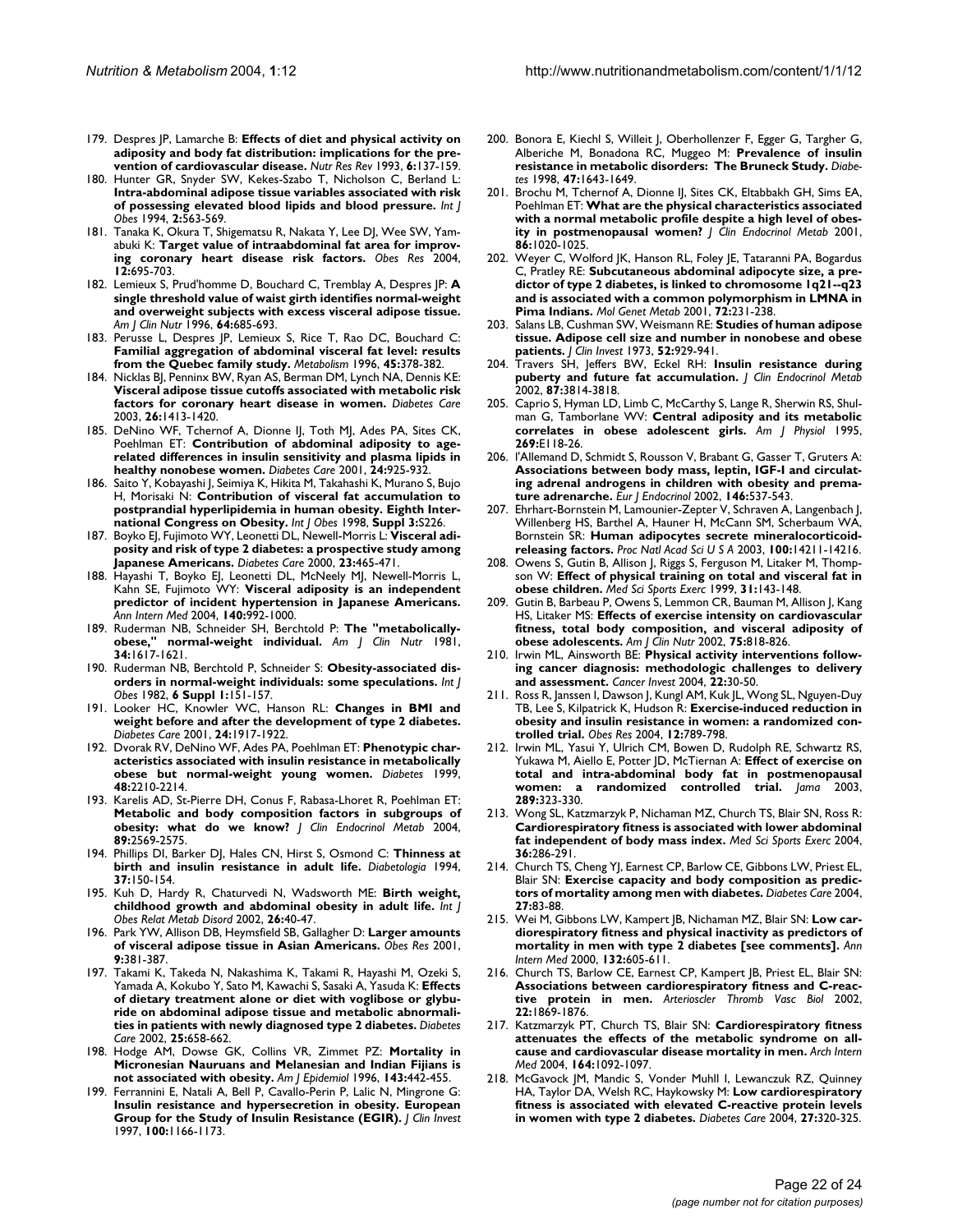- 219. Goodpaster BH, Wolfe RR, Kelley DE: **[Effects of obesity on sub](http://www.ncbi.nlm.nih.gov/entrez/query.fcgi?cmd=Retrieve&db=PubMed&dopt=Abstract&list_uids=12105277)[strate utilization during exercise.](http://www.ncbi.nlm.nih.gov/entrez/query.fcgi?cmd=Retrieve&db=PubMed&dopt=Abstract&list_uids=12105277)** *Obes Res* 2002, **10:**575-584.
- 220. Ross R, Dagnone D, Jones PJ, Smith H, Paddags A, Hudson R, Janssen I: **[Reduction in obesity and related comorbid conditions after](http://www.ncbi.nlm.nih.gov/entrez/query.fcgi?cmd=Retrieve&db=PubMed&dopt=Abstract&list_uids=10896648) [diet-induced weight loss or exercise-induced weight loss in](http://www.ncbi.nlm.nih.gov/entrez/query.fcgi?cmd=Retrieve&db=PubMed&dopt=Abstract&list_uids=10896648) [men. A randomized, controlled trial.](http://www.ncbi.nlm.nih.gov/entrez/query.fcgi?cmd=Retrieve&db=PubMed&dopt=Abstract&list_uids=10896648)** *Ann Intern Med* 2000, **133:**92-103.
- 221. Thompson PD, Crouse SF, Goodpaster B, Kelley D, Moyna N, Pescatello L: **[The acute versus the chronic response to exercise.](http://www.ncbi.nlm.nih.gov/entrez/query.fcgi?cmd=Retrieve&db=PubMed&dopt=Abstract&list_uids=11427768)** *Med Sci Sports Exerc* 2001, **33:**S438-45; discussion S452-3.
- 222. Janssen I, Katzmarzyk PT, Ross R, Leon AS, Skinner JS, Rao DC, Wilmore JH, Rankinen T, Bouchard C: **[Fitness alters the associa](http://www.ncbi.nlm.nih.gov/entrez/query.fcgi?cmd=Retrieve&db=PubMed&dopt=Abstract&list_uids=15044671)[tions of BMI and waist circumference with total and abdom](http://www.ncbi.nlm.nih.gov/entrez/query.fcgi?cmd=Retrieve&db=PubMed&dopt=Abstract&list_uids=15044671)[inal fat.](http://www.ncbi.nlm.nih.gov/entrez/query.fcgi?cmd=Retrieve&db=PubMed&dopt=Abstract&list_uids=15044671)** *Obes Res* 2004, **12:**525-537.
- 223. Dattilo AM, Kris-Etherton PM: **[Effects of weight reduction on](http://www.ncbi.nlm.nih.gov/entrez/query.fcgi?cmd=Retrieve&db=PubMed&dopt=Abstract&list_uids=1386186) [blood lipids and lipoproteins: a meta-analysis.](http://www.ncbi.nlm.nih.gov/entrez/query.fcgi?cmd=Retrieve&db=PubMed&dopt=Abstract&list_uids=1386186)** *Am J Clin Nutr* 1992, **56:**320-328.
- 224. Paffenbarger R. S., Jr., Hyde RT, Wing AL, Lee IM, Jung DL, Kampert JB: **[The association of changes in physical-activity level and](http://www.ncbi.nlm.nih.gov/entrez/query.fcgi?cmd=Retrieve&db=PubMed&dopt=Abstract&list_uids=8426621) [other lifestyle characteristics with mortality among men.](http://www.ncbi.nlm.nih.gov/entrez/query.fcgi?cmd=Retrieve&db=PubMed&dopt=Abstract&list_uids=8426621)** *N Engl J Med* 1993, **328:**538-545.
- 225. Cuff DJ, Meneilly GS, Martin A, Ignaszewski A, Tildesley HD, Frohlich JJ: **[Effective exercise modality to reduce insulin resistance in](http://www.ncbi.nlm.nih.gov/entrez/query.fcgi?cmd=Retrieve&db=PubMed&dopt=Abstract&list_uids=14578226) [women with type 2 diabetes.](http://www.ncbi.nlm.nih.gov/entrez/query.fcgi?cmd=Retrieve&db=PubMed&dopt=Abstract&list_uids=14578226)** *Diabetes Care* 2003, **26:**2977-2982.
- 226. Holten MK, Zacho M, Gaster M, Juel C, Wojtaszewski JF, Dela F: **[Strength training increases insulin-mediated glucose uptake,](http://www.ncbi.nlm.nih.gov/entrez/query.fcgi?cmd=Retrieve&db=PubMed&dopt=Abstract&list_uids=14747278) GLUT4 content, and insulin signaling in skeletal muscle in [patients with type 2 diabetes.](http://www.ncbi.nlm.nih.gov/entrez/query.fcgi?cmd=Retrieve&db=PubMed&dopt=Abstract&list_uids=14747278)** *Diabetes* 2004, **53:**294-305.
- 227. Grady D: **Fat: the secret life of a potent cell.** In *New York Times* New York; 2004. July 6
- 228. Weber RV, Buckley MC, Fried SK, Kral JG: **[Subcutaneous lipec](http://www.ncbi.nlm.nih.gov/entrez/query.fcgi?cmd=Retrieve&db=PubMed&dopt=Abstract&list_uids=10956251)[tomy causes a metabolic syndrome in hamsters.](http://www.ncbi.nlm.nih.gov/entrez/query.fcgi?cmd=Retrieve&db=PubMed&dopt=Abstract&list_uids=10956251)** *Am J Physiol Regul Integr Comp Physiol* 2000, **279:**R936-43.
- 229. Pelletier C, Despres JP, Tremblay A: **[Plasma organochlorine con](http://www.ncbi.nlm.nih.gov/entrez/query.fcgi?cmd=Retrieve&db=PubMed&dopt=Abstract&list_uids=12471304)[centrations in endurance athletes and obese individuals.](http://www.ncbi.nlm.nih.gov/entrez/query.fcgi?cmd=Retrieve&db=PubMed&dopt=Abstract&list_uids=12471304)** *Med Sci Sports Exerc* 2002, **34:**1971-1975.
- 230. Pelletier C, Doucet E, Imbeault P, Tremblay A: **[Associations](http://www.ncbi.nlm.nih.gov/entrez/query.fcgi?cmd=Retrieve&db=PubMed&dopt=Abstract&list_uids=11961215) [between weight loss-induced changes in plasma organochlo](http://www.ncbi.nlm.nih.gov/entrez/query.fcgi?cmd=Retrieve&db=PubMed&dopt=Abstract&list_uids=11961215)rine concentrations, serum T(3) concentration, and resting [metabolic rate.](http://www.ncbi.nlm.nih.gov/entrez/query.fcgi?cmd=Retrieve&db=PubMed&dopt=Abstract&list_uids=11961215)** *Toxicol Sci* 2002, **67:**46-51.
- 231. Imbeault P, Tremblay A, Simoneau JA, Joanisse DR: **[Weight loss](http://www.ncbi.nlm.nih.gov/entrez/query.fcgi?cmd=Retrieve&db=PubMed&dopt=Abstract&list_uids=11832359)[induced rise in plasma pollutant is associated with reduced](http://www.ncbi.nlm.nih.gov/entrez/query.fcgi?cmd=Retrieve&db=PubMed&dopt=Abstract&list_uids=11832359) [skeletal muscle oxidative capacity.](http://www.ncbi.nlm.nih.gov/entrez/query.fcgi?cmd=Retrieve&db=PubMed&dopt=Abstract&list_uids=11832359)** *Am J Physiol Endocrinol Metab* 2002, **282:**E574-9.
- 232. Baillie-Hamilton PF: **[Chemical toxins: a hypothesis to explain](http://www.ncbi.nlm.nih.gov/entrez/query.fcgi?cmd=Retrieve&db=PubMed&dopt=Abstract&list_uids=12006126) [the global obesity epidemic.](http://www.ncbi.nlm.nih.gov/entrez/query.fcgi?cmd=Retrieve&db=PubMed&dopt=Abstract&list_uids=12006126)** *J Altern Complement Med* 2002, **8:**185-192.
- 233. Frisancho AR: **Reduced rate of fat oxidation: A metabolic pathway to obesity in the developing nations.** *Am J Human Biol* 2003, **15:**522-532.
- 234. Bisschop PH, Pereira Arias AM, Ackermans MT, Endert E, Pijl H, Kuipers F, Meijer AJ, Sauerwein HP, Romijn JA: **[The effects of car](http://www.ncbi.nlm.nih.gov/entrez/query.fcgi?cmd=Retrieve&db=PubMed&dopt=Abstract&list_uids=10843182)[bohydrate variation in isocaloric diets on glycogenolysis and](http://www.ncbi.nlm.nih.gov/entrez/query.fcgi?cmd=Retrieve&db=PubMed&dopt=Abstract&list_uids=10843182) [gluconeogenesis in healthy men.](http://www.ncbi.nlm.nih.gov/entrez/query.fcgi?cmd=Retrieve&db=PubMed&dopt=Abstract&list_uids=10843182)** *J Clin Endocrinol Metab* 2000, **85:**1963-1967.
- 235. Sharman MJ, Kraemer WJ, Love DM, Avery NG, Gomez AL, Scheett TP, Volek JS: **[A ketogenic diet favorably affects serum biomar](http://www.ncbi.nlm.nih.gov/entrez/query.fcgi?cmd=Retrieve&db=PubMed&dopt=Abstract&list_uids=12097663)[kers for cardiovascular disease in normal-weight men.](http://www.ncbi.nlm.nih.gov/entrez/query.fcgi?cmd=Retrieve&db=PubMed&dopt=Abstract&list_uids=12097663)** *J Nutr* 2002, **132:**1879-1885.
- 236. Ludwig DS: **[The glycemic index: physiological mechanisms](http://www.ncbi.nlm.nih.gov/entrez/query.fcgi?cmd=Retrieve&db=PubMed&dopt=Abstract&list_uids=11988062) [relating to obesity, diabetes, and cardiovascular disease.](http://www.ncbi.nlm.nih.gov/entrez/query.fcgi?cmd=Retrieve&db=PubMed&dopt=Abstract&list_uids=11988062)** *Jama* 2002, **287:**2414-2423.
- 237. Ludwig DS: **[Glycemic load comes of age.](http://www.ncbi.nlm.nih.gov/entrez/query.fcgi?cmd=Retrieve&db=PubMed&dopt=Abstract&list_uids=12949351)** *J Nutr* 2003, **133:**2695-2696.
- 238. Ebbeling CB, Ludwig DS: **[Treating obesity in youth: should die](http://www.ncbi.nlm.nih.gov/entrez/query.fcgi?cmd=Retrieve&db=PubMed&dopt=Abstract&list_uids=11480757)[tary glycemic load be a consideration?](http://www.ncbi.nlm.nih.gov/entrez/query.fcgi?cmd=Retrieve&db=PubMed&dopt=Abstract&list_uids=11480757)** *Adv Pediatr* 2001, **48:**179-212.
- 239. Silvestre R, Sharman MJ, Gomez AL, Judelson DA, Watson G, Ruffin K, Kraemer WJ, Volek JS: **A very low-carbohydrate diet results in greater reductions in body weight, whole body fat, and trunk fat than a low-fat diet in overweight subjects.** In *Kingsbrook conference on nutritional and metabolic aspects of low carbohydrate diets* Brooklyn, University of Connecticut (Storrs); 2004.
- 240. Kabir M, Rizkalla SW, Quignard-Boulange A, Guerre-Millo M, Boillot J, Ardouin B, Luo J, Slama G: **[A high glycemic index starch diet](http://www.ncbi.nlm.nih.gov/entrez/query.fcgi?cmd=Retrieve&db=PubMed&dopt=Abstract&list_uids=9808637)**

**[affects lipid storage-related enzymes in normal and to a](http://www.ncbi.nlm.nih.gov/entrez/query.fcgi?cmd=Retrieve&db=PubMed&dopt=Abstract&list_uids=9808637) [lesser extent in diabetic rats.](http://www.ncbi.nlm.nih.gov/entrez/query.fcgi?cmd=Retrieve&db=PubMed&dopt=Abstract&list_uids=9808637)** *J Nutr* 1998, **128:**1878-1883.

- 241. Lerer-Metzger M, Rizkalla SW, Luo J, Champ M, Kabir M, Bruzzo F, Bornet F, Slama G: **[Effects of long-term low-glycaemic index](http://www.ncbi.nlm.nih.gov/entrez/query.fcgi?cmd=Retrieve&db=PubMed&dopt=Abstract&list_uids=8695599) [starchy food on plasma glucose and lipid concentrations and](http://www.ncbi.nlm.nih.gov/entrez/query.fcgi?cmd=Retrieve&db=PubMed&dopt=Abstract&list_uids=8695599) [adipose tissue cellularity in normal and diabetic rats.](http://www.ncbi.nlm.nih.gov/entrez/query.fcgi?cmd=Retrieve&db=PubMed&dopt=Abstract&list_uids=8695599)** *Br J Nutr* 1996, **75:**723-732.
- 242. Kim JY, Nolte LA, Hansen PA, Han DH, Kawanaka K, Holloszy JO: **[Insulin resistance of muscle glucose transport in male and](http://www.ncbi.nlm.nih.gov/entrez/query.fcgi?cmd=Retrieve&db=PubMed&dopt=Abstract&list_uids=10070126) [female rats fed a high-sucrose diet.](http://www.ncbi.nlm.nih.gov/entrez/query.fcgi?cmd=Retrieve&db=PubMed&dopt=Abstract&list_uids=10070126)** *Am J Physiol* 1999, **276:**R665-72.
- 243. Keno Y, Matsuzawa Y, Tokunaga K, Fujioka S, Kawamoto T, Kobatake T, Tarui S: **[High sucrose diet increases visceral fat accumula](http://www.ncbi.nlm.nih.gov/entrez/query.fcgi?cmd=Retrieve&db=PubMed&dopt=Abstract&list_uids=2045213)[tion in VMH-lesioned obese rats.](http://www.ncbi.nlm.nih.gov/entrez/query.fcgi?cmd=Retrieve&db=PubMed&dopt=Abstract&list_uids=2045213)** *Int J Obes* 1991, **15:**205-211.
- 244. Liu S, Manson JE, Buring JE, Stampfer MJ, Willett WC, Ridker PM: **[Relation between a diet with a high glycemic load and](http://www.ncbi.nlm.nih.gov/entrez/query.fcgi?cmd=Retrieve&db=PubMed&dopt=Abstract&list_uids=11864854) plasma concentrations of high-sensitivity C-reactive protein [in middle-aged women.](http://www.ncbi.nlm.nih.gov/entrez/query.fcgi?cmd=Retrieve&db=PubMed&dopt=Abstract&list_uids=11864854)** *Am J Clin Nutr* 2002, **75:**492-498.
- 245. Erickson KL: **Is there a relation between dietary linoleic acid and cancer of the breast, colon, or prostate?** *Am J Nutr* 1998, **68:**5-7.
- 246. McKeown NM, Meigs JB, Liu S, Saltzman E, Wilson PW, Jacques PF: **[Carbohydrate nutrition, insulin resistance, and the preva](http://www.ncbi.nlm.nih.gov/entrez/query.fcgi?cmd=Retrieve&db=PubMed&dopt=Abstract&list_uids=14747241)lence of the metabolic syndrome in the Framingham Off[spring Cohort.](http://www.ncbi.nlm.nih.gov/entrez/query.fcgi?cmd=Retrieve&db=PubMed&dopt=Abstract&list_uids=14747241)** *Diabetes Care* 2004, **27:**538-546.
- 247. O'Brien KD, Brehm BJ, Seeley RJ: **Greater reduction in inflammatory markers with a low carbohydrate diet than with a low fat diet.** *American Heart Association Scientific Sessions* 2002, **Abst # 117597:**. November 19
- 248. Mohanty Priya, Ghanim Husam, Hamouda Wael, Aljada Ahmad, Garg Rajesh, Dandona Paresh: **[Both lipid and protein intakes stimu](http://www.ncbi.nlm.nih.gov/entrez/query.fcgi?cmd=Retrieve&db=PubMed&dopt=Abstract&list_uids=11916766)[late increased generation of reactive oxygen species by pol](http://www.ncbi.nlm.nih.gov/entrez/query.fcgi?cmd=Retrieve&db=PubMed&dopt=Abstract&list_uids=11916766)[ymorphonuclear leukocytes and mononuclear cells.](http://www.ncbi.nlm.nih.gov/entrez/query.fcgi?cmd=Retrieve&db=PubMed&dopt=Abstract&list_uids=11916766)** *Am J Clin Nutr* 2002, **75:**767-772.
- 249. Mohanty P, Hamouda W, Garg R, Aljada A, Ghanim H, Dandona P: **[Glucose challenge stimulates reactive oxygen species \(ROS\)](http://www.ncbi.nlm.nih.gov/entrez/query.fcgi?cmd=Retrieve&db=PubMed&dopt=Abstract&list_uids=10946914) [generation by leucocytes.](http://www.ncbi.nlm.nih.gov/entrez/query.fcgi?cmd=Retrieve&db=PubMed&dopt=Abstract&list_uids=10946914)** *J Clin Endocrinol Metab* 2000, **85:**2970-2973.
- 250. Clark JM: **Dietary composition and fatty liver disease.** In *Annual Meeting of the American Assocation for the Study of Liver Disease* Boston, MA, Abst 734; 2003.
- 251. Larson DE, Hunter GR, Williams MJ, Kekes-Szabo T, Nyikos I, Goran MI: **[Dietary fat in relation to body fat and intraabdominal adi](http://www.ncbi.nlm.nih.gov/entrez/query.fcgi?cmd=Retrieve&db=PubMed&dopt=Abstract&list_uids=8901785)[pose tissue: a cross-sectional analysis.](http://www.ncbi.nlm.nih.gov/entrez/query.fcgi?cmd=Retrieve&db=PubMed&dopt=Abstract&list_uids=8901785)** *Am J Clin Nutr* 1996, **64:**677-684.
- 252. Alessi MC, Morange P, Juhan-Vague I: **[Fat cell function and](http://www.ncbi.nlm.nih.gov/entrez/query.fcgi?cmd=Retrieve&db=PubMed&dopt=Abstract&list_uids=11246816) [fibrinolysis.](http://www.ncbi.nlm.nih.gov/entrez/query.fcgi?cmd=Retrieve&db=PubMed&dopt=Abstract&list_uids=11246816)** *Horm Metab Res* 2000, **32:**504-508.
- 253. Jarvi AE, Karlstrom BE, Granfeldt YE, Bjorck IE, Asp NG, Vessby BO: **[Improved glycemic control and lipid profile and normalized](http://www.ncbi.nlm.nih.gov/entrez/query.fcgi?cmd=Retrieve&db=PubMed&dopt=Abstract&list_uids=10333897) fibrinolytic activity on a low-glycemic index diet in type 2 dia[betic patients.](http://www.ncbi.nlm.nih.gov/entrez/query.fcgi?cmd=Retrieve&db=PubMed&dopt=Abstract&list_uids=10333897)** *Diabetes Care* 1999, **22:**10-18.
- 254. Gabriely I, Yang XM, Cases JA, Ma XH, Rossetti L, Barzilai N: **[Hyper](http://www.ncbi.nlm.nih.gov/entrez/query.fcgi?cmd=Retrieve&db=PubMed&dopt=Abstract&list_uids=11755928)[glycemia induces PAI-1 gene expression in adipose tissue by](http://www.ncbi.nlm.nih.gov/entrez/query.fcgi?cmd=Retrieve&db=PubMed&dopt=Abstract&list_uids=11755928) [activation of the hexosamine biosynthetic pathway.](http://www.ncbi.nlm.nih.gov/entrez/query.fcgi?cmd=Retrieve&db=PubMed&dopt=Abstract&list_uids=11755928)** *Atherosclerosis* 2002, **160:**115-122.
- 255. Rosmond R, Bjorntorp P: **[Quality of life, overweight, and body](http://www.ncbi.nlm.nih.gov/entrez/query.fcgi?cmd=Retrieve&db=PubMed&dopt=Abstract&list_uids=11147295) [fat distribution in middle-aged men.\[In Process Citation\].](http://www.ncbi.nlm.nih.gov/entrez/query.fcgi?cmd=Retrieve&db=PubMed&dopt=Abstract&list_uids=11147295)** *Behav Med* 2000, **26:**90-94.
- 256. Rosmond R, Bjorntorp P: **[Occupational status, cortisol secre](http://www.ncbi.nlm.nih.gov/entrez/query.fcgi?cmd=Retrieve&db=PubMed&dopt=Abstract&list_uids=11011911)[tory pattern, and visceral obesity in middle-aged men.](http://www.ncbi.nlm.nih.gov/entrez/query.fcgi?cmd=Retrieve&db=PubMed&dopt=Abstract&list_uids=11011911)** *Obes Res* 2000, **8:**445-450.
- 257. Rosmond R, Dallman MF, Bjorntorp P: **[Stress-related cortisol](http://www.ncbi.nlm.nih.gov/entrez/query.fcgi?cmd=Retrieve&db=PubMed&dopt=Abstract&list_uids=9626108) [secretion in men: relationships with abdominal obesity and](http://www.ncbi.nlm.nih.gov/entrez/query.fcgi?cmd=Retrieve&db=PubMed&dopt=Abstract&list_uids=9626108) endocrine, metabolic and hemodynamic abnormalities [see [comments\].](http://www.ncbi.nlm.nih.gov/entrez/query.fcgi?cmd=Retrieve&db=PubMed&dopt=Abstract&list_uids=9626108)** *J Clin Endocrinol Metab* 1998, **83:**1853-1859.
- 258. Mooy JM, de Vries H, Grootenhuis PA, Bouter LM, Heine RJ: **[Major](http://www.ncbi.nlm.nih.gov/entrez/query.fcgi?cmd=Retrieve&db=PubMed&dopt=Abstract&list_uids=10868831) [stressful life events in relation to prevalence of undetected](http://www.ncbi.nlm.nih.gov/entrez/query.fcgi?cmd=Retrieve&db=PubMed&dopt=Abstract&list_uids=10868831) [type 2 diabetes: the Hoorn Study.](http://www.ncbi.nlm.nih.gov/entrez/query.fcgi?cmd=Retrieve&db=PubMed&dopt=Abstract&list_uids=10868831)** *Diabetes Care* 2000, **23:**197-201.
- 259. Bjorntorp P, Holm G, Rosmond R, Folkow B: **[Hypertension and](http://www.ncbi.nlm.nih.gov/entrez/query.fcgi?cmd=Retrieve&db=PubMed&dopt=Abstract&list_uids=10855728) [the metabolic syndrome: closely related central origin?](http://www.ncbi.nlm.nih.gov/entrez/query.fcgi?cmd=Retrieve&db=PubMed&dopt=Abstract&list_uids=10855728)** *Blood Press* 2000, **9:**71-82.
- 260. Rosmond R, Bjorntorp P: **[The role of antidepressants in the](http://www.ncbi.nlm.nih.gov/entrez/query.fcgi?cmd=Retrieve&db=PubMed&dopt=Abstract&list_uids=10867753) [treatment of abdominal obesity.](http://www.ncbi.nlm.nih.gov/entrez/query.fcgi?cmd=Retrieve&db=PubMed&dopt=Abstract&list_uids=10867753)** *Med Hypotheses* 2000, **54:**990-994.